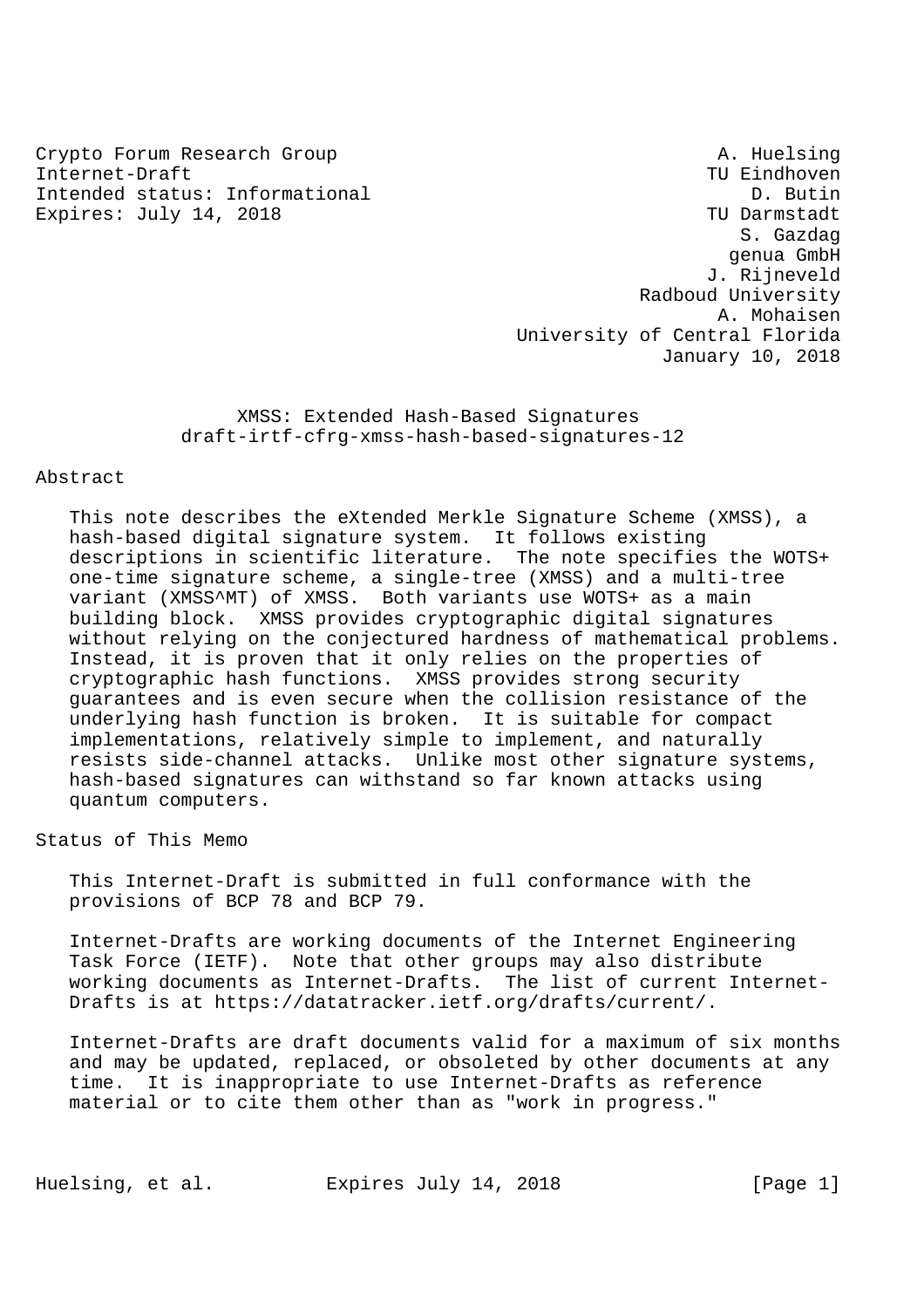This Internet-Draft will expire on July 14, 2018.

# Copyright Notice

 Copyright (c) 2018 IETF Trust and the persons identified as the document authors. All rights reserved.

 This document is subject to BCP 78 and the IETF Trust's Legal Provisions Relating to IETF Documents (https://trustee.ietf.org/license-info) in effect on the date of publication of this document. Please review these documents carefully, as they describe your rights and restrictions with respect to this document. Code Components extracted from this document must include Simplified BSD License text as described in Section 4.e of the Trust Legal Provisions and are provided without warranty as described in the Simplified BSD License.

#### Table of Contents

| $1_{\cdot}$ | Introduction  | $\mathbf{1}^{(1)} \mathbf{1}^{(2)} \mathbf{1}^{(3)} \mathbf{1}^{(4)} \mathbf{1}^{(5)} \mathbf{1}^{(6)} \mathbf{1}^{(6)} \mathbf{1}^{(6)} \mathbf{1}^{(6)} \mathbf{1}^{(6)} \mathbf{1}^{(6)} \mathbf{1}^{(6)} \mathbf{1}^{(6)} \mathbf{1}^{(6)} \mathbf{1}^{(6)} \mathbf{1}^{(6)} \mathbf{1}^{(6)} \mathbf{1}^{(6)} \mathbf{1}^{(6)} \mathbf{1}^{(6)} \mathbf{1}^{(6)} \mathbf{1}^{(6)}$ |  |  | $\overline{3}$ |
|-------------|---------------|-----------------------------------------------------------------------------------------------------------------------------------------------------------------------------------------------------------------------------------------------------------------------------------------------------------------------------------------------------------------------------------------|--|--|----------------|
|             | 1.1.          | CFRG Note on Post-Quantum Cryptography                                                                                                                                                                                                                                                                                                                                                  |  |  | 5              |
|             | 1.2.          | Conventions Used In This Document                                                                                                                                                                                                                                                                                                                                                       |  |  | 6              |
|             | 2.            |                                                                                                                                                                                                                                                                                                                                                                                         |  |  | 6              |
|             | 2.1.          |                                                                                                                                                                                                                                                                                                                                                                                         |  |  | 6              |
|             | 2.2.          |                                                                                                                                                                                                                                                                                                                                                                                         |  |  | 6              |
|             | 2.3.          |                                                                                                                                                                                                                                                                                                                                                                                         |  |  | 6              |
|             | 2.4.          | Integer to Byte Conversion                                                                                                                                                                                                                                                                                                                                                              |  |  | 7              |
|             | 2.5.          | Hash Function Address Scheme                                                                                                                                                                                                                                                                                                                                                            |  |  | $\overline{7}$ |
|             | 2.6.          | Strings of Base w Numbers                                                                                                                                                                                                                                                                                                                                                               |  |  | 10             |
|             | 2.7.          |                                                                                                                                                                                                                                                                                                                                                                                         |  |  | 12             |
|             | 3. Primitives | the contract of the contract of the contract of the contract of the contract of the contract of the contract of the contract of the contract of the contract of the contract of the contract of the contract of the contract o                                                                                                                                                          |  |  | 12             |
|             | 3.1.          | WOTS+ One-Time Signatures                                                                                                                                                                                                                                                                                                                                                               |  |  | 12             |
|             | 3.1.1.        | WOTS+ Parameters                                                                                                                                                                                                                                                                                                                                                                        |  |  | 13             |
|             | 3.1.1.1.      | WOTS+ Functions                                                                                                                                                                                                                                                                                                                                                                         |  |  | 13             |
|             |               | 3.1.2. WOTS+ Chaining Function                                                                                                                                                                                                                                                                                                                                                          |  |  | 14             |
|             |               |                                                                                                                                                                                                                                                                                                                                                                                         |  |  | 14             |
|             |               |                                                                                                                                                                                                                                                                                                                                                                                         |  |  | 15             |
|             |               | 3.1.5. WOTS+ Signature Generation                                                                                                                                                                                                                                                                                                                                                       |  |  | 16             |
|             |               | 3.1.6. WOTS+ Signature Verification                                                                                                                                                                                                                                                                                                                                                     |  |  | 18             |
|             |               | 3.1.7. Pseudorandom Key Generation                                                                                                                                                                                                                                                                                                                                                      |  |  | 19             |
| 4.          |               |                                                                                                                                                                                                                                                                                                                                                                                         |  |  | 19             |
|             | 4.1.          | XMSS: eXtended Merkle Signature Scheme                                                                                                                                                                                                                                                                                                                                                  |  |  | 19             |
|             | 4.1.1.        |                                                                                                                                                                                                                                                                                                                                                                                         |  |  | 20             |
|             | 4.1.2.        | XMSS Hash Functions                                                                                                                                                                                                                                                                                                                                                                     |  |  | 21             |
|             |               | 4.1.3. XMSS Private Key                                                                                                                                                                                                                                                                                                                                                                 |  |  | 21             |
|             | 4.1.4.        | Randomized Tree Hashing                                                                                                                                                                                                                                                                                                                                                                 |  |  | 21             |
|             | 4.1.5.        | L-Trees .                                                                                                                                                                                                                                                                                                                                                                               |  |  | 22             |
|             | 4.1.6.        | TreeHash<br>المناطر والمناطر والمناطر والمناطر والمناطر والمناطر والمناطر والمناطر والمناطر                                                                                                                                                                                                                                                                                             |  |  | 23             |

Huelsing, et al. Expires July 14, 2018 [Page 2]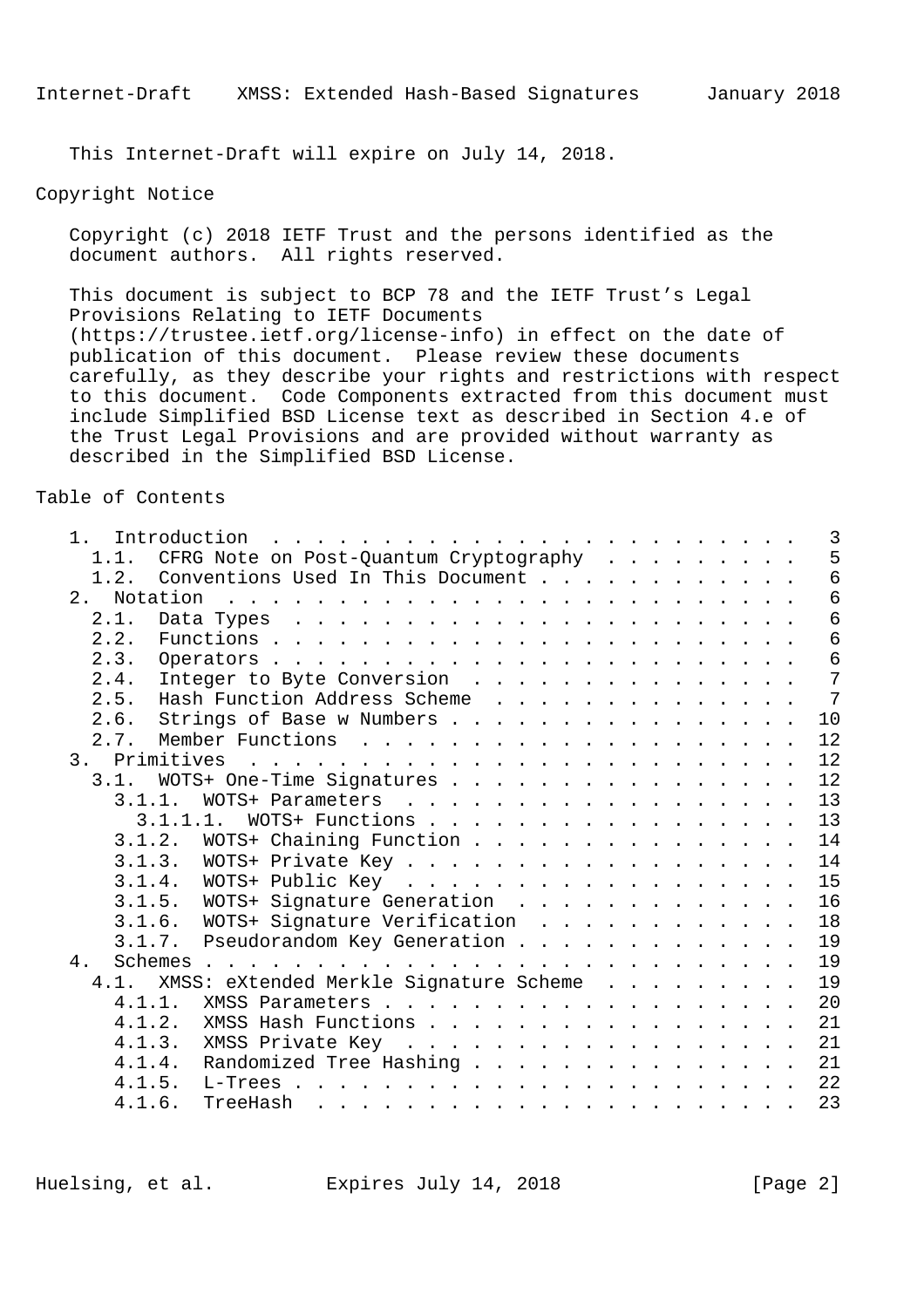| 4.1.7.<br>XMSS Key Generation                        | 24 |
|------------------------------------------------------|----|
| 4.1.8.                                               | 26 |
| 4.1.9. XMSS Signature Generation                     | 27 |
| 4.1.10. XMSS Signature Verification                  | 29 |
| 4.1.11. Pseudorandom Key Generation                  | 31 |
| 4.1.12. Free Index Handling and Partial Private Keys | 32 |
| XMSS^MT: Multi-Tree XMSS<br>4.2.                     | 32 |
| 4.2.1.<br>XMSS^MT Parameters                         | 32 |
| 4.2.2.<br>XMSS^MT Key generation                     | 32 |
| 4.2.3. XMSS^MT Signature                             | 35 |
| 4.2.4. XMSS <sup>^</sup> MT Signature Generation     | 36 |
| 4.2.5. XMSS^MT Signature Verification                | 38 |
| 4.2.6. Pseudorandom Key Generation                   | 39 |
| 4.2.7. Free Index Handling and Partial Private Keys  | 40 |
| 5.                                                   | 40 |
| 5.1.<br>Implementing the functions                   | 40 |
| 5.2.                                                 | 42 |
| 5.3.                                                 | 42 |
| 5.3.1.                                               | 43 |
| 5.4.                                                 | 44 |
|                                                      | 46 |
| б.                                                   | 48 |
| 7.                                                   | 49 |
| 8.                                                   | 49 |
| 9.                                                   | 53 |
|                                                      | 53 |
| 9.2. Minimal Security Assumptions                    | 55 |
|                                                      | 55 |
|                                                      | 56 |
|                                                      | 56 |
| Normative References<br>11.1.                        | 56 |
| 11.2. Informative References                         | 56 |
| Appendix A. WOTS+ XDR Formats                        | 58 |
| Appendix B. XMSS XDR Formats                         | 59 |
| Appendix C. XMSS^MT XDR Formats                      | 64 |
|                                                      | 71 |
|                                                      |    |

## 1. Introduction

 A (cryptographic) digital signature scheme provides asymmetric message authentication. The key generation algorithm produces a key pair consisting of a private and a public key. A message is signed using a private key to produce a signature. A message/signature pair can be verified using a public key. A One-Time Signature (OTS) scheme allows using a key pair to sign exactly one message securely. A Many-Time Signature (MTS) system can be used to sign multiple messages.

Huelsing, et al. Expires July 14, 2018 [Page 3]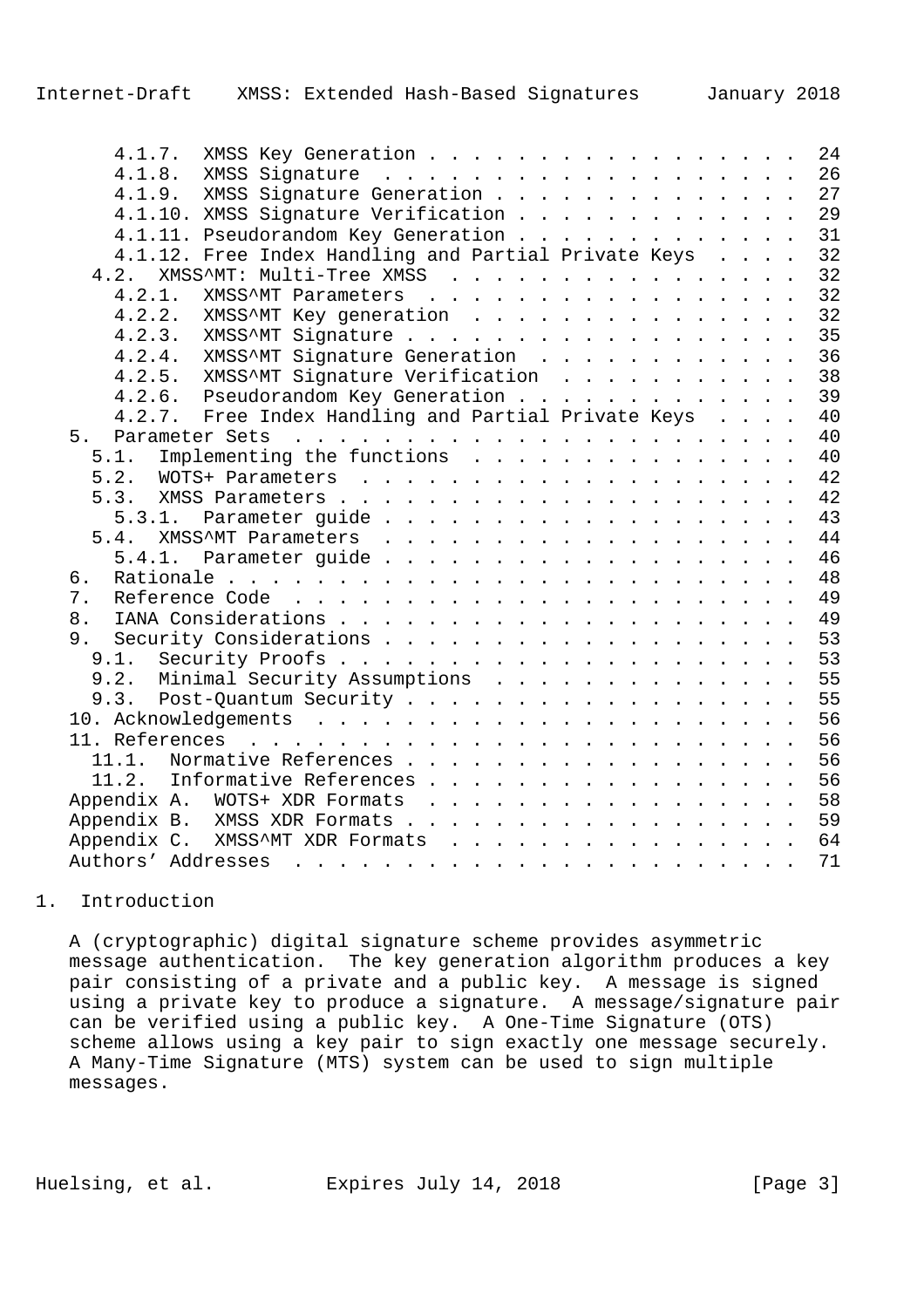OTS schemes, and MTS schemes composed from them, were proposed by Merkle in 1979 [Merkle79]. They were well-studied in the 1990s and have regained interest from the mid 2000s onwards because of their resistance against quantum-computer-aided attacks. These kinds of signature schemes are called hash-based signature schemes as they are built out of a cryptographic hash function. Hash-based signature schemes generally feature small private and public keys as well as fast signature generation and verification but large signatures and relatively slow key generation. In addition, they are suitable for compact implementations that benefit various applications and are naturally resistant to most kinds of side-channel attacks.

 Some progress has already been made toward introducing and standardizing hash-based signatures. McGrew, Curcio, and Fluhrer have published an Internet-Draft [MCF17] specifying the Lamport- Diffie-Winternitz-Merkle (LDWM) scheme, also taking into account subsequent adaptations by Leighton and Micali. Independently, Buchmann, Dahmen and Huelsing have proposed XMSS [BDH11], the eXtended Merkle Signature Scheme, offering better efficiency and a modern security proof. Very recently, the stateless hash-based signature scheme SPHINCS was introduced [BHH15], with the intent of being easier to deploy in current applications. A reasonable next step toward introducing hash-based signatures is to complete the specifications of the basic algorithms - LDWM, XMSS, SPHINCS and/or variants [Kaliski15].

 The eXtended Merkle Signature Scheme (XMSS) [BDH11] is the latest stateful hash-based signature scheme. It has the smallest signatures out of such schemes and comes with a multi-tree variant that solves the problem of slow key generation. Moreover, it can be shown that XMSS is secure, making only mild assumptions on the underlying hash function. Especially, it is not required that the cryptographic hash function is collision-resistant for the security of XMSS. Improvements upon XMSS, as described in [HRS16], are part of this note.

 This document describes a single-tree and a multi-tree variant of XMSS. It also describes WOTS+, a variant of the Winternitz OTS scheme introduced in [Huelsing13] that is used by XMSS. The schemes are described with enough specificity to ensure interoperability between implementations.

 This document is structured as follows. Notation is introduced in Section 2. Section 3 describes the WOTS+ signature system. MTS schemes are defined in Section 4: the eXtended Merkle Signature Scheme (XMSS) in Section 4.1, and its Multi-Tree variant (XMSS^MT) in Section 4.2. Parameter sets are described in Section 5. Section 6 describes the rationale behind choices in this note. The IANA

Huelsing, et al. Expires July 14, 2018 [Page 4]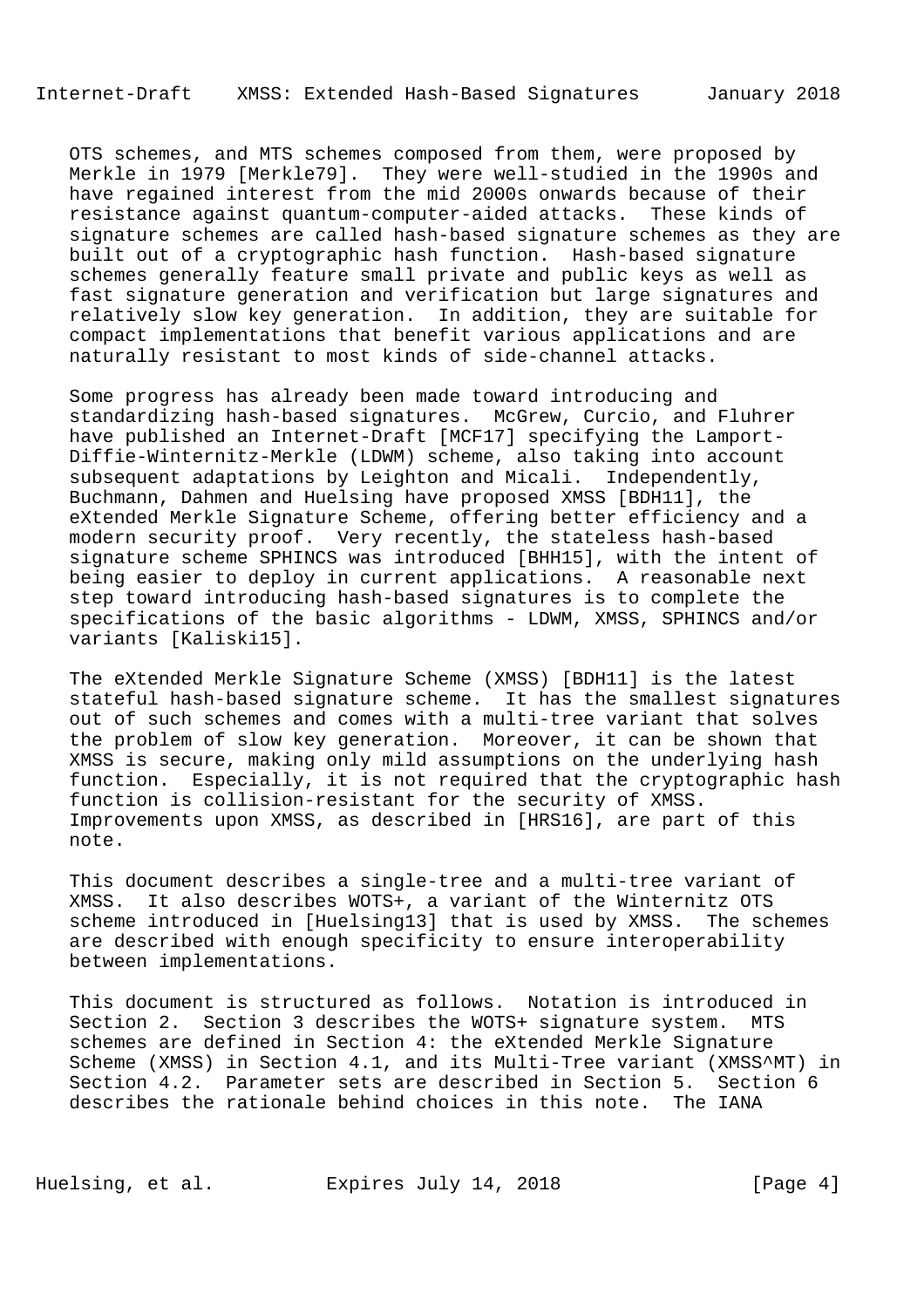registry for these signature systems is described in Section 8. Finally, security considerations are presented in Section 9.

# 1.1. CFRG Note on Post-Quantum Cryptography

 All post-quantum algorithms documented by CFRG are today considered ready for experimentation and further engineering development (e.g. to establish the impact of performance and sizes on IETF protocols). However, at the time of writing, we do not have significant deployment experience with such algorithms.

 Many of these algorithms come with specific restrictions, e.g. change of classical interface or less cryptanalysis of proposed parameters than established schemes. CFRG has consensus that all documents describing post-quantum technologies include the above paragraph and a clear additional warning about any specific restrictions, especially as those might affect use or deployment of the specific scheme. That guidance may be changed over time via document updates.

# Additionally, for XMSS:

 CFRG consensus is that we are confident in the cryptographic security of the signature schemes described in this document against quantum computers, given the current state of the research community's knowledge about quantum algorithms. Indeed, we are confident that the security of a significant part of the Internet could be made dependent on the signature schemes defined in this document, if developers take care of the following.

 In contrast to traditional signature schemes, the signature schemes described in this document are stateful, meaning the secret key changes over time. If a secret key state is used twice, no cryptographic security guarantees remain. In consequence, it becomes feasible to forge a signature on a new message. This is a new property that most developers will not be familiar with and requires careful handling of secret keys. Developers should not use the schemes described here except in systems that prevent the reuse of secret key states.

 Note that the fact that the schemes described in this document are stateful also implies that classical APIs for digital signature cannot be used without modification. The API MUST be able to handle a secret key state. This especially means that the API HAS TO allow to return an updated secret key state.

Huelsing, et al. Expires July 14, 2018 [Page 5]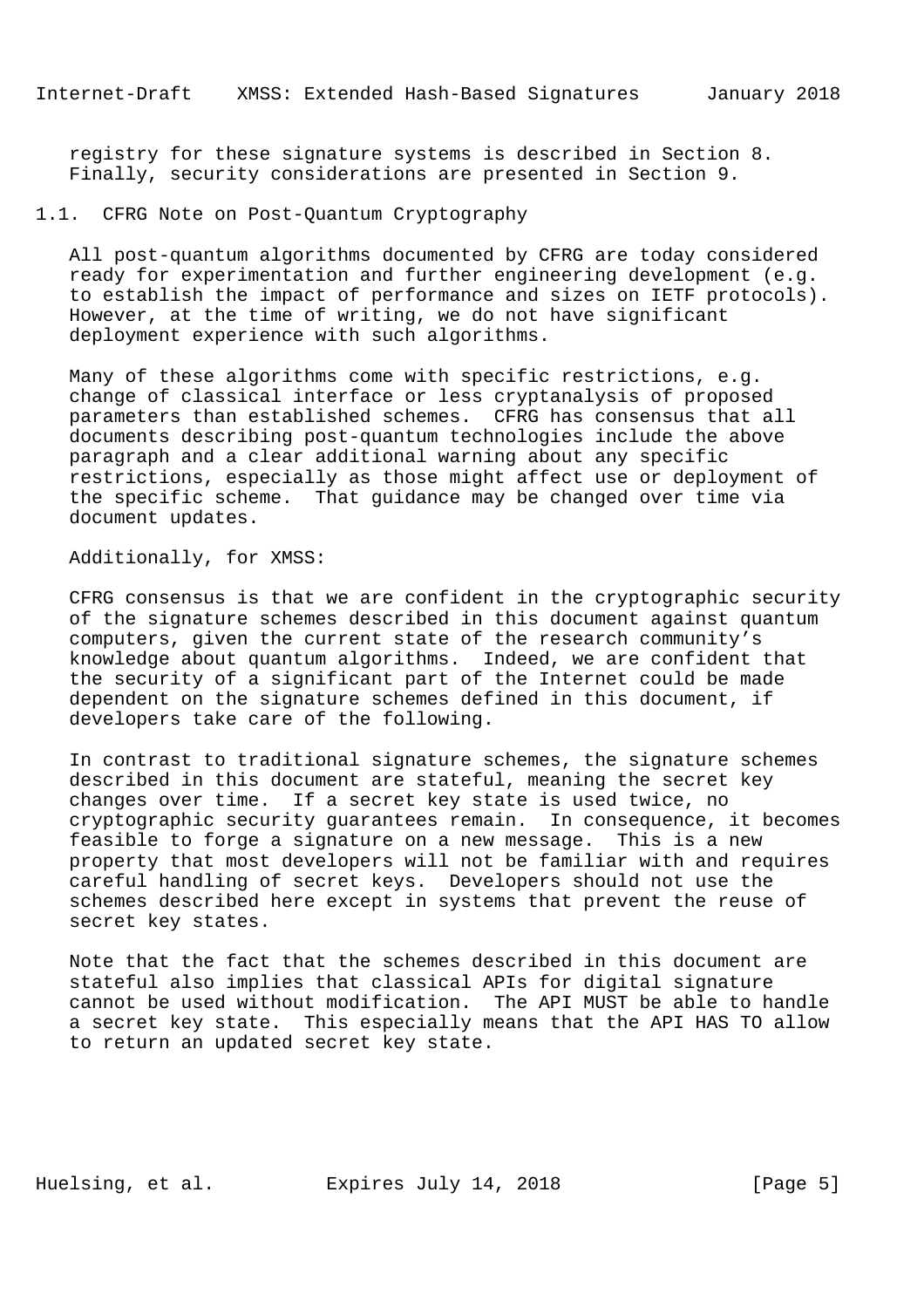# 1.2. Conventions Used In This Document

 The key words "MUST", "MUST NOT", "REQUIRED", "SHALL", "SHALL NOT", "SHOULD", "SHOULD NOT", "RECOMMENDED", "MAY", and "OPTIONAL" in this document are to be interpreted as described in [RFC2119].

### 2. Notation

#### 2.1. Data Types

 Bytes and byte strings are the fundamental data types. A byte is a sequence of eight bits. A single byte is denoted as a pair of hexadecimal digits with a leading "0x". A byte string is an ordered sequence of zero or more bytes and is denoted as an ordered sequence of hexadecimal characters with a leading "0x". For example, 0xe534f0 is a byte string of length 3. An array of byte strings is an ordered, indexed set starting with index 0 in which all byte strings have identical length. We assume big-endian representation for any data types or structures.

## 2.2. Functions

 If x is a non-negative real number, then we define the following functions:

 $ceil(x)$ : returns the smallest integer greater than or equal to x.

floor(x) : returns the largest integer less than or equal to  $x$ .

 $lq(x)$ : returns the logarithm to base 2 of x.

# 2.3. Operators

 When a and b are integers, mathematical operators are defined as follows:

^ : a ^ b denotes the result of a raised to the power of b.

 \* : a \* b denotes the product of a and b. This operator is sometimes omitted in the absence of ambiguity, as in usual mathematical notation.

/ : a / b denotes the quotient of a by non-zero b.

 % : a % b denotes the non-negative remainder of the integer division of a by b.

+ : a + b denotes the sum of a and b.

Huelsing, et al. Expires July 14, 2018 [Page 6]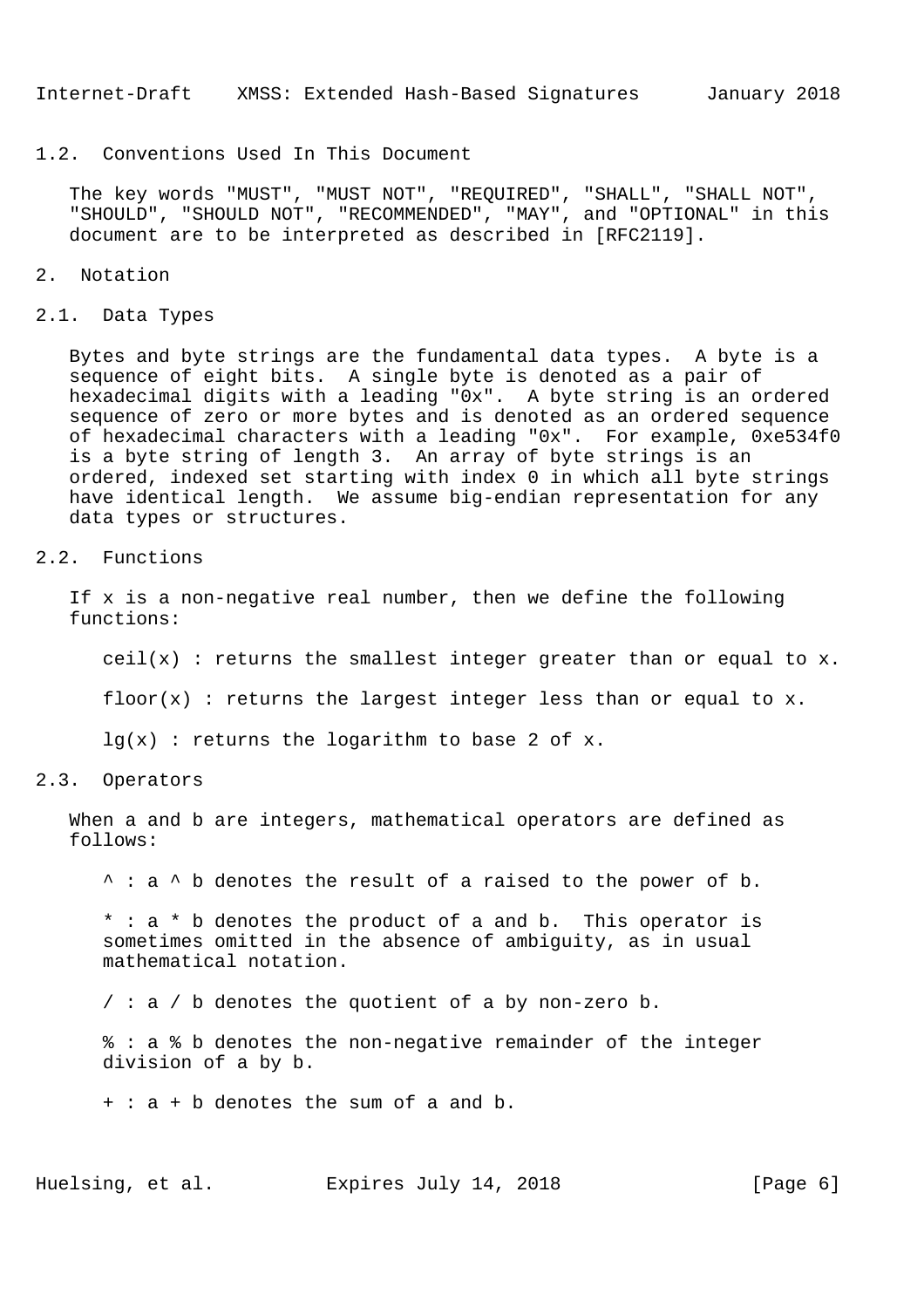- : a - b denotes the difference of a and b.

++ : a++ denotes incrementing a by 1, i.e., a = a + 1.

 << : a << b denotes a logical left shift with b being non negative, i.e., a \* 2^b.

 >> : a >> b denotes a logical right shift with b being non negative, i.e. floor(a / 2^b).

 The standard order of operations is used when evaluating arithmetic expressions.

Arrays are used in the common way, where the i^th element of an array A is denoted A[i]. Byte strings are treated as arrays of bytes where necessary: If X is a byte string, then X[i] denotes its i^th byte, where X[0] is the leftmost byte.

If A and B are byte strings of equal length, then:

A AND B denotes the bitwise logical conjunction operation.

 A XOR B denotes the bitwise logical exclusive disjunction operation.

When B is a byte and i is an integer, then B >> i denotes the logical right-shift operation.

If X is an x-byte string and Y a y-byte string, then X  $||$  Y denotes the concatenation of X and Y, with X  $|| y = X[0] ... X[x-1] Y[0] ...$  $Y[y-1]$ .

2.4. Integer to Byte Conversion

If x and y are non-negative integers, we define  $Z = \text{toByte}(x, y)$  to be the y-byte string containing the binary representation of x in big-endian byte-order.

2.5. Hash Function Address Scheme

 The schemes described in this document randomize each hash function call. This means that aside from the initial message digest, for each hash function call a different key and different bitmask is used. These values are pseudorandomly generated using a pseudorandom function that takes a key SEED and a 32-byte address ADRS as input and outputs an n-byte value, where n is the security parameter. Here we explain the structure of address ADRS and propose setter methods

Huelsing, et al. Expires July 14, 2018 [Page 7]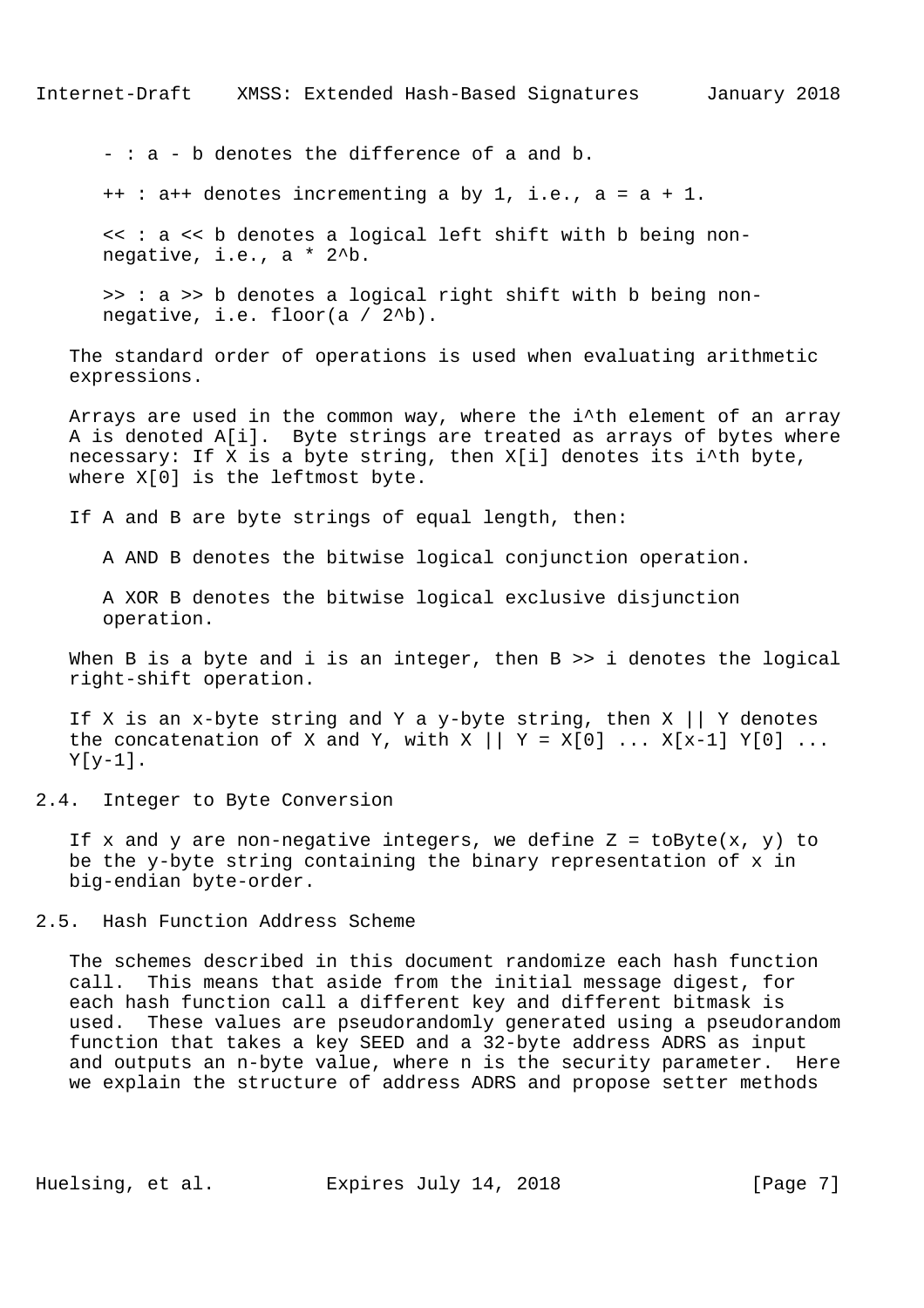to manipulate the address. We explain the generation of the addresses in the following sections where they are used.

 The schemes in the next two sections use two kinds of hash functions parameterized by security parameter n. For the hash tree constructions, a hash function that maps an n-byte key and 2n-byte inputs to n-byte outputs is used. To randomize this function, 3n bytes are needed - n bytes for the key and 2n bytes for a bitmask. For the OTS scheme constructions, a hash function that maps n-byte keys and n-byte inputs to n-byte outputs is used. To randomize this function, 2n bytes are needed - n bytes for the key and n bytes for a bitmask. Consequently, three addresses are needed for the first function and two addresses for the second one.

 There are three different types of addresses for the different use cases. One type is used for the hashes in OTS schemes, one is used for hashes within the main Merkle tree construction, and one is used for hashes in the L-trees. The latter is used to compress one-time public keys. All these types share as much format as possible. In the following we describe these types in detail.

 The structure of an address complies with word borders, with a word being 32 bits long in this context. Only the tree address is too long to fit a single word but matches a double word. An address is structured as follows. It always starts with a layer address of one word in the most significant bits, followed by a tree address of two words. Both addresses are needed for the multi-tree variant (see Section 4.2) and describe the position of a tree within a multi-tree. They are therefore set to zero in case of single-tree applications. For multi-tree hash-based signatures the layer address describes the height of a tree within the multi-tree starting from height zero for trees at the bottom layer. The tree address describes the position of a tree within a layer of a multi-tree starting with index zero for the leftmost tree. The next word defines the type of the address. It is set to 0 for an OTS address, to 1 for an L-tree address, and to 2 for a hash tree address. Whenever the type word of an address is changed, all following words should be initialized with 0 to prevent non-zero values in unused padding words.

 We first describe the OTS address case. In this case, the type word is followed by an OTS address word that encodes the index of the OTS key pair within the tree. The next word encodes the chain address followed by a word that encodes the address of the hash function call within the chain. The last word, called keyAndMask, is used to generate two different addresses for one hash function call. The word is set to zero to generate the key. To generate the n-byte bitmask, the word is set to one.

Huelsing, et al. Expires July 14, 2018 [Page 8]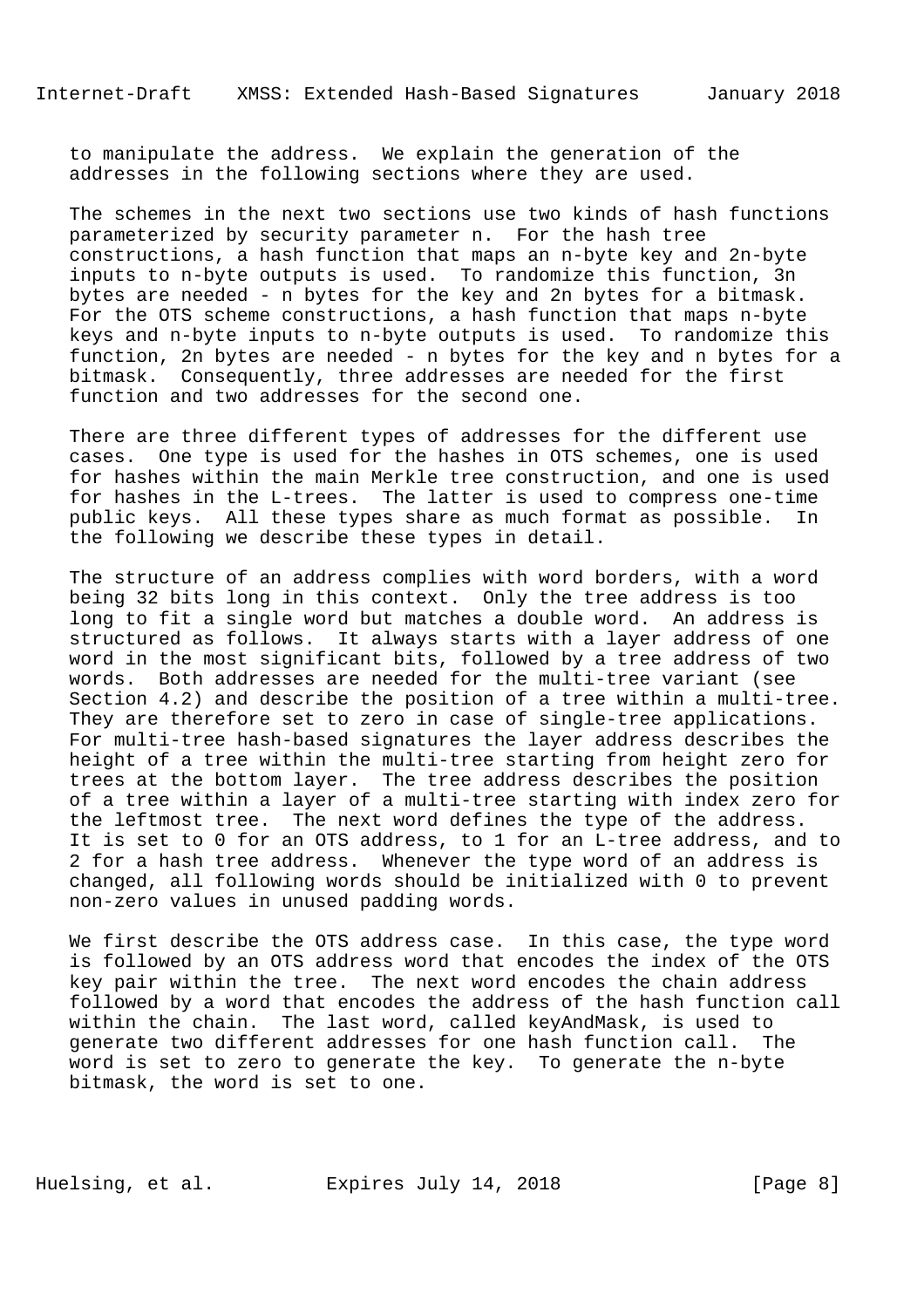An OTS hash address

| layer address $(32 \text{ bit})$ |                    |
|----------------------------------|--------------------|
| tree address $(64 \text{ bit})$  |                    |
| type = $0$                       | $(32 \text{ bit})$ |
| OTS address (32 bit)             |                    |
| chain address $(32 \text{ bit})$ |                    |
| hash address (32 bit)            |                    |
| keyAndMask                       | (32 bit)           |
|                                  |                    |

 We now discuss the L-tree case, which means that the type word is set to one. In that case the type word is followed by an L-tree address word that encodes the index of the leaf computed with this L-tree. The next word encodes the height of the node being input for the next computation inside the L-tree. The following word encodes the index of the node at that height, inside the L-tree. This time, the last word, keyAndMask, is used to generate three different addresses for one function call. The word is set to zero to generate the key. To generate the most significant n bytes of the 2n-byte bitmask, the word is set to one. The least significant bytes are generated using the address with the word set to two.

| An L-tree address<br>$------+$                               |  |  |
|--------------------------------------------------------------|--|--|
| layer address $(32 \text{ bit})$<br>-----------------------+ |  |  |
| tree address $(64 \text{ bit})$<br>-----------------------+  |  |  |
| $type = 1$ (32 bit)<br>$- - - - - - - -$                     |  |  |
| L-tree address (32 bit) <br>----------------------+          |  |  |
| tree height (32 bit)<br>------------------------+            |  |  |
| tree index $(32 \text{ bit})$                                |  |  |
| keyAndMask (32 bit)                                          |  |  |
|                                                              |  |  |

We now describe the remaining type for the main tree hash addresses. In this case the type word is set to two, followed by a zero padding

Huelsing, et al. Expires July 14, 2018 [Page 9]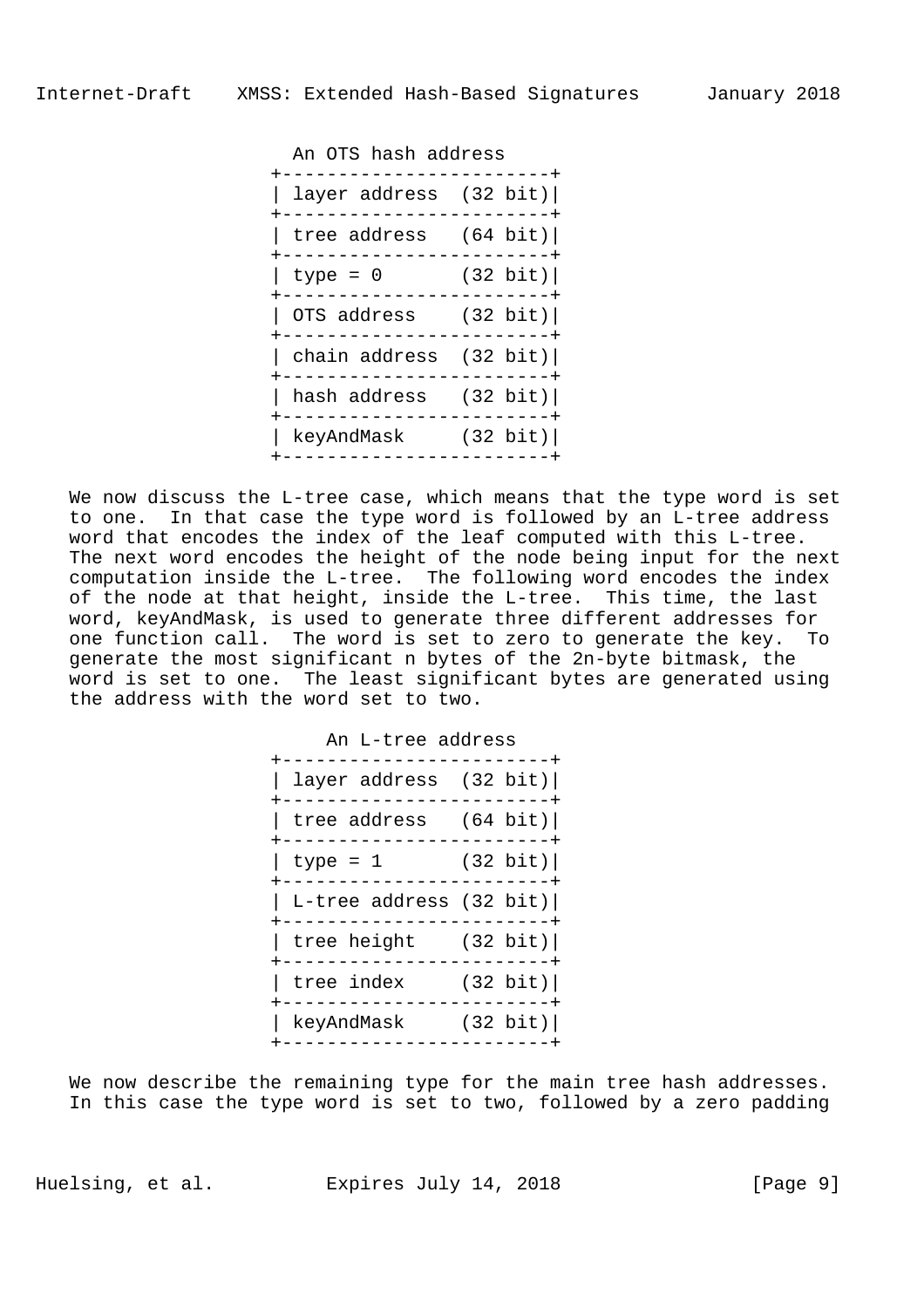of one word. The next word encodes the height of the tree node being input for the next computation, followed by a word that encodes the index of this node at that height. As for the L-tree addresses, the last word, keyAndMask, is used to generate three different addresses for one function call. The word is set to zero to generate the key. To generate the most significant n bytes of the 2n-byte bitmask, the word is set to one. The least significant bytes are generated using the address with the word set to two.

| A hash tree address<br>$- - - - - - +$                 |                     |  |
|--------------------------------------------------------|---------------------|--|
| layer address $(32 \text{ bit})$                       |                     |  |
| tree address $(64 \text{ bit})$<br>------------------+ |                     |  |
| $type = 2$ (32 bit)                                    |                     |  |
| Padding = $0$ (32 bit)                                 |                     |  |
| tree height $(32 \text{ bit})$                         | ------------------+ |  |
| tree index $(32 \text{ bit})$                          |                     |  |
| keyAndMask (32 bit)                                    |                     |  |
|                                                        |                     |  |

 All fields within these addresses encode unsigned integers. When describing the generation of addresses we use setter methods that take positive integers and set the bits of a field to the binary representation of that integer of the length of the field. We furthermore assume that the setType() method sets the four words following the type word to zero.

2.6. Strings of Base w Numbers

 A byte string can be considered as a string of base w numbers, i.e. integers in the set  $\{0, \ldots, w-1\}$ . The correspondence is defined by the function base\_w(X, w, out\_len) as follows. If X is a len\_Xbyte string, and w is a member of the set  $\{4, 16\}$ , then base\_w(X, w, out\_len) outputs an array of out\_len integers between 0 and w - 1. The length out\_len is REQUIRED to be less than or equal to 8 \* len\_X  $/ \ln(w)$ .

Huelsing, et al. Expires July 14, 2018 [Page 10]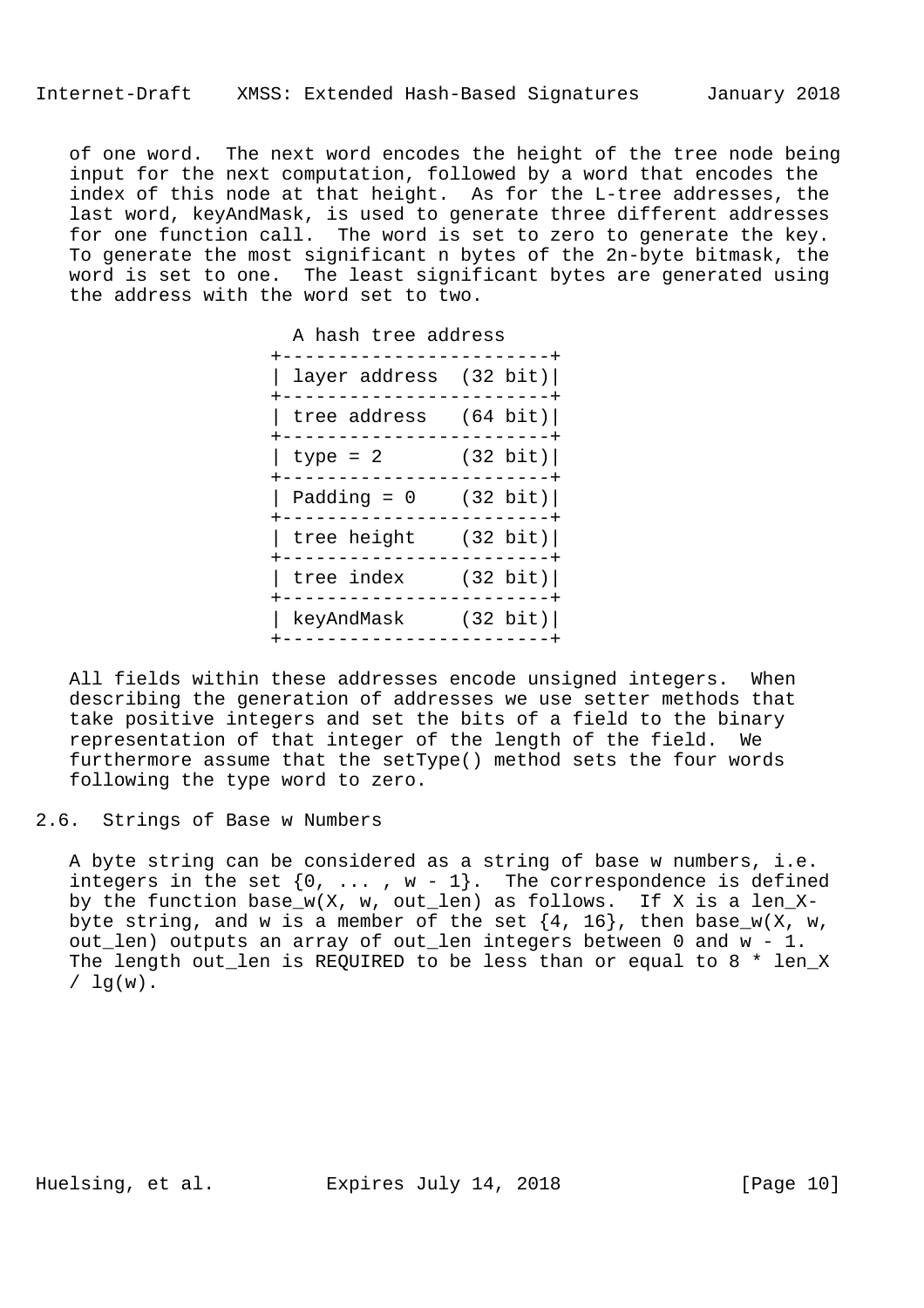```
 Algorithm 1: base_w
     Input: len_X-byte string X, int w, output length out_len
     Output: out_len int array basew
      int in = 0;
      int out = 0;
      unsigned int total = 0;
      int bits = 0; int consumed;
      for ( consumed = 0; consumed < out_len; consumed++ ) {
          if ( bits == 0 ) {
              total = X[in];
               in++;
          bits += 8; }
          bits - = \lg(w);
          basew[out] = (total \gg bits) AND (w - 1)i out++;
       }
       return basew;
```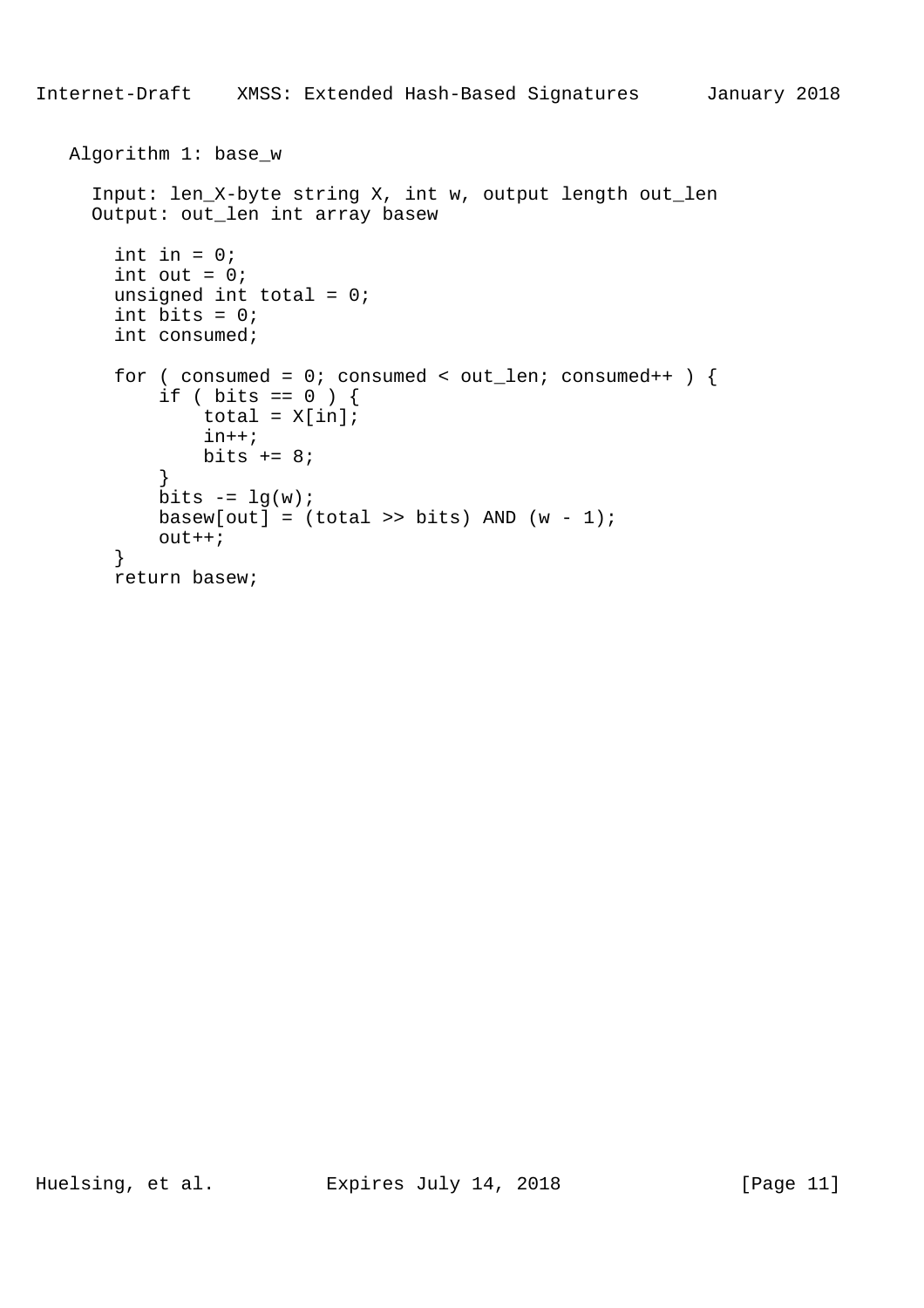For example, if X is the (big-endian) byte string 0x1234, then base\_w(X, 16, 4) returns the array a =  $\{1, 2, 3, 4\}$ .



2.7. Member Functions

 To simplify algorithm descriptions, we assume the existence of member functions. If a complex data structure like a public key PK contains a value X then getX(PK) returns the value of X for this public key. Accordingly, setX(PK, X, Y) sets value X in PK to the value held by Y. Since camelCase is used for member function names, a value z may be referred to as Z in the function name, e.g. getZ.

# 3. Primitives

#### 3.1. WOTS+ One-Time Signatures

 This section describes the WOTS+ OTS system, in a version similar to [Huelsing13]. WOTS+ is a OTS scheme; while a private key can be used to sign any message, each private key MUST be used only once to sign

Huelsing, et al. Expires July 14, 2018 [Page 12]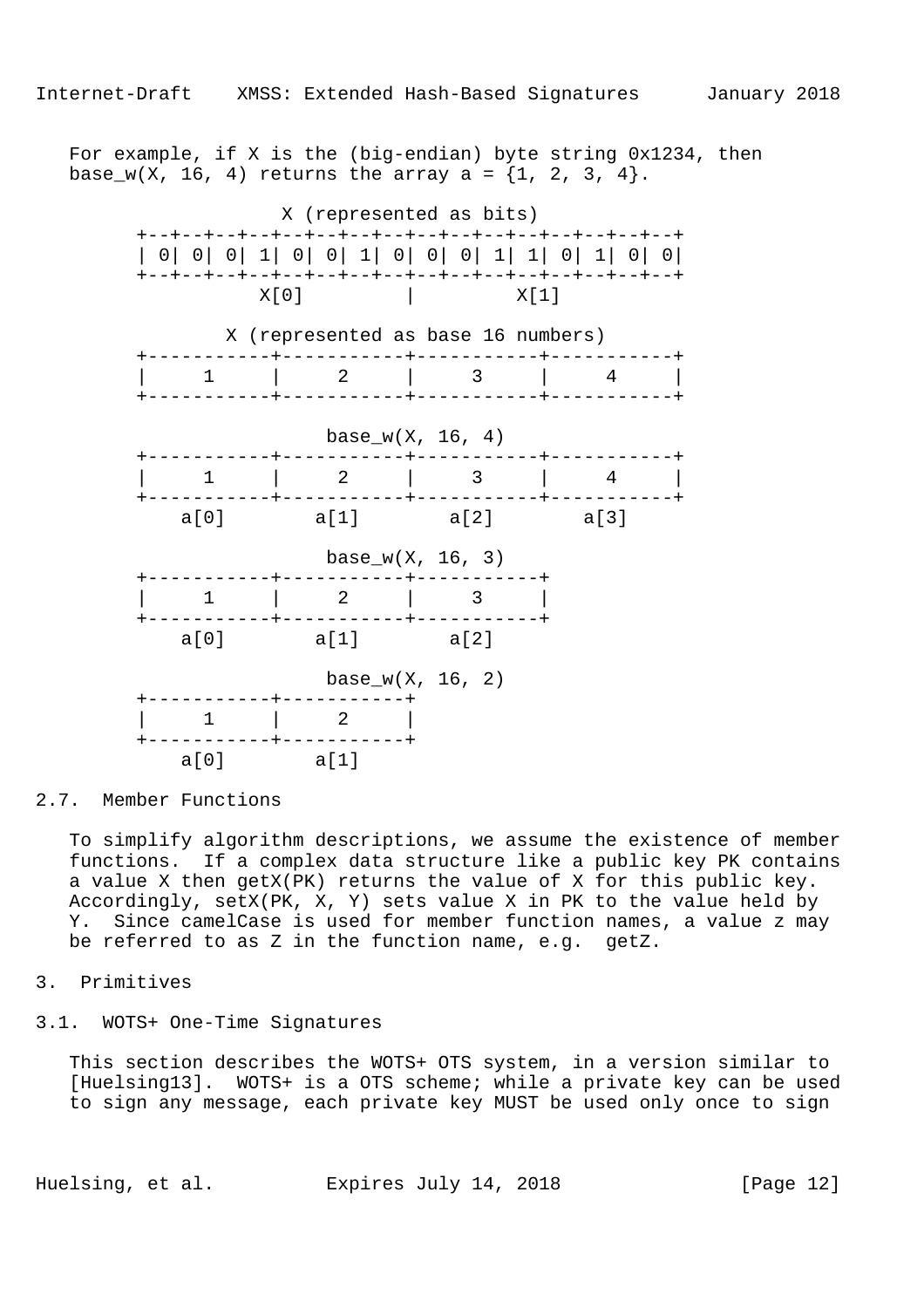a single message. In particular, if a private key is used to sign two different messages, the scheme becomes insecure.

 The section starts with an explanation of parameters. Afterwards, the so-called chaining function, which forms the main building block of the WOTS+ scheme, is explained. A description of the algorithms for key generation, signing and verification follows. Finally, pseudorandom key generation is discussed.

#### 3.1.1. WOTS+ Parameters

 WOTS+ uses the parameters n, and w; they all take positive integer values. These parameters are summarized as follows:

 n : the message length as well as the length of a private key, public key, or signature element in bytes.

w : the Winternitz parameter; it is a member of the set  $\{4, 16\}$ .

The parameters are used to compute values len, len\_1 and len\_2:

 len : the number of n-byte string elements in a WOTS+ private key, public key, and signature. It is computed as len = len\_1 + len\_2, with len\_1 = ceil(8n /  $lg(w)$ ) and len\_2 = floor(lg(len\_1 \* (w - $1)$ ) /  $1q(w)$ ) + 1.

 The value of n is determined by the cryptographic hash function used for WOTS+. The hash function is chosen to ensure an appropriate level of security. The value of n is the input length that can be processed by the signing algorithm. It is often the length of a message digest. The parameter w can be chosen from the set  $\{4, 16\}$ . A larger value of w results in shorter signatures but slower overall signing operations; it has little effect on security. Choices of w are limited to the values 4 and 16 since these values yield optimal trade-offs and easy implementation.

 WOTS+ parameters are implicitly included in algorithm inputs as needed.

# 3.1.1.1. WOTS+ Functions

 The WOTS+ algorithm uses a keyed cryptographic hash function F. F accepts and returns byte strings of length n using keys of length n. More detail on specific instantiations can be found in Section 5. Security requirements on F are discussed in Section 9. In addition, WOTS+ uses a pseudorandom function PRF. PRF takes as input an n-byte key and a 32-byte index and generates pseudorandom outputs of length

Huelsing, et al. Expires July 14, 2018 [Page 13]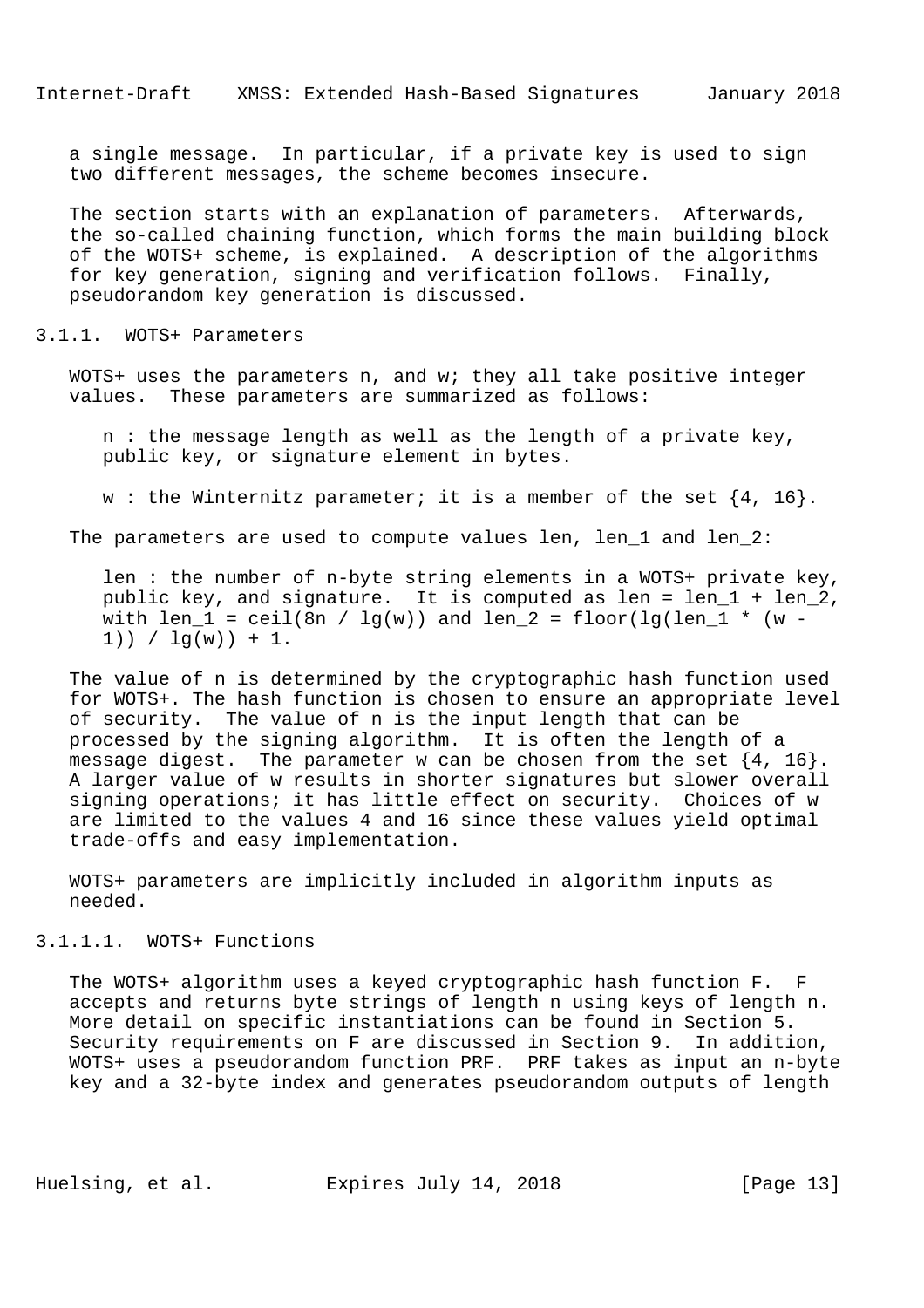n. More detail on specific instantiations can be found in Section 5. Security requirements on PRF are discussed in Section 9.

# 3.1.2. WOTS+ Chaining Function

 The chaining function (Algorithm 2) computes an iteration of F on an n-byte input using outputs of PRF. It takes an OTS hash address as input. This address will have the first six 32-bit words set to encode the address of this chain. In each iteration, PRF is used to generate a key for F and a bitmask that is XORed to the intermediate result before it is processed by F. In the following, ADRS is a 32-byte OTS hash address as specified in Section 2.5 and SEED is an n-byte string. To generate the keys and bitmasks, PRF is called with SEED as key and ADRS as input. The chaining function takes as input an n-byte string X, a start index i, a number of steps s, as well as ADRS and SEED. The chaining function returns as output the value obtained by iterating F for s times on input X, using the outputs of PRF.

Algorithm 2: chain - Chaining Function

```
 Input: Input string X, start index i, number of steps s,
     seed SEED, address ADRS
     Output: value of F iterated s times on X
    if ( s == 0 ) {
       return X;
 }
    if ( (i + s) > (w - 1) ) {
      return NULL;
 }
    byte[n] tmp = chain(X, i, s - 1, SEED, ADRS);
    ADRS.setHashAddress(i + s - 1);
     ADRS.setKeyAndMask(0);
    KEY = PRF(SEED, ADRS); ADRS.setKeyAndMask(1);
    BM = PRF(SEED, ADRS);tmp = F(KEY, tmp XOR BM); return tmp;
```
3.1.3. WOTS+ Private Key

 The private key in WOTS+, denoted by sk (s for secret), is a length len array of n-byte strings. This private key MUST be only used to sign at most one message. Each n-byte string MUST either be selected randomly from the uniform distribution or using a cryptographically

Huelsing, et al. Expires July 14, 2018 [Page 14]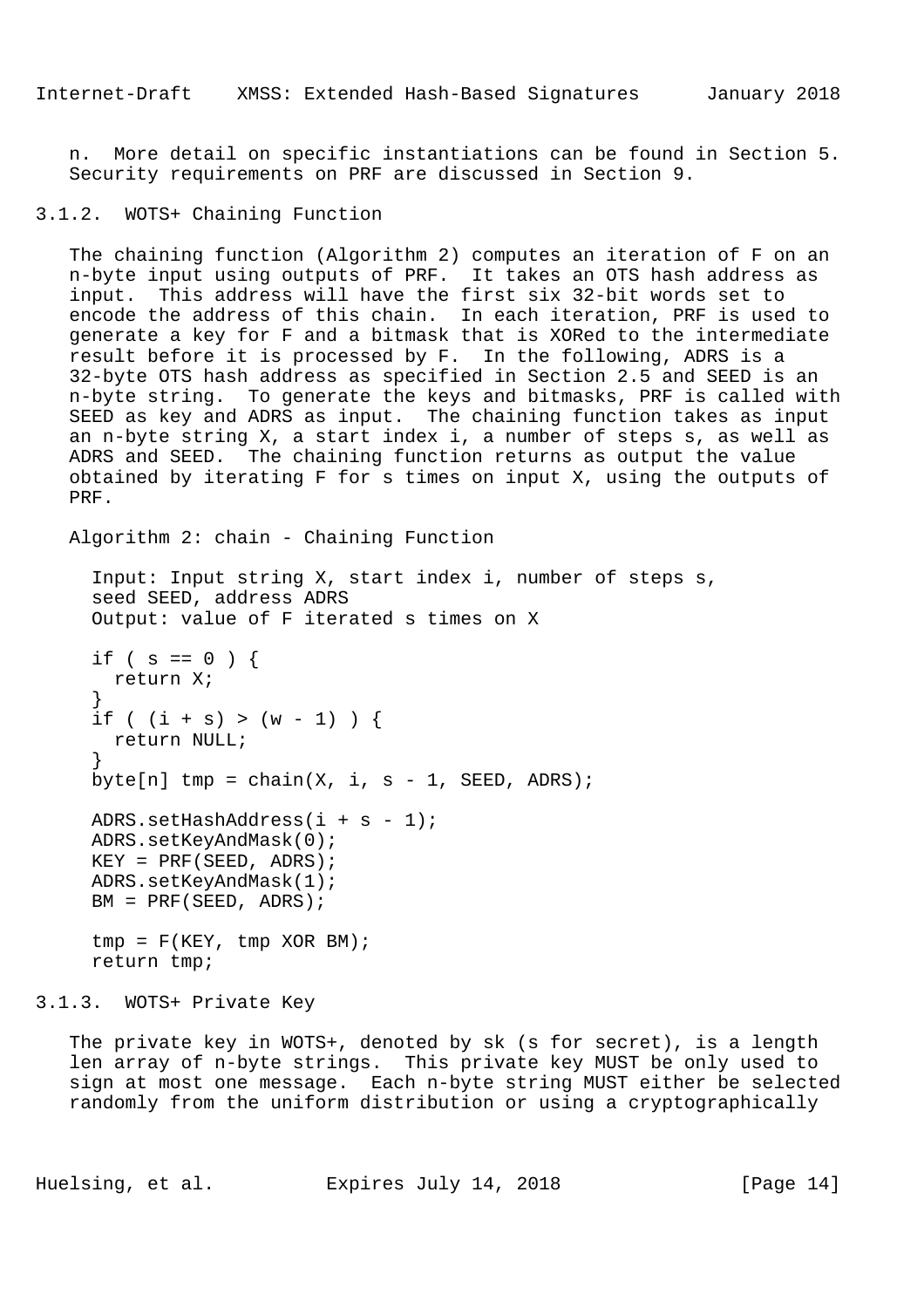secure pseudorandom procedure. In the latter case, the security of the used procedure MUST at least match that of the WOTS+ parameters used. For a further discussion on pseudorandom key generation, see Section 3.1.7. The following pseudocode (Algorithm 3) describes an algorithm for generating sk.

Algorithm 3: WOTS\_genSK - Generating a WOTS+ Private Key

 Input: No input Output: WOTS+ private key sk for ( i = 0; i < len; i++ ) { initialize sk[i] with a uniformly random n-byte string; } return sk;

3.1.4. WOTS+ Public Key

 A WOTS+ key pair defines a virtual structure that consists of len hash chains of length w. The len n-byte strings in the private key each define the start node for one hash chain. The public key consists of the end nodes of these hash chains. Therefore, like the private key, the public key is also a length len array of n-byte strings. To compute the hash chain, the chaining function (Algorithm 2) is used. An OTS hash address ADRS and a seed SEED have to be provided by the calling algorithm. This address will encode the address of the WOTS+ key pair within a greater structure. Hence, a WOTS+ algorithm MUST NOT manipulate any other parts of ADRS than the last three 32-bit words. Please note that the SEED used here is public information also available to a verifier. The following pseudocode (Algorithm 4) describes an algorithm for generating the public key pk, where sk is the private key.

 Algorithm 4: WOTS\_genPK - Generating a WOTS+ Public Key From a Private Key

 Input: WOTS+ private key sk, address ADRS, seed SEED Output: WOTS+ public key pk

```
for ( i = 0; i < len; i++ ) {
  ADRS.setChainAddress(i);
 pk[i] = chain(sk[i], 0, w - 1, SEED, ADRS); }
 return pk;
```
Huelsing, et al. Expires July 14, 2018 [Page 15]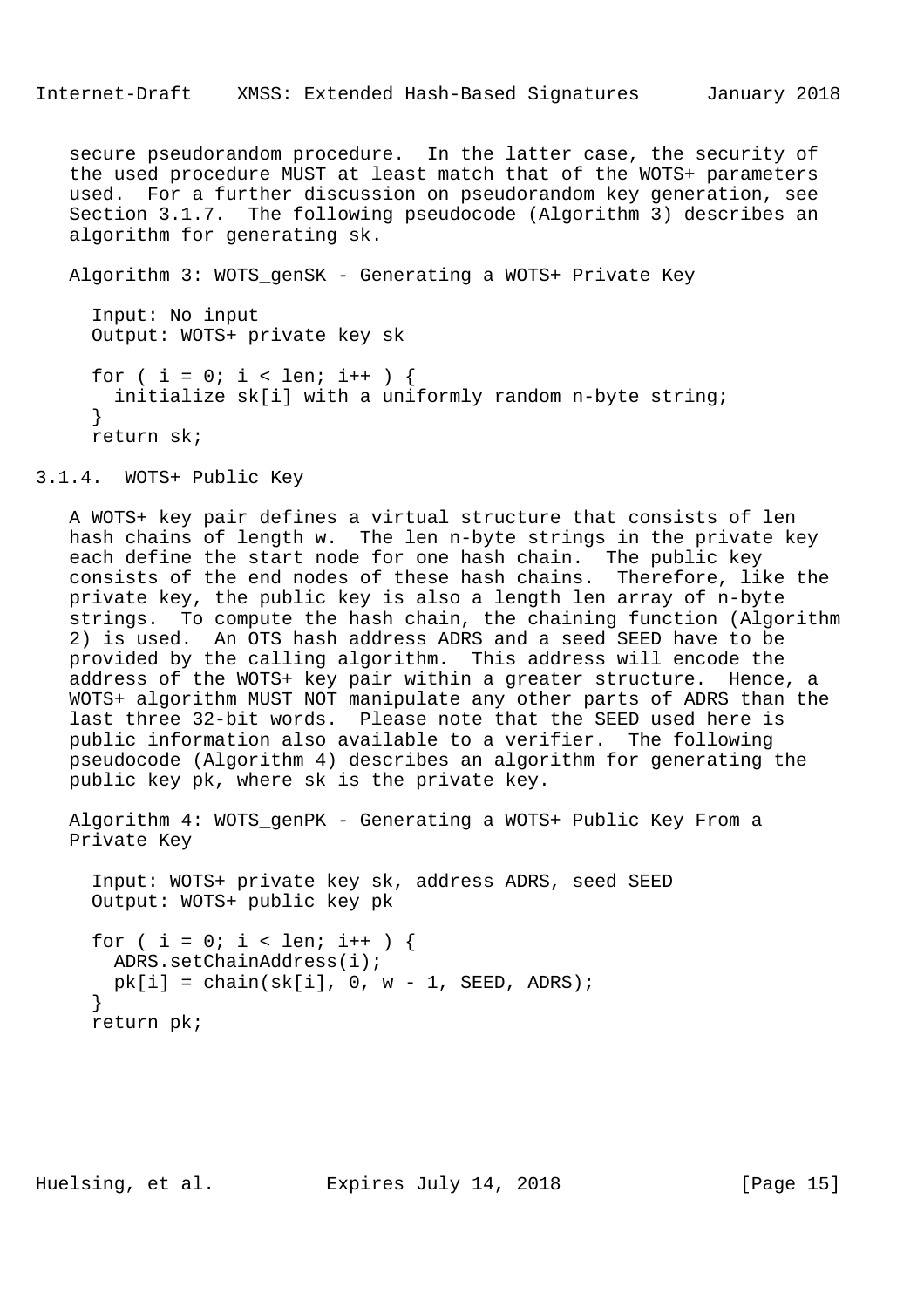# 3.1.5. WOTS+ Signature Generation

 A WOTS+ signature is a length len array of n-byte strings. The WOTS+ signature is generated by mapping a message to len integers between 0 and w - 1. To this end, the message is transformed into len\_1 base w numbers using the base\_w function defined in Section 2.6. Next, a checksum is computed and appended to the transformed message as len\_2 base w numbers using the base\_w function. Note that the checksum may reach a maximum integer value of len\_1  $*$  (w - 1)  $*$  2^8 and therefore depends on the parameters n and w. For the parameter sets given in Section 5 a 32-bit unsigned integer is sufficient to hold the checksum. If other parameter settings are used the size of the variable holding the integer value of the checksum MUST be sufficiently large. Each of the base w integers is used to select a node from a different hash chain. The signature is formed by concatenating the selected nodes. An OTS hash address ADRS and a seed SEED have to be provided by the calling algorithm. This address will encode the address of the WOTS+ key pair within a greater structure. Hence, a WOTS+ algorithm MUST NOT manipulate any other parts of ADRS than the last three 32-bit words. Please note that the SEED used here is public information also available to a verifier. The pseudocode for signature generation is shown below (Algorithm 5), where M is the message and sig is the resulting signature.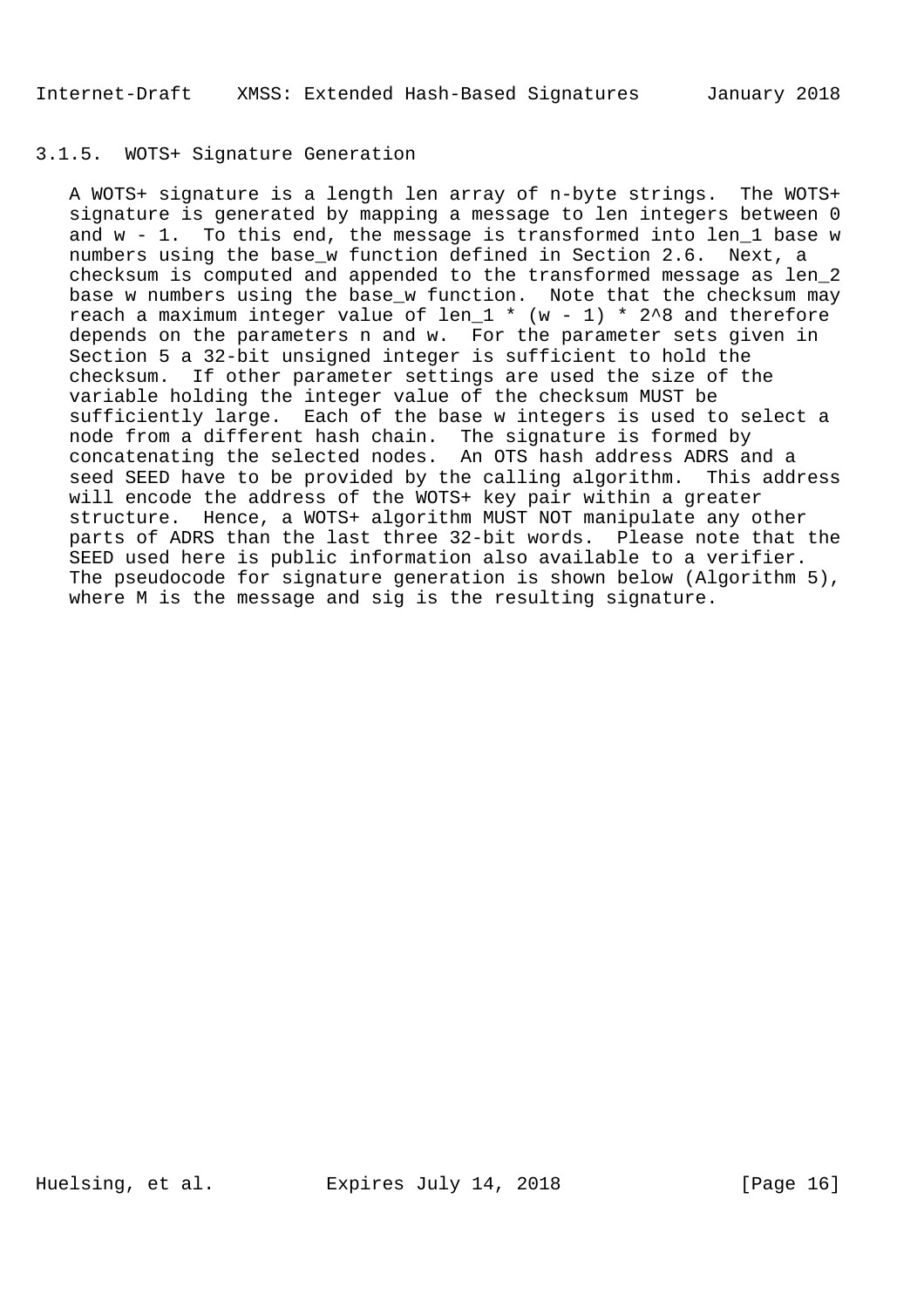```
Internet-Draft XMSS: Extended Hash-Based Signatures January 2018
  Algorithm 5: WOTS sign - Generating a signature from a private key
   and a message
     Input: Message M, WOTS+ private key sk, address ADRS, seed SEED
     Output: WOTS+ signature sig
    csum = 0; // Convert message to base w
    msg = base w(M, w, len1); // Compute checksum
     for ( i = 0; i < len_1; i++ ) {
          csum = csum + w - 1 - msg[i];
      }
     // Convert csum to base w
     csum = csum << ( 8 - ( ( len_2 * lg(w) ) * 8 ) );
    len 2 bytes = ceil( ( len 2 * \lg(w) ) / 8 );
    msg = msg || base_w(toByte(csum, len_2_bytes), w, len_2);for ( i = 0; i < 1en; i++ ) {
          ADRS.setChainAddress(i);
         sig[i] = chain(sk[i], 0, msg[i], SEED, ADRS); }
```
return sig;

The data format for a signature is given below.

WOTS+ Signature



Huelsing, et al. Expires July 14, 2018 [Page 17]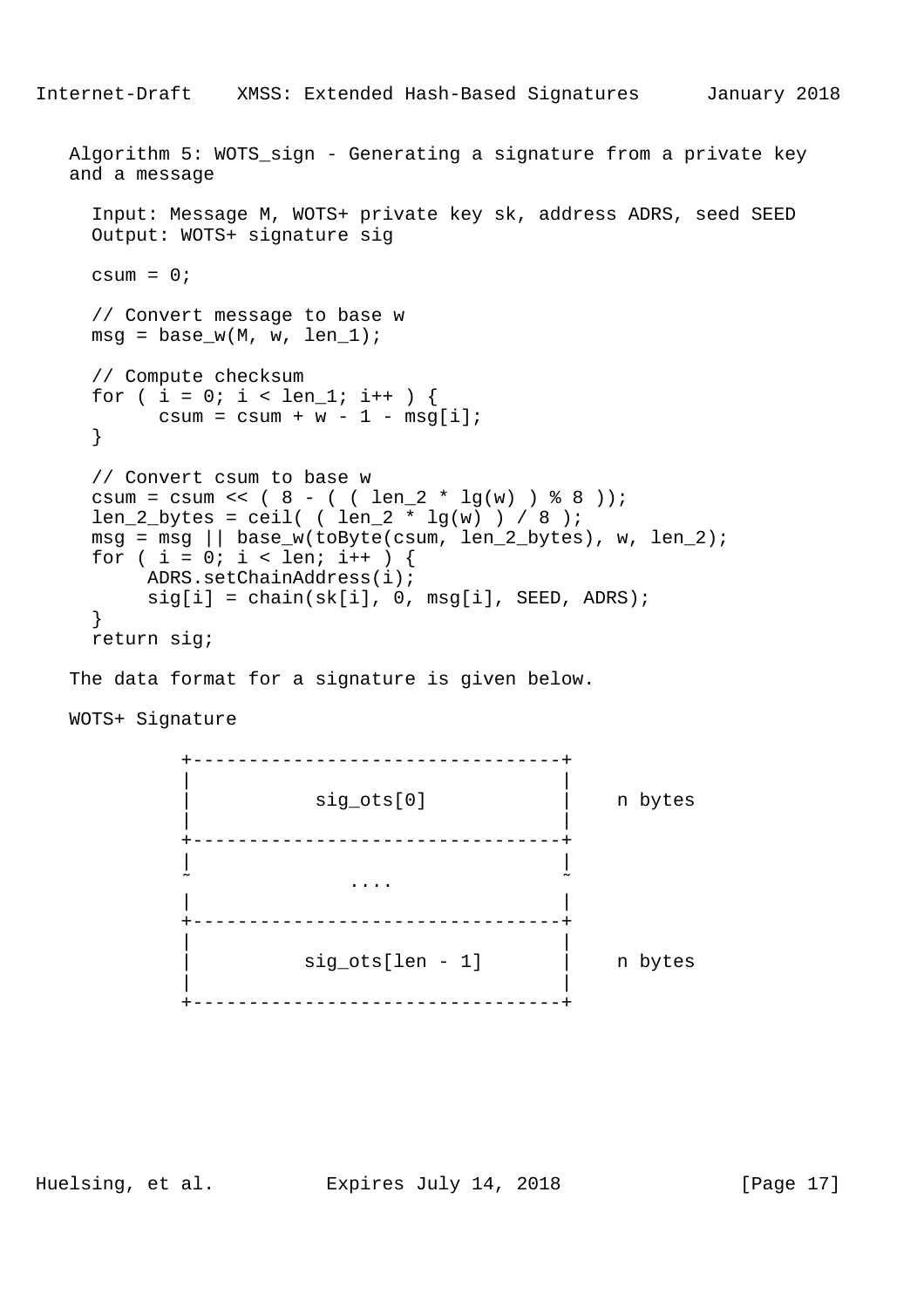# 3.1.6. WOTS+ Signature Verification

 In order to verify a signature sig on a message M, the verifier computes a WOTS+ public key value from the signature. This can be done by "completing" the chain computations starting from the signature values, using the base w values of the message hash and its checksum. This step, called WOTS\_pkFromSig, is described below in Algorithm 6. The result of WOTS\_pkFromSig is then compared to the given public key. If the values are equal, the signature is accepted. Otherwise, the signature MUST be rejected. An OTS hash address ADRS and a seed SEED have to be provided by the calling algorithm. This address will encode the address of the WOTS+ key pair within a greater structure. Hence, a WOTS+ algorithm MUST NOT manipulate any other parts of ADRS than the last three 32-bit words. Please note that the SEED used here is public information also available to a verifier.

 Algorithm 6: WOTS\_pkFromSig - Computing a WOTS+ public key from a message and its signature

```
 Input: Message M, WOTS+ signature sig, address ADRS, seed SEED
 Output: 'Temporary' WOTS+ public key tmp_pk
```

```
 // Convert message to base w
msg = base_w(M, w, len_1);
```
csum =  $0;$ 

```
 // Compute checksum
for ( i = 0; i < len 1; i++ ) {
      csum = csum + w - 1 - msg[i];
 }
```

```
 // Convert csum to base w
csum = csum << ( 8 - ( \ ( len_2 * lg(w) ) 8 8 ) );
len_2_bytes = ceil( \left( len_2 * lg(w) \right) / 8 );
msg = msg || base_w(toByte(csum, len_2_bytes), w, len_2);for ( i = 0; i < len; i++ ) {
      ADRS.setChainAddress(i);
     tmp\_pk[i] = chain(sig[i], msg[i], w - 1 - msg[i], SEED, ADRS); }
 return tmp_pk;
```
 Note: XMSS uses WOTS\_pkFromSig to compute a public key value and delays the comparison to a later point.

Huelsing, et al. Expires July 14, 2018 [Page 18]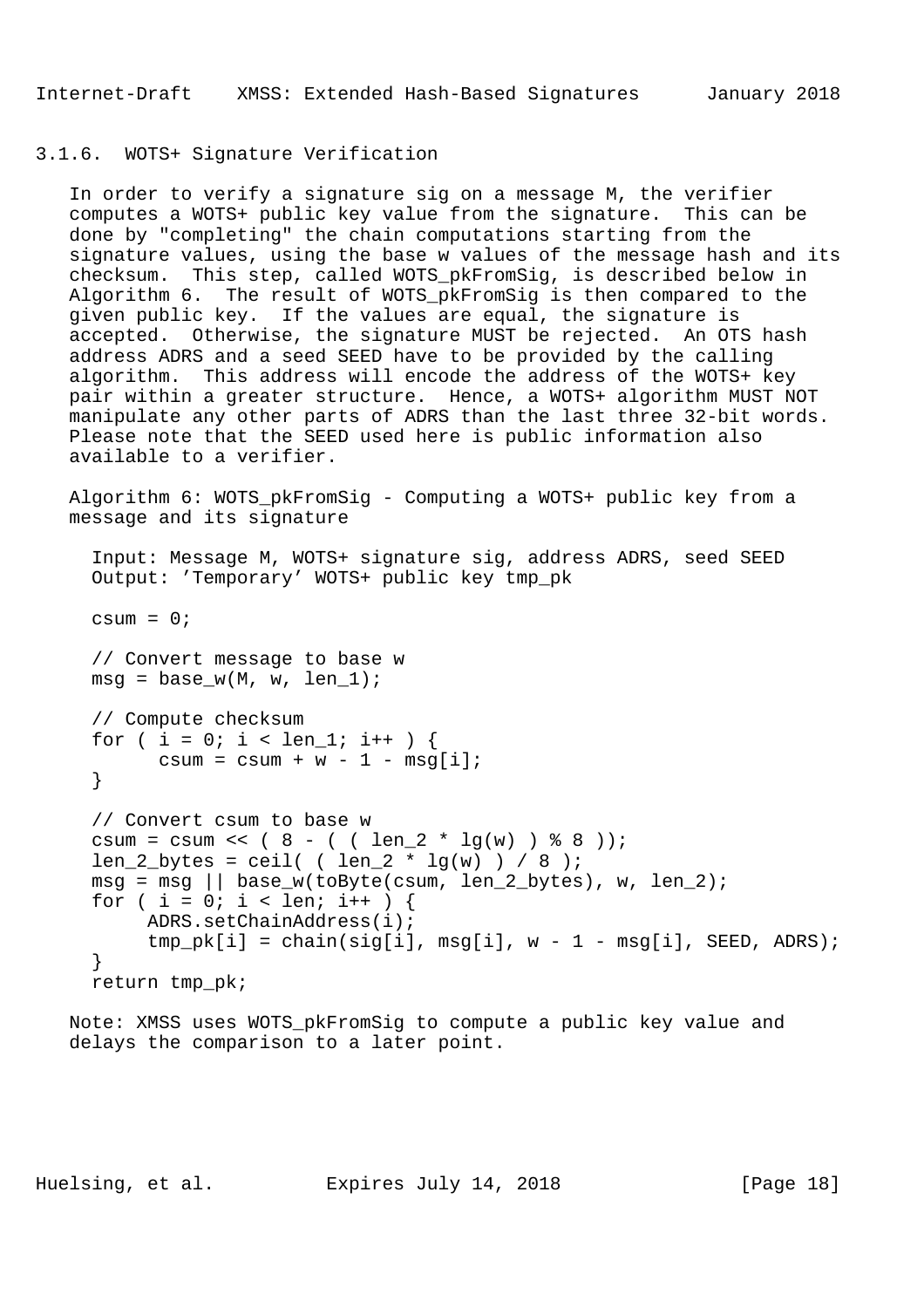#### 3.1.7. Pseudorandom Key Generation

 An implementation MAY use a cryptographically secure pseudorandom method to generate the private key from a single n-byte value. For example, the method suggested in [BDH11] and explained below MAY be used. Other methods MAY be used. The choice of a pseudorandom method does not affect interoperability, but the cryptographic strength MUST match that of the used WOTS+ parameters.

 The advantage of generating the private key elements from a random n-byte string is that only this n-byte string needs to be stored instead of the full private key. The key can be regenerated when needed. The suggested method from [BDH11] can be described using PRF. During key generation a uniformly random n-byte string S is sampled from a secure source of randomness. This string S is stored as private key. The private key elements are computed as  $sk[i] =$ PRF(S, toByte(i, 32)) whenever needed. Please note that this seed S MUST be different from the seed SEED used to randomize the hash function calls. Also, this seed S MUST be kept secret. The seed S MUST NOT be a low entropy, human-memorable value since private key elements are derived from S deterministically and their confidentiality is security-critical.

#### 4. Schemes

 In this section, the eXtended Merkle Signature Scheme (XMSS) is described using WOTS+. XMSS comes in two flavors: First, a single tree variant (XMSS) and second a multi-tree variant (XMSS^MT). Both allow combining a large number of WOTS+ key pairs under a single small public key. The main ingredient added is a binary hash tree construction. XMSS uses a single hash tree while XMSS^MT uses a tree of XMSS key pairs.

#### 4.1. XMSS: eXtended Merkle Signature Scheme

 XMSS is a method for signing a potentially large but fixed number of messages. It is based on the Merkle signature scheme. XMSS uses four cryptographic components: WOTS+ as OTS method, two additional cryptographic hash functions H and H\_msg, and a pseudorandom function PRF. One of the main advantages of XMSS with WOTS+ is that it does not rely on the collision resistance of the used hash functions but on weaker properties. Each XMSS public/private key pair is associated with a perfect binary tree, every node of which contains an n-byte value. Each tree leaf contains a special tree hash of a WOTS+ public key value. Each non-leaf tree node is computed by first concatenating the values of its child nodes, computing the XOR with a bitmask, and applying the keyed hash function H to the result. The bitmasks and the keys for the hash function H are generated from a

Huelsing, et al. Expires July 14, 2018 [Page 19]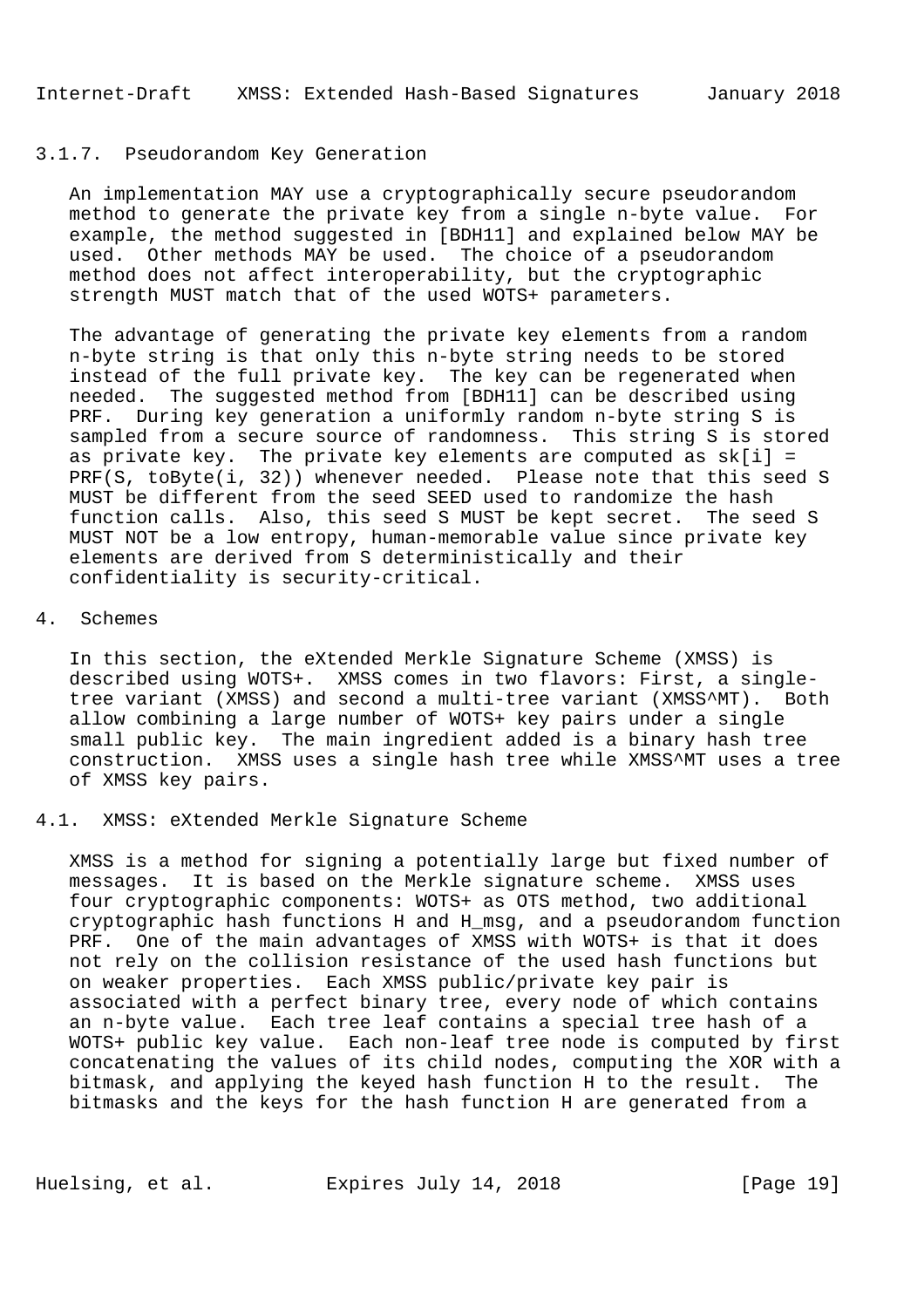(public) seed that is part of the public key using the pseudorandom function PRF. The value corresponding to the root of the XMSS tree forms the XMSS public key together with the seed.

 To generate a key pair that can be used to sign 2^h messages, a tree of height h is used. XMSS is a stateful signature scheme, meaning that the private key changes with every signature generation. To prevent one-time private keys from being used twice, the WOTS+ key pairs are numbered from  $0$  to  $(2^h)$  - 1 according to the related leaf, starting from index 0 for the leftmost leaf. The private key contains an index that is updated with every signature generation, such that it contains the index of the next unused WOTS+ key pair.

 A signature consists of the index of the used WOTS+ key pair, the WOTS+ signature on the message and the so-called authentication path. The latter is a vector of tree nodes that allow a verifier to compute a value for the root of the tree starting from a WOTS+ signature. A verifier computes the root value and compares it to the respective value in the XMSS public key. If they match, the signature is declared valid. The XMSS private key consists of all WOTS+ private keys and the current index. To reduce storage, a pseudorandom key generation procedure, as described in [BDH11], MAY be used. The security of the used method MUST at least match the security of the XMSS instance.

# 4.1.1. XMSS Parameters

XMSS has the following parameters:

h : the height (number of levels - 1) of the tree

 n : the length in bytes of the message digest as well as of each node

w : the Winternitz parameter as defined for WOTS+ in Section 3.1

There are 2<sup>^h</sup> leaves in the tree.

 For XMSS and XMSS^MT, private and public keys are denoted by SK (S for secret) and PK. For WOTS+, private and public keys are denoted by sk (s for secret) and pk, respectively. XMSS and XMSS^MT signatures are denoted by Sig. WOTS+ signatures are denoted by sig.

 XMSS and XMSS^MT parameters are implicitly included in algorithm inputs as needed.

Huelsing, et al. Expires July 14, 2018 [Page 20]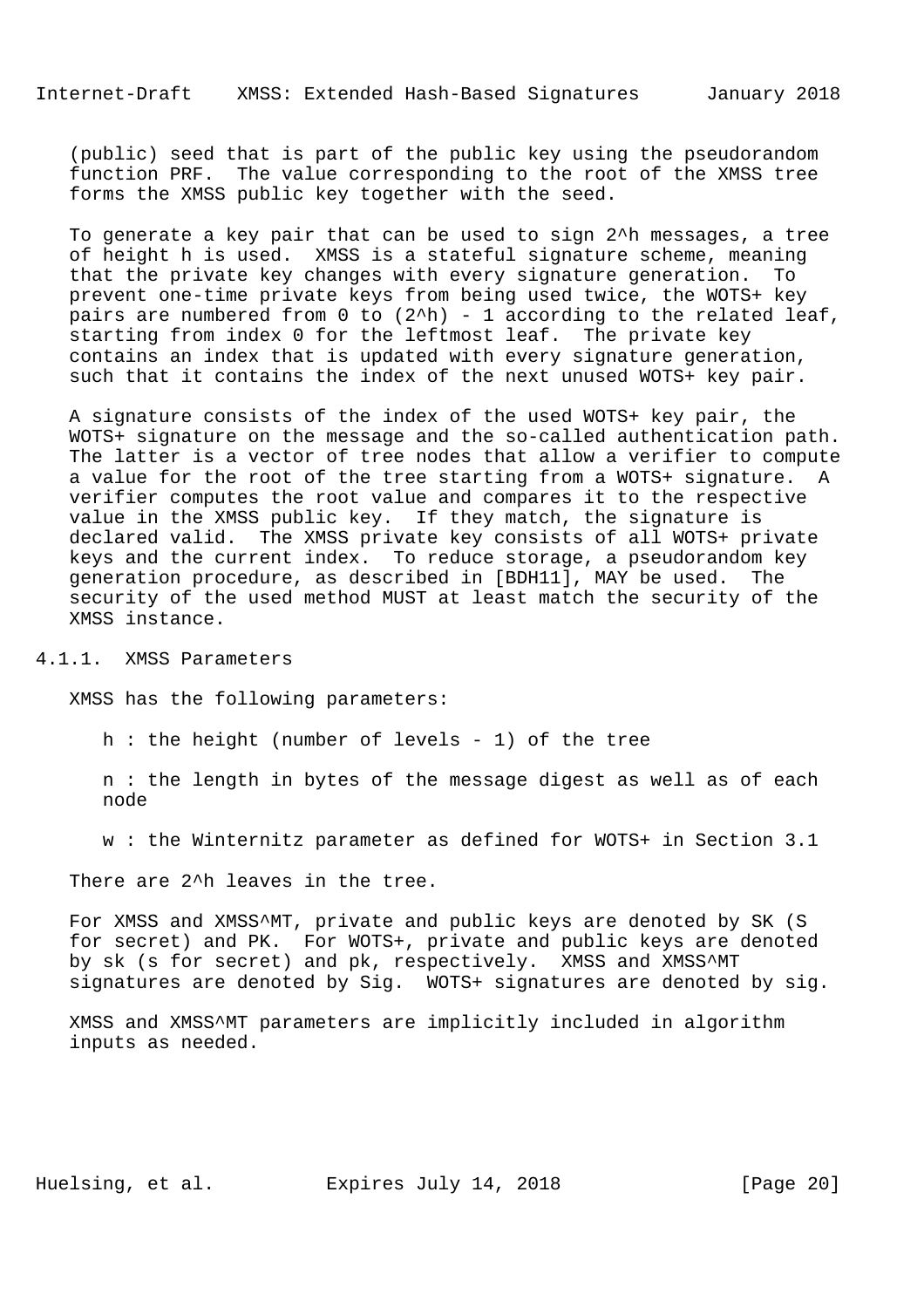# 4.1.2. XMSS Hash Functions

 Besides the cryptographic hash function F and the pseudorandom function PRF required by WOTS+, XMSS uses two more functions:

 A cryptographic hash function H. H accepts n-byte keys and byte strings of length 2n and returns an n-byte string.

 A cryptographic hash function H\_msg. H\_msg accepts 3n-byte keys and byte strings of arbitrary length and returns an n-byte string.

 More detail on specific instantiations can be found in Section 5. Security requirements on H and H\_msg are discussed in Section 9.

# 4.1.3. XMSS Private Key

 An XMSS private key SK contains 2^h WOTS+ private keys, the leaf index idx of the next WOTS+ private key that has not yet been used, SK PRF, an n-byte key to generate pseudorandom values for randomized message hashing, the n-byte value root, which is the root node of the tree and SEED, the n-byte public seed used to pseudorandomly generate bitmasks and hash function keys. Although root and SEED formally would be considered only part of the public key, they are needed e.g. for signature generation and hence are also required for functions that do not take the public key as input.

 The leaf index idx is initialized to zero when the XMSS private key is created. The key SK\_PRF MUST be sampled from a secure source of randomness that follows the uniform distribution. The WOTS+ private keys MUST either be generated as described in Section 3.1 or, to reduce the private key size, a cryptographic pseudorandom method MUST be used as discussed in Section 4.1.11. SEED is generated as a uniformly random n-byte string. Although SEED is public, it is critical for security that it is generated using a good entropy source. The root node is generated as described below in the section on key generation (Section 4.1.7). That section also contains an example algorithm for combined private and public key generation.

 For the following algorithm descriptions, the existence of a method getWOTS\_SK(SK, i) is assumed. This method takes as inputs an XMSS private key SK and an integer i and outputs the i^th WOTS+ private key of SK.

#### 4.1.4. Randomized Tree Hashing

 To improve readability we introduce a function RAND\_HASH(LEFT, RIGHT, SEED, ADRS) that does the randomized hashing in the tree. It takes as input two n-byte values LEFT and RIGHT that represent the left and

Huelsing, et al. Expires July 14, 2018 [Page 21]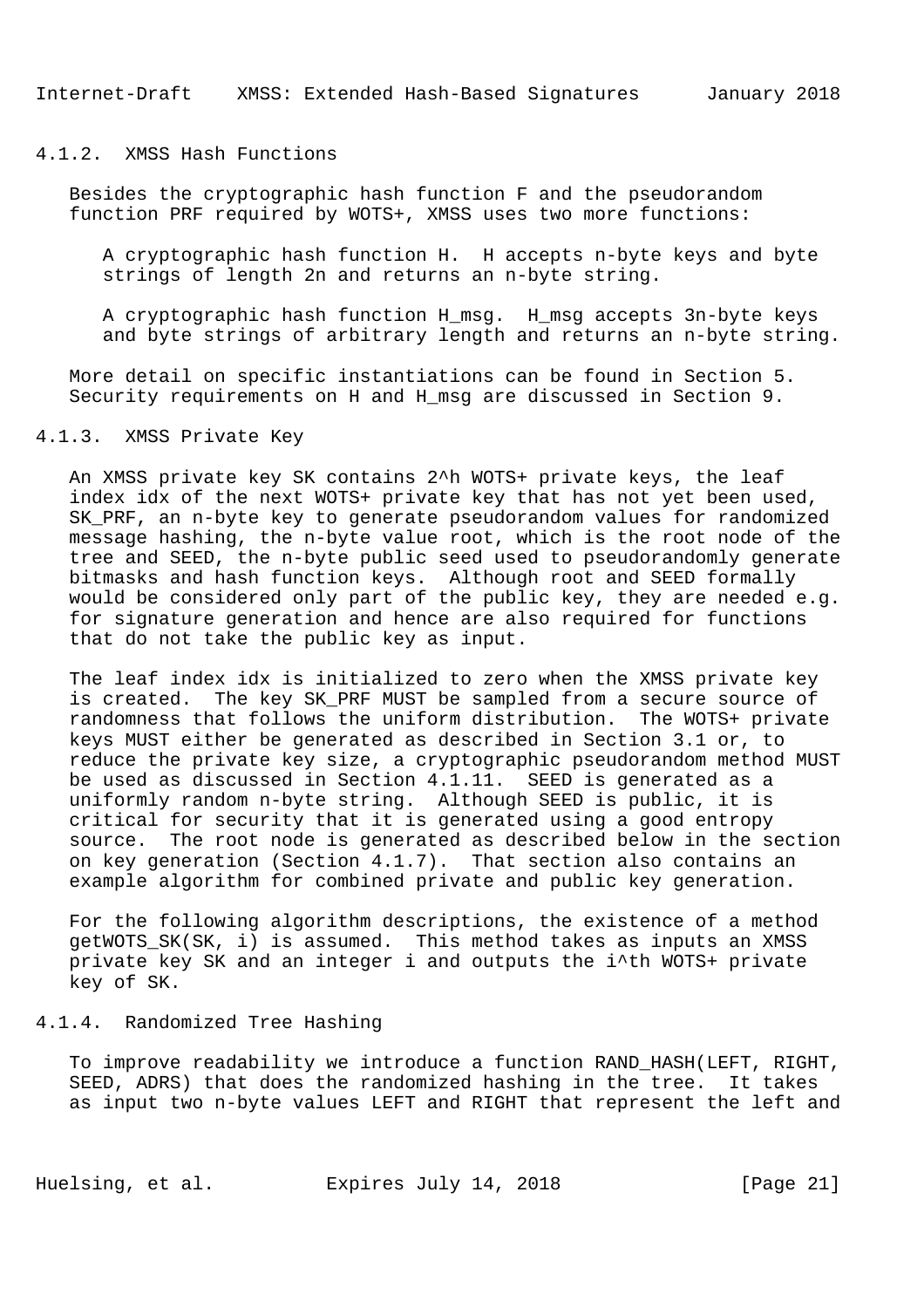the right half of the hash function input, the seed SEED used as key for PRF and the address ADRS of this hash function call. RAND\_HASH first uses PRF with SEED and ADRS to generate a key KEY and n-byte bitmasks BM\_0, BM\_1. Then it returns the randomized hash H(KEY, (LEFT XOR BM\_0) || (RIGHT XOR BM\_1)).

Algorithm 7: RAND\_HASH

 Input: n-byte value LEFT, n-byte value RIGHT, seed SEED, address ADRS Output: n-byte randomized hash

 ADRS.setKeyAndMask(0);  $KEY = PRF(SEED, ADRS);$  ADRS.setKeyAndMask(1); BM  $0 = PRF(SEED, ADRS)$ ; ADRS.setKeyAndMask(2);  $BM_1 = PRF(SEED, ADRS);$ 

return H(KEY, (LEFT XOR BM\_0) || (RIGHT XOR BM\_1));

4.1.5. L-Trees

 To compute the leaves of the binary hash tree, a so-called L-tree is used. An L-tree is an unbalanced binary hash tree, distinct but similar to the main XMSS binary hash tree. The algorithm ltree (Algorithm 8) takes as input a WOTS+ public key pk and compresses it to a single n-byte value pk[0]. Towards this end it also takes an L-tree address ADRS as input that encodes the address of the L-tree, and the seed SEED.

Huelsing, et al. Expires July 14, 2018 [Page 22]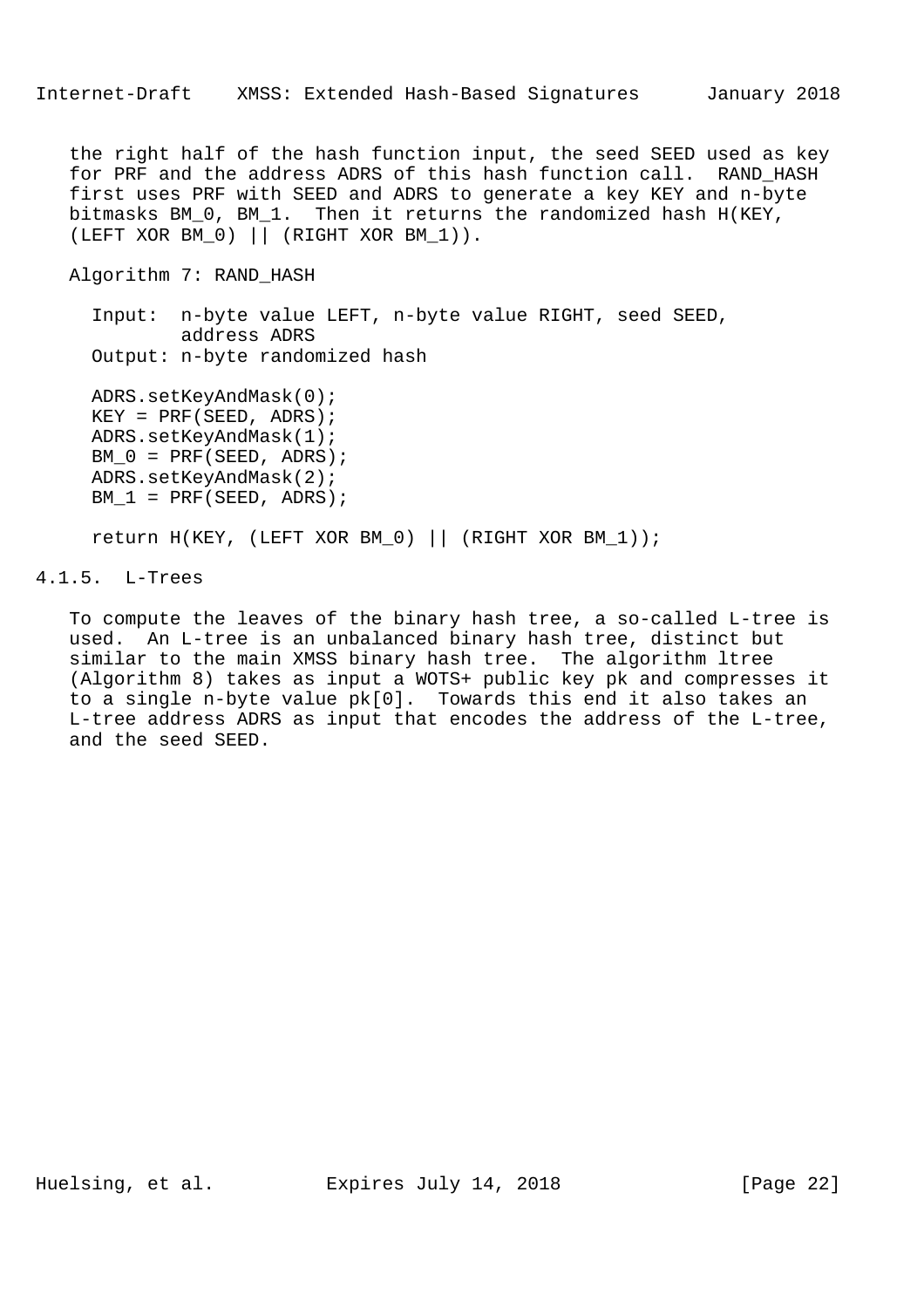```
 Algorithm 8: ltree
```

```
 Input: WOTS+ public key pk, address ADRS, seed SEED
     Output: n-byte compressed public key value pk[0]
     unsigned int len' = len;
     ADRS.setTreeHeight(0);
     while ( len' > 1 ) {
       for ( i = 0; i < floor(len' / 2); i++ ) {
         ADRS.setTreeIndex(i);
        pk[i] = RAND_HASH(pk[2i], pk[2i + 1], SEED, ADRS); }
       if ( len' \frac{1}{2} 2 == 1 ) {
        pk[floor(len' / 2)] = pk[len' - 1]; }
       len' =ceil(len' / 2); ADRS.setTreeHeight(ADRS.getTreeHeight() + 1);
      }
     return pk[0];
```
## 4.1.6. TreeHash

 For the computation of the internal n-byte nodes of a Merkle tree, the subroutine treeHash (Algorithm 9) accepts an XMSS private key SK (including seed SEED), an unsigned integer s (the start index), an unsigned integer t (the target node height), and an address ADRS that encodes the address of the containing tree. For the height of a node within a tree counting starts with the leaves at height zero. The treeHash algorithm returns the root node of a tree of height t with the leftmost leaf being the hash of the WOTS+ pk with index s. It is REQUIRED that  $s \t3'$  = 0, i.e. that the leaf at index s is a leftmost leaf of a sub-tree of height t. Otherwise the hash addressing scheme fails. The treeHash algorithm described here uses a stack holding up to  $(t - 1)$  nodes, with the usual stack functions push() and pop(). We furthermore assume that the height of a node (an unsigned integer) is stored alongside a node's value (an n-byte string) on the stack.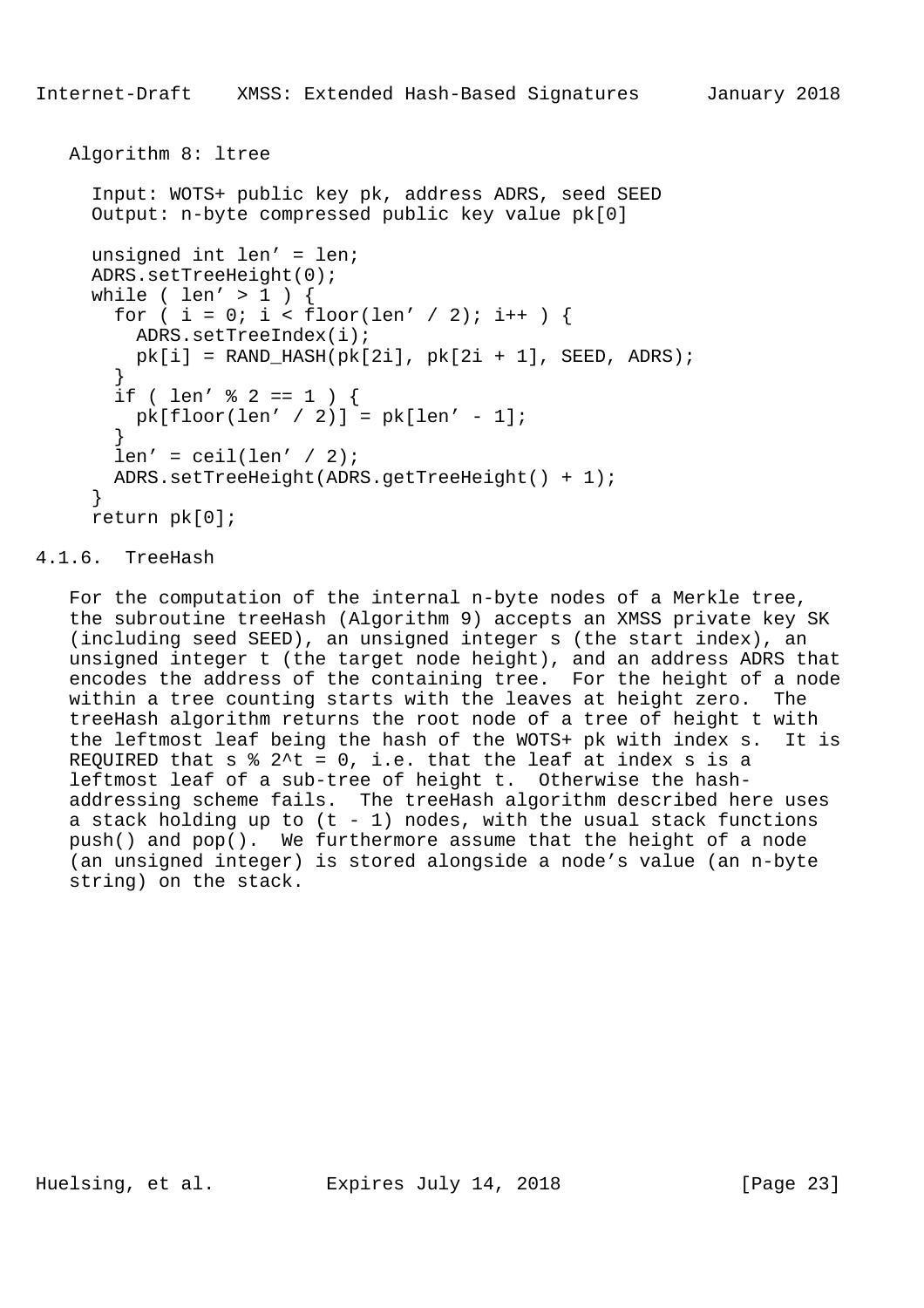```
 Algorithm 9: treeHash
   Input: XMSS private key SK, start index s, target node height t,
          address ADRS
   Output: n-byte root node - top node on Stack
  if( s \; 8 \; (1 \; 4 \; t) != 0 ) return -1;
  for ( i = 0; i < 2^t; i++ ) {
    SEED = qetsEED(SK);ADRS.setType(0); // Type = OTS hash address ADRS.setOTSAddress(s + i);
    pk = WOTS_genPK (getWOTS_SK(SK, s + i), SEED, ADRS);
   ADRS.setType(1); // Type = L-tree address ADRS.setLTreeAddress(s + i);
    node = ltree(pk, SEED, ADRS);
   ADRS.setType(2); // Type = hash tree addressADRS.setTreeHeight(0);
     ADRS.setTreeIndex(i + s);
    while ( Top node on Stack has same height t' as node ) {
        ADRS.setTreeIndex((ADRS.getTreeIndex() - 1) / 2);
        node = RAND_HASH(Stack.pop(), node, SEED, ADRS);
        ADRS.setTreeHeight(ADRS.getTreeHeight() + 1);
     }
     Stack.push(node);
   }
   return Stack.pop();
```

```
4.1.7. XMSS Key Generation
```
 The XMSS key pair is computed as described in XMSS\_keyGen (Algorithm 10). The XMSS public key PK consists of the root of the binary hash tree and the seed SEED, both also stored in SK. The root is computed using treeHash. For XMSS, there is only a single main tree. Hence, the used address is set to the all-zero string in the beginning. Note that we do not define any specific format or handling for the XMSS private key SK by introducing this algorithm. It relates to requirements described earlier and simply shows a basic but very inefficient example to initialize a private key.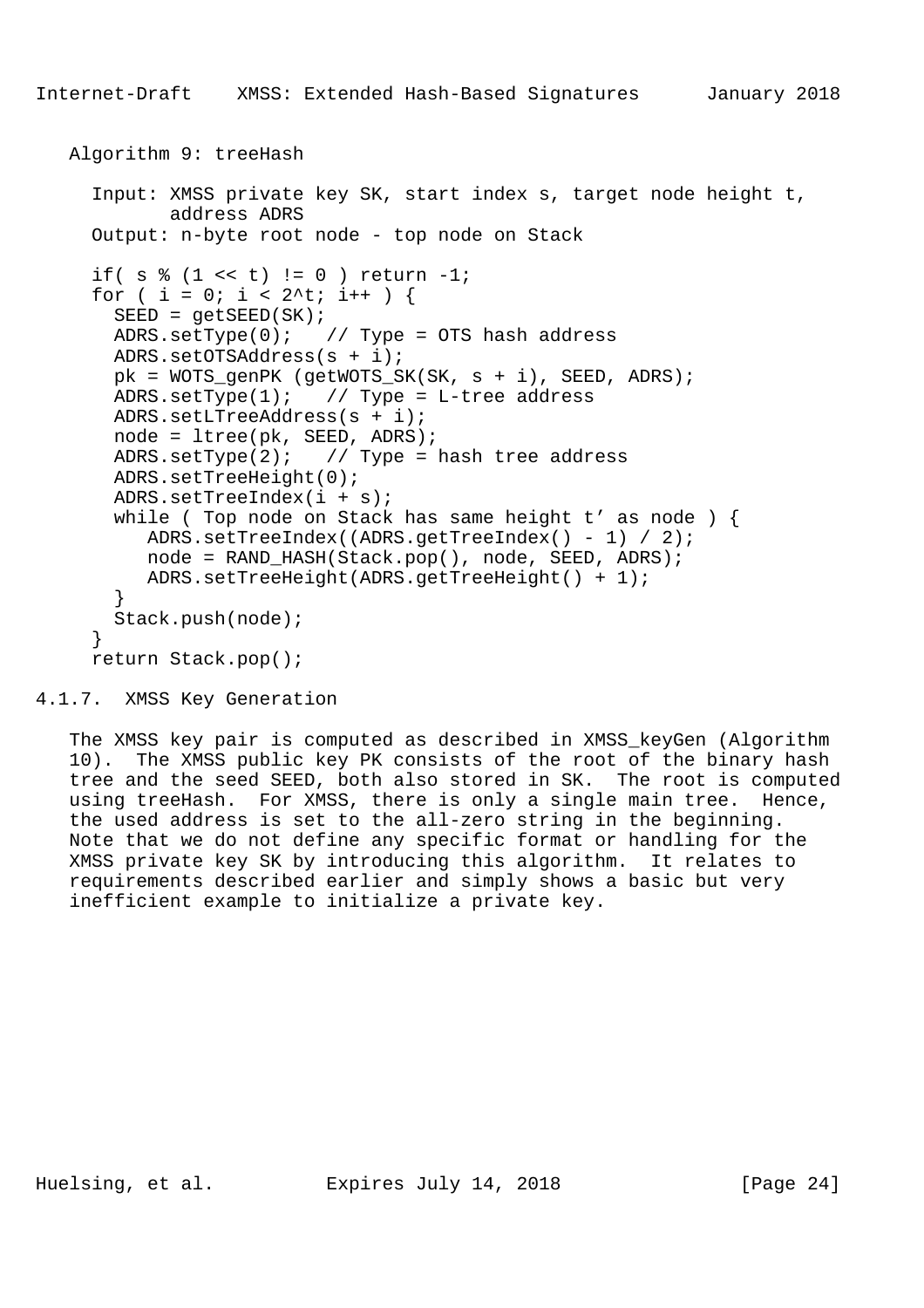```
 Algorithm 10: XMSS_keyGen - Generate an XMSS key pair
   Input: No input
   Output: XMSS private key SK, XMSS public key PK
   // Example initialization for SK-specific contents
  idx = 0;
  for ( i = 0; i < 2^h; i++ ) {
   wots\_sk[i] = WOTS\_qensK();
   }
   initialize SK_PRF with a uniformly random n-byte string;
   setSK_PRF(SK, SK_PRF);
   // Initialization for common contents
   initialize SEED with a uniformly random n-byte string;
   setSEED(SK, SEED);
   setWOTS_SK(SK, wots_sk));
  ADRS = toByte(0, 32);
  root = treeHash(SK, 0, h, ADRS);SK = idx || wots_s k || SK_PRF || root || SEED; PK = OID || root || SEED;
   return (SK || PK);
```
 The above is just an example algorithm. It is strongly RECOMMENDED to use pseudorandom key generation to reduce the private key size. Public and private key generation MAY be interleaved to save space. Especially, when a pseudorandom method is used to generate the private key, generation MAY be done when the respective WOTS+ key pair is needed by treeHash.

The format of an XMSS public key is given below.

XMSS Public Key



Huelsing, et al. Expires July 14, 2018 [Page 25]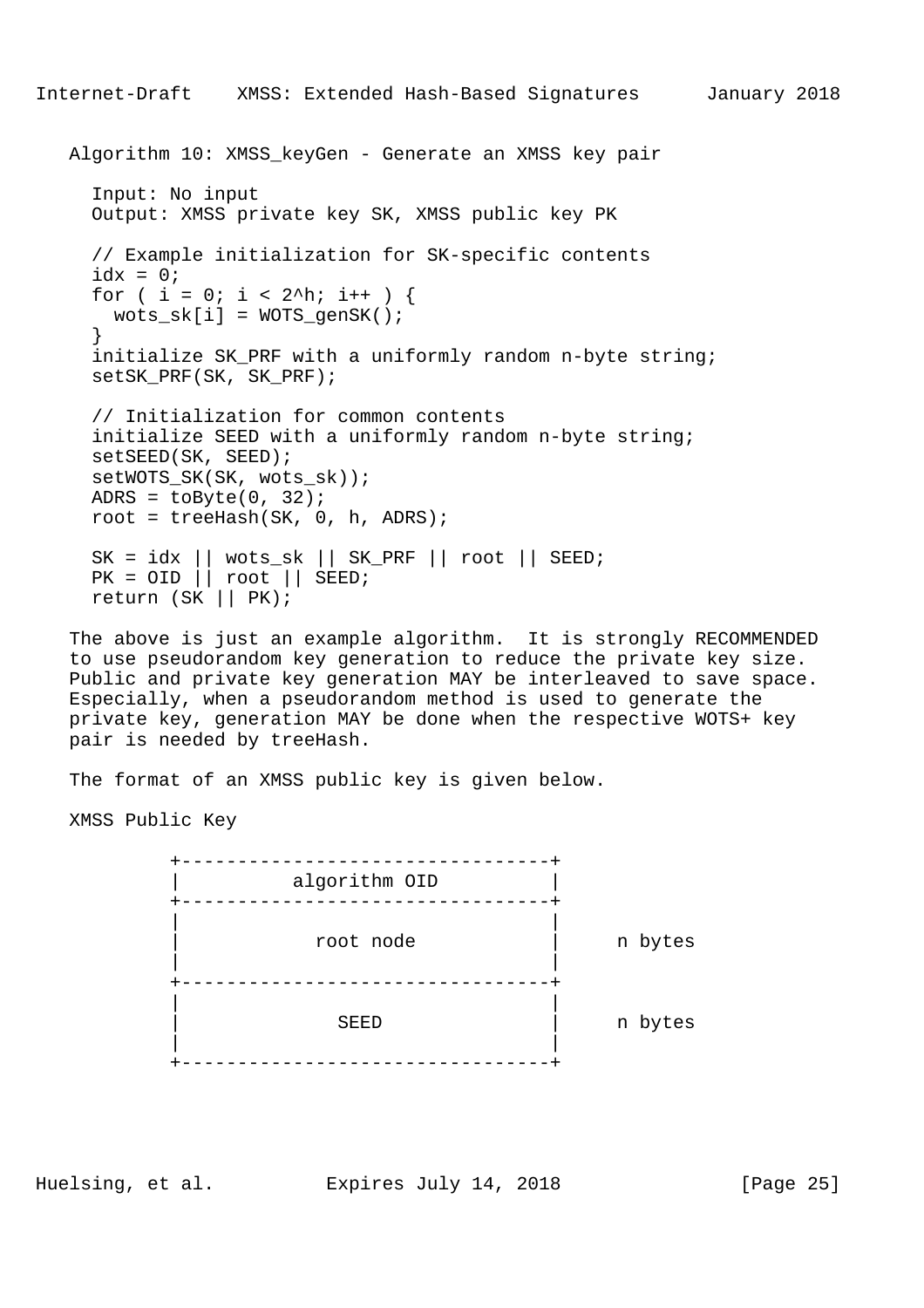Internet-Draft XMSS: Extended Hash-Based Signatures January 2018

4.1.8. XMSS Signature

An XMSS signature is a  $(4 + n + (len + h) * n)$ -byte string consisting of

the index idx\_sig of the used WOTS+ key pair (4 bytes),

a byte string r used for randomized message hashing (n bytes),

a WOTS+ signature sig ots (len \* n bytes),

 the so-called authentication path 'auth' for the leaf associated with the used WOTS+ key pair (h  $*$  n bytes).

 The authentication path is an array of h n-byte strings. It contains the siblings of the nodes on the path from the used leaf to the root. It does not contain the nodes on the path itself. These nodes are needed by a verifier to compute a root node for the tree from the WOTS+ public key. A node Node is addressed by its position in the tree. Node(x, y) denotes the y^th node on level x with  $y = 0$  being the leftmost node on a level. The leaves are on level 0, the root is on level h. An authentication path contains exactly one node on every layer  $0 \le x \le (h - 1)$ . For the i<sup> $t$ </sup>th WOTS+ key pair, counting from zero, the j^th authentication path node is

Node(j, floor(i /  $(2^{\wedge}j)$ ) XOR 1)

 The computation of the authentication path is discussed in Section 4.1.9.

The data format for a signature is given below.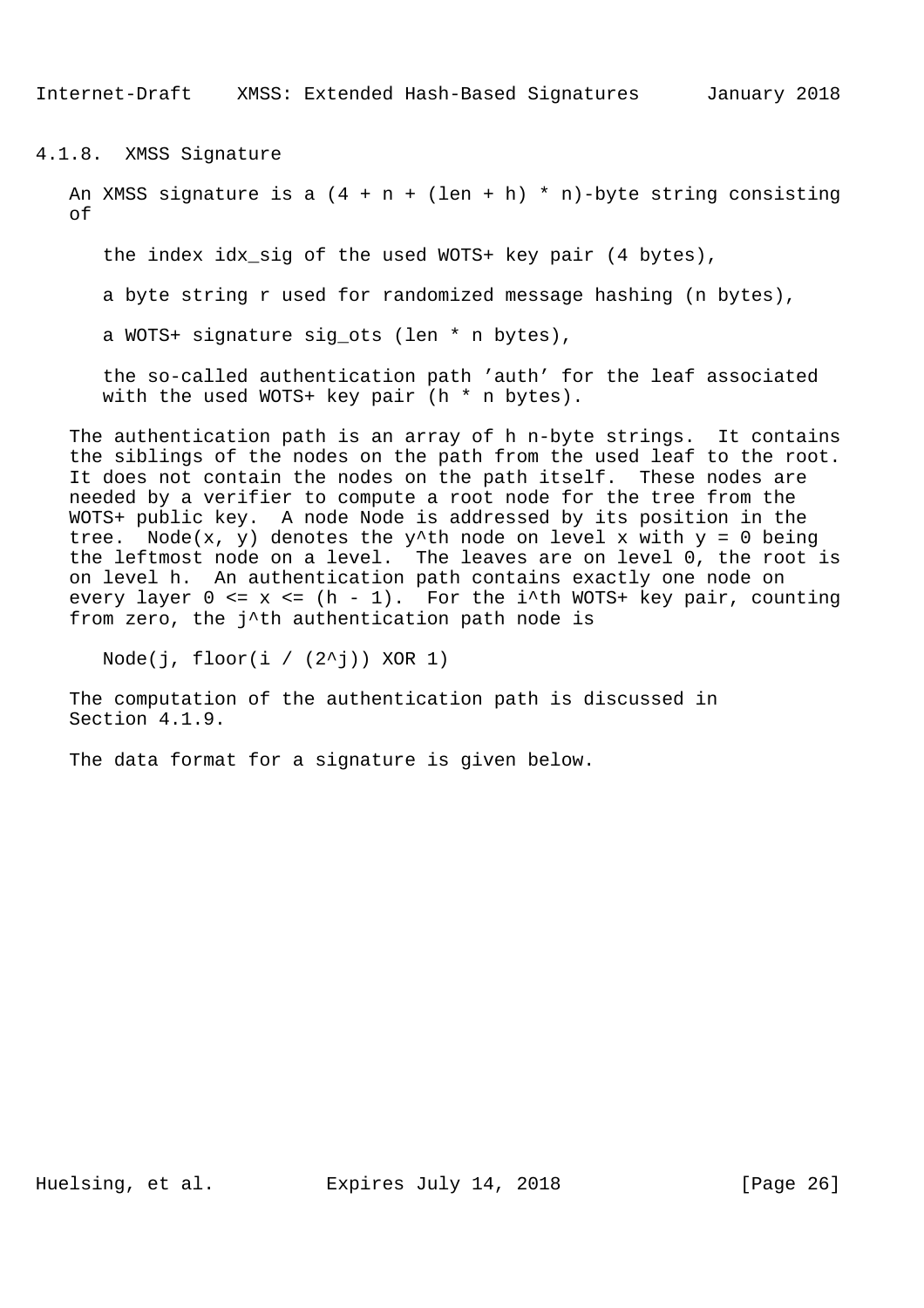XMSS Signature



#### 4.1.9. XMSS Signature Generation

 To compute the XMSS signature of a message M with an XMSS private key, the signer first computes a randomized message digest using a random value r, idx\_sig, the index of the WOTS+ key pair to be used, and the root value from the public key as key. Then a WOTS+ signature of the message digest is computed using the next unused WOTS+ private key. Next, the authentication path is computed. Finally, the private key is updated, i.e. idx is incremented. An implementation MUST NOT output the signature before the private key is updated.

 The node values of the authentication path MAY be computed in any way. This computation is assumed to be performed by the subroutine buildAuth for the function XMSS\_sign, as below. The fastest alternative is to store all tree nodes and set the array in the signature by copying the respective nodes. The least storage intensive alternative is to recompute all nodes for each signature online using the treeHash algorithm (Algorithm 9). There exist several algorithms in between, with different time/storage trade-

Huelsing, et al. Expires July 14, 2018 [Page 27]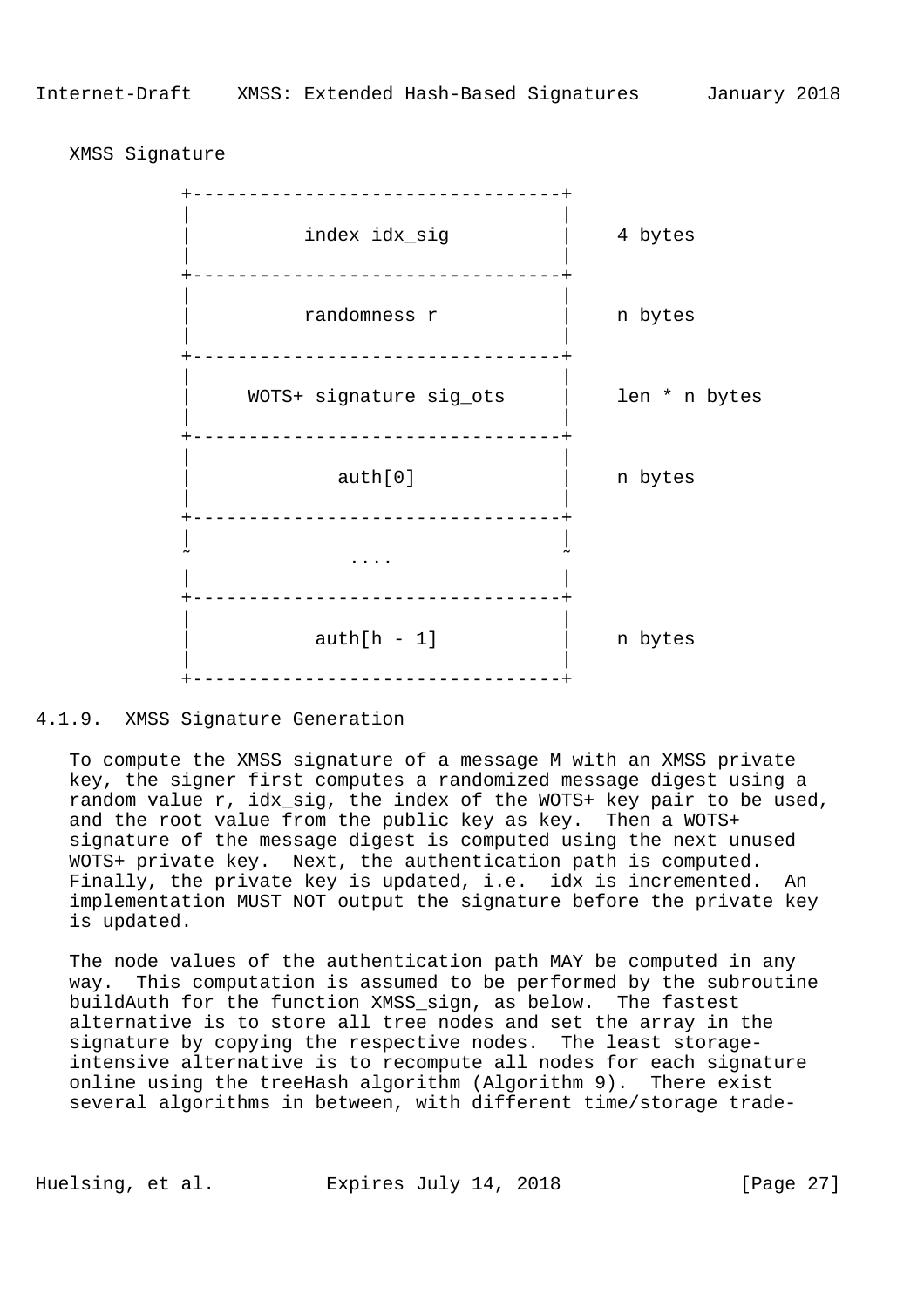offs. For an overview, see [BDS09]. A further approach can be found in [KMN14]. Note that the details of this procedure are not relevant to interoperability; it is not necessary to know any of these details in order to perform the signature verification operation. The following version of buildAuth is given for completeness. It is a simple example for understanding, but extremely inefficient. The use of one of the alternative algorithms is strongly RECOMMENDED.

 Given an XMSS private key SK, all nodes in a tree are determined. Their value is defined in terms of treeHash (Algorithm 9). Hence, one can compute the authentication path as follows:

 (Example) buildAuth - Compute the authentication path for the i^th WOTS+ key pair

 Input: XMSS private key SK, WOTS+ key pair index i, ADRS Output: Authentication path auth

```
for ( j = 0; j < h; j++) {
 k = \text{floor}(i / (2^i)) XOR 1;
 auth[j] = treeHash(SK, k * 2^j, j, ADRS);
 }
```
 We split the description of the signature generation into two main algorithms. The first one, treeSig (Algorithm 11), generates the main part of an XMSS signature and is also used by the multi-tree version XMSS^MT. XMSS\_sign (Algorithm 12) calls treeSig but handles message compression before and the private key update afterwards.

 The algorithm treeSig (Algorithm 11) described below calculates the WOTS+ signature on an n-byte message and the corresponding authentication path. treeSig takes as inputs an n-byte message M', an XMSS private key SK, a signature index idx\_sig, and an address ADRS. It returns the concatenation of the WOTS+ signature sig\_ots and authentication path auth.

Huelsing, et al. Expires July 14, 2018 [Page 28]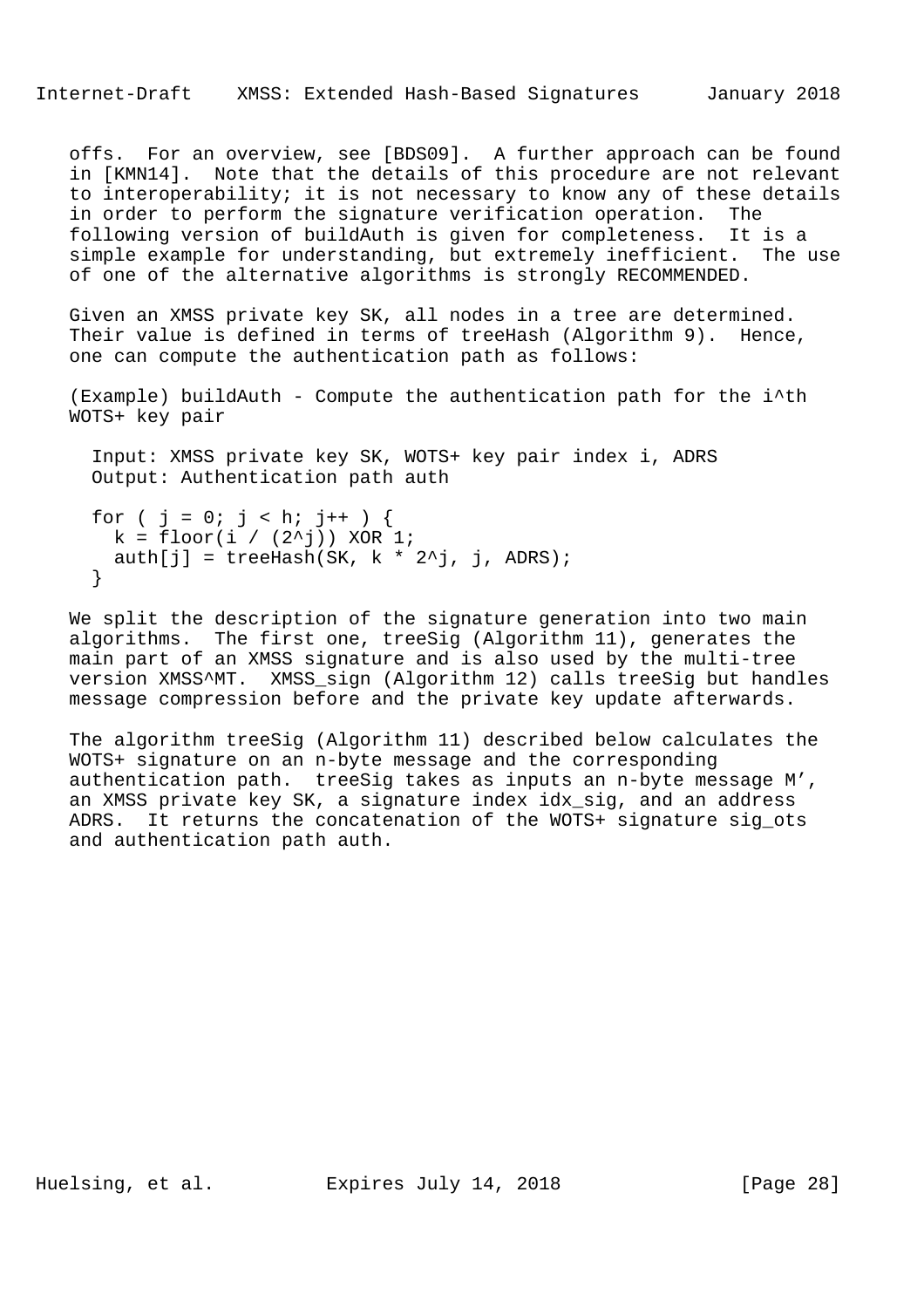Algorithm 11: treeSig - Generate a WOTS+ signature on a message with corresponding authentication path

```
 Input: n-byte message M', XMSS private key SK,
        signature index idx_sig, ADRS
 Output: Concatenation of WOTS+ signature sig_ots and
        authentication path auth
auth = buildAuthor(SK, idx_sig, ADRS);ADRS.setType(0); // Type = OTS hash address ADRS.setOTSAddress(idx_sig);
 sig_ots = WOTS_sign(getWOTS_SK(SK, idx_sig),
                     M', getSEED(SK), ADRS);
Sig = sig ots || auth;
 return Sig;
```
 The algorithm XMSS\_sign (Algorithm 12) described below calculates an updated private key SK and a signature on a message M. XMSS\_sign takes as inputs a message M of arbitrary length, and an XMSS private key SK. It returns the byte string containing the concatenation of the updated private key SK and the signature Sig.

 Algorithm 12: XMSS\_sign - Generate an XMSS signature and update the XMSS private key

 Input: Message M, XMSS private key SK Output: Updated SK, XMSS signature Sig

 $idx\_sig = getIdx(SK);$  $setIdx(SK, idx sig + 1);$ ADRS =  $toByte(0, 32)$ ; byte[n]  $r = PRF(getSK\_PRF(SK))$ , toByte( $idx\_sig$ , 32)); byte[n]  $M' = H_m s g(r || getRoot(SK) || (toByte(idx_sig, n)), M);$ Sig =  $idx\_sig \mid | r \mid |$  treeSig(M', SK,  $idx\_sig$ , ADRS); return (SK || Sig);

4.1.10. XMSS Signature Verification

 An XMSS signature is verified by first computing the message digest using randomness r, index idx\_sig, the root from PK and message M. Then the used WOTS+ public key pk ots is computed from the WOTS+ signature using WOTS pkFromSig. The WOTS+ public key in turn is used to compute the corresponding leaf using an L-tree. The leaf, together with index idx\_sig and authentication path auth is used to compute an alternative root value for the tree. The verification succeeds if and only if the computed root value matches the one in the XMSS public key. In any other case it MUST return fail.

Huelsing, et al. Expires July 14, 2018 [Page 29]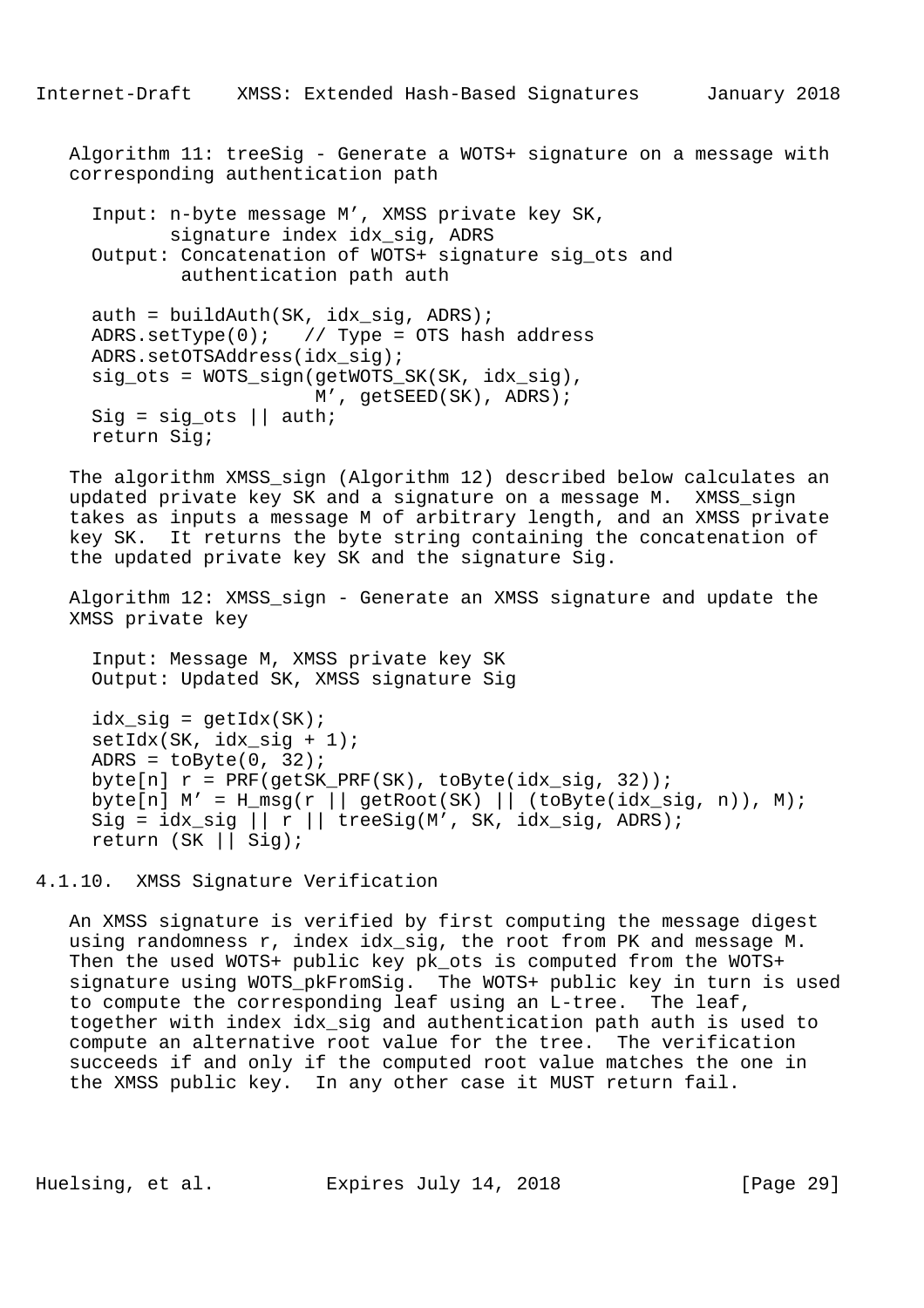Internet-Draft XMSS: Extended Hash-Based Signatures January 2018

 As for signature generation, we split verification into two parts to allow for reuse in the XMSS^MT description. The steps also needed for XMSS^MT are done by the function XMSS\_rootFromSig (Algorithm 13). XMSS\_verify (Algorithm 14) calls XMSS\_rootFromSig as a subroutine and handles the XMSS-specific steps.

 The main part of XMSS signature verification is done by the function XMSS\_rootFromSig (Algorithm 13) described below. XMSS\_rootFromSig takes as inputs an index idx\_sig, a WOTS+ signature sig\_ots, an authentication path auth, an n-byte message M', seed SEED, and address ADRS. XMSS\_rootFromSig returns an n-byte string holding the value of the root of a tree defined by the input data.

 Algorithm 13: XMSS\_rootFromSig - Compute a root node from a tree signature

 Input: index idx\_sig, WOTS+ signature sig\_ots, authentication path auth, n-byte message M', seed SEED, address ADRS Output: n-byte root value node[0]

```
 ADRS.setType(0); // Type = OTS hash address
 ADRS.setOTSAddress(idx_sig);
 pk_ots = WOTS_pkFromSig(sig_ots, M', SEED, ADRS);
ADRS.setType(1); \frac{1}{2} // Type = L-tree address
 ADRS.setLTreeAddress(idx_sig);
 byte[n][2] node;
 node[0] = ltree(pk_ots, SEED, ADRS);
ADRS.setType(2); // Type = hash tree address
 ADRS.setTreeIndex(idx_sig);
for ( k = 0; k < h; k++ ) {
 ADRS.setTreeHeight(k);
  if ( (floor_idx_isig / (2^k)) % 2) == 0 ) {
     ADRS.setTreeIndex(ADRS.getTreeIndex() / 2);
   node[1] = RAND_HASH(node[0], author[k], SEED, ADRS); } else {
     ADRS.setTreeIndex((ADRS.getTreeIndex() - 1) / 2);
    node[1] = RAND_HASH(auth[k], node[0], SEED, ADRS); }
 node[0] = node[1]; }
 return node[0];
```
 The full XMSS signature verification is depicted below (Algorithm 14). It handles message compression, delegates the root computation to XMSS\_rootFromSig, and compares the result to the value in the public key. XMSS\_verify takes an XMSS signature Sig, a message M, and an XMSS public key PK. XMSS\_verify returns true if and only if

Huelsing, et al. Expires July 14, 2018 [Page 30]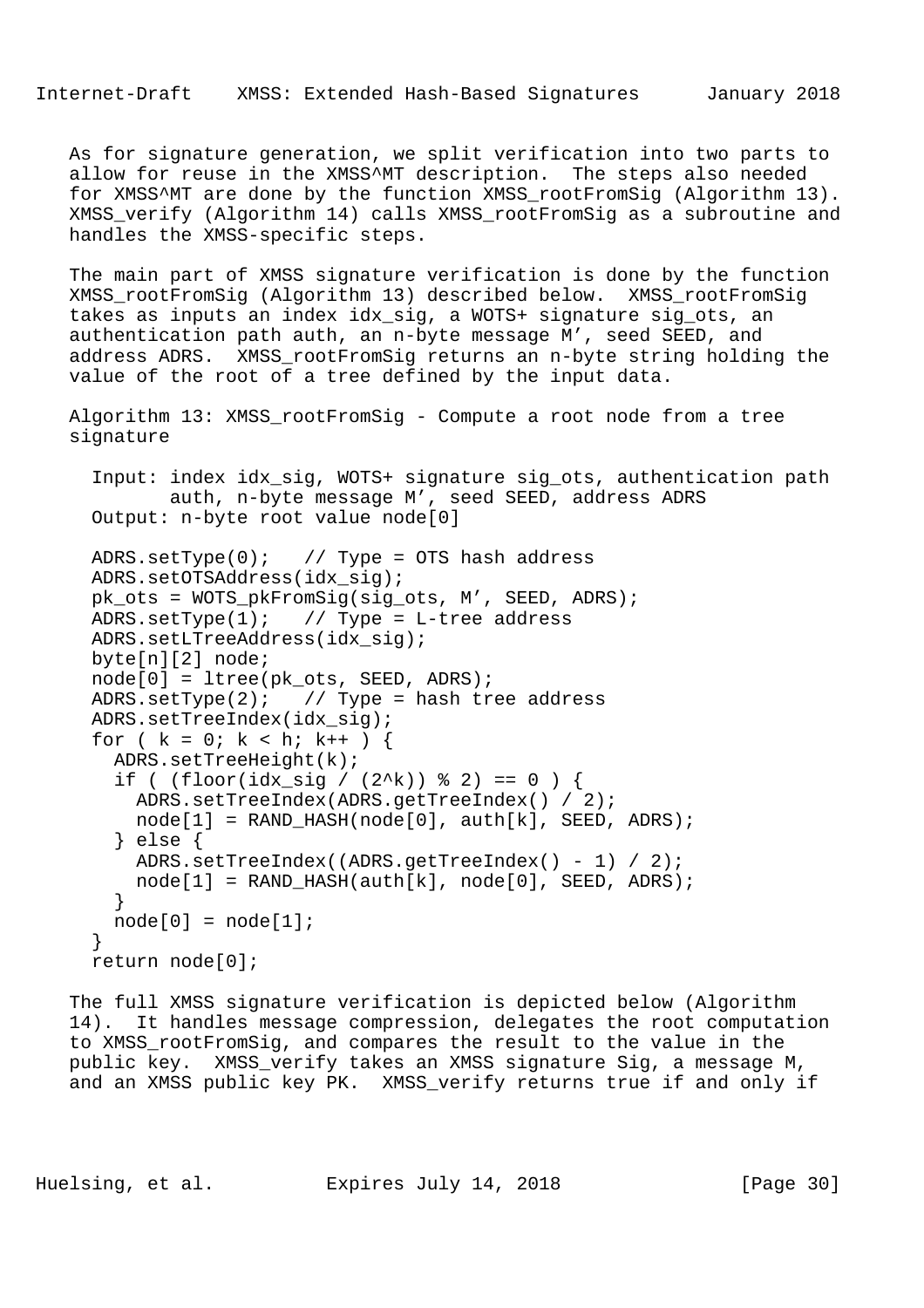```
Internet-Draft XMSS: Extended Hash-Based Signatures January 2018
   Sig is a valid signature on M under public key PK. Otherwise, it
   returns false.
  Algorithm 14: XMSS verify - Verify an XMSS signature using the
   corresponding XMSS public key and a message
      Input: XMSS signature Sig, message M, XMSS public key PK
     Output: Boolean
    ADRS = toByte(0, 32);byte[n] M' = H_m s g(r || getRoot(PK) || (toByte(idx_sig, n)), M);byte[n] node = XMSS rootFromSig(idx sig, sig ots, auth, M',
                                      getSEED(PK), ADRS);
    if ( node == qetRoot(PK) ) {
       return true;
      } else {
      return false;
      }
```
# 4.1.11. Pseudorandom Key Generation

 An implementation MAY use a cryptographically secure pseudorandom method to generate the XMSS private key from a single n-byte value. For example, the method suggested in [BDH11] and explained below MAY be used. Other methods, such as the one in [HRS16], MAY be used. The choice of a pseudorandom method does not affect interoperability, but the cryptographic strength MUST match that of the used XMSS parameters.

 For XMSS a similar method than the one used for WOTS+ can be used. The suggested method from [BDH11] can be described using PRF. During key generation a uniformly random n-byte string S is sampled from a secure source of randomness. This seed S MUST NOT be confused with the public seed SEED. The seed S MUST be independent of SEED and as it is the main secret, it MUST be kept secret. This seed S is used to generate an n-byte value S\_ots for each WOTS+ key pair. The n-byte value S\_ots can then be used to compute the respective WOTS+ private key using the method described in Section 3.1.7. The seeds for the WOTS+ key pairs are computed as  $S_{\text{obs}}[i] = PRF(S, toByte(i,$  32)) where i is the index of the WOTS+ key pair. An advantage of this method is that a WOTS+ key can be computed using only len + 1 evaluations of PRF when S is given.

Huelsing, et al. Expires July 14, 2018 [Page 31]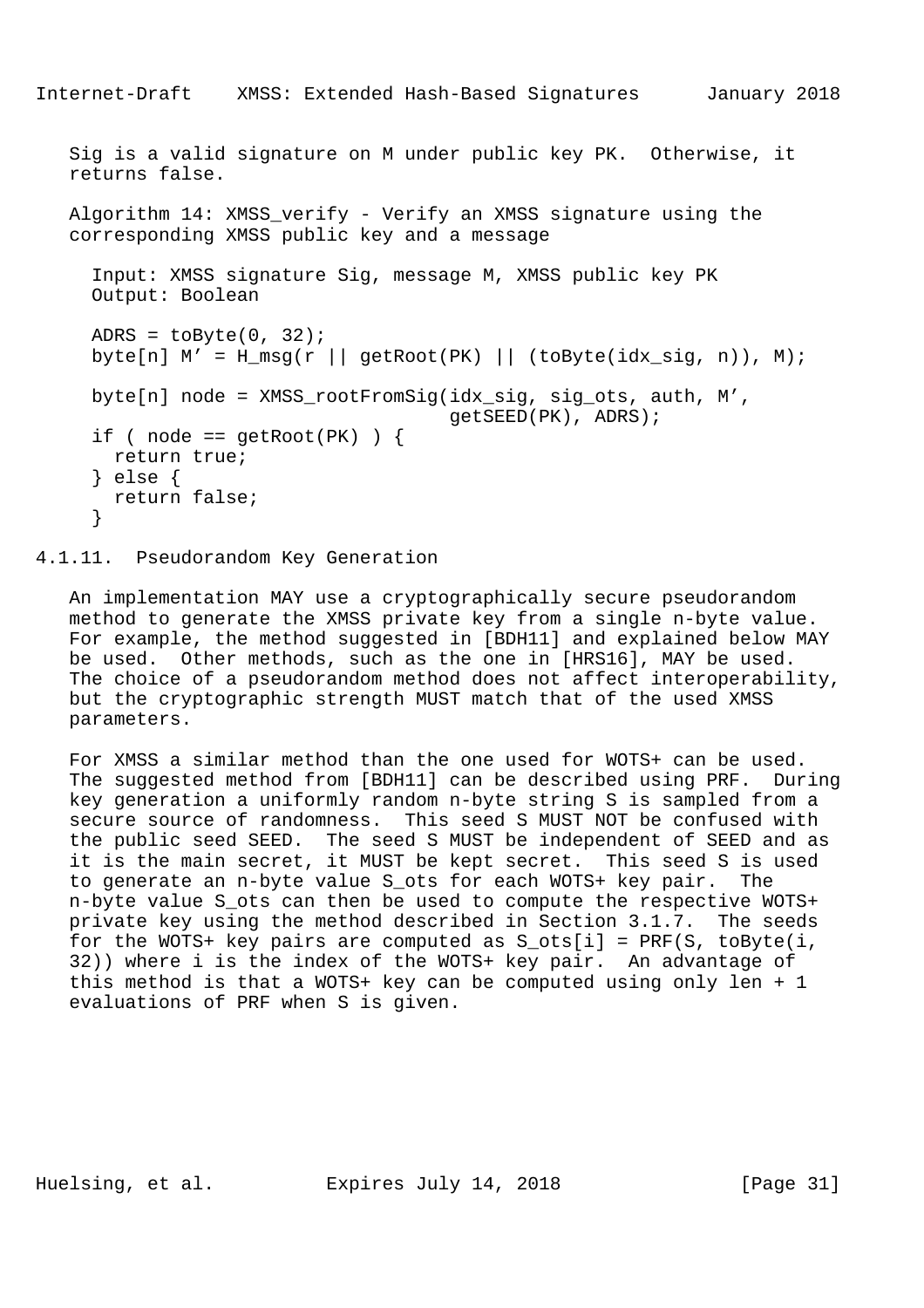# 4.1.12. Free Index Handling and Partial Private Keys

 Some applications might require to work with partial private keys or copies of private keys. Examples include delegation of signing rights / proxy signatures, and load balancing. Such applications MAY use their own key format and MAY use a signing algorithm different from the one described above. The index in partial private keys or copies of a private key MAY be manipulated as required by the applications. However, applications MUST establish means that guarantee that each index and thereby each WOTS+ key pair is used to sign only a single message.

## 4.2. XMSS^MT: Multi-Tree XMSS

 XMSS^MT is a method for signing a large but fixed number of messages. It was first described in [HRB13]. It builds on XMSS. XMSS^MT uses a tree of several layers of XMSS trees, a so-called hypertree. The trees on top and intermediate layers are used to sign the root nodes of the trees on the respective layer below. Trees on the lowest layer are used to sign the actual messages. All XMSS trees have equal height.

 Consider an XMSS^MT tree of total height h that has d layers of XMSS trees of height h  $/$  d. Then layer d - 1 contains one XMSS tree, layer  $d - 2$  contains  $2^{(h)}/d$ ) XMSS trees, and so on. Finally, layer 0 contains  $2^{(h - h / d)}$  XMSS trees.

# 4.2.1. XMSS^MT Parameters

 In addition to all XMSS parameters, an XMSS^MT system requires the number of tree layers d, specified as an integer value that divides h without remainder. The same tree height h / d and the same Winternitz parameter w are used for all tree layers.

 All the trees on higher layers sign root nodes of other trees which are n-byte strings. Hence, no message compression is needed and WOTS+ is used to sign the root nodes themselves instead of their hash values.

## 4.2.2. XMSS^MT Key generation

An XMSS^MT private key SK MT (S for secret) consists of one reduced XMSS private key for each XMSS tree. These reduced XMSS private keys just contain the WOTS+ private keys corresponding to that XMSS key pair and no pseudorandom function key, no index, no public seed, no root node. Instead, SK\_MT contains a single n-byte pseudorandom function key SK\_PRF, a single (ceil(h / 8))-byte index idx\_MT, a single n-byte seed SEED, and a single root value root which is the

Huelsing, et al. Expires July 14, 2018 [Page 32]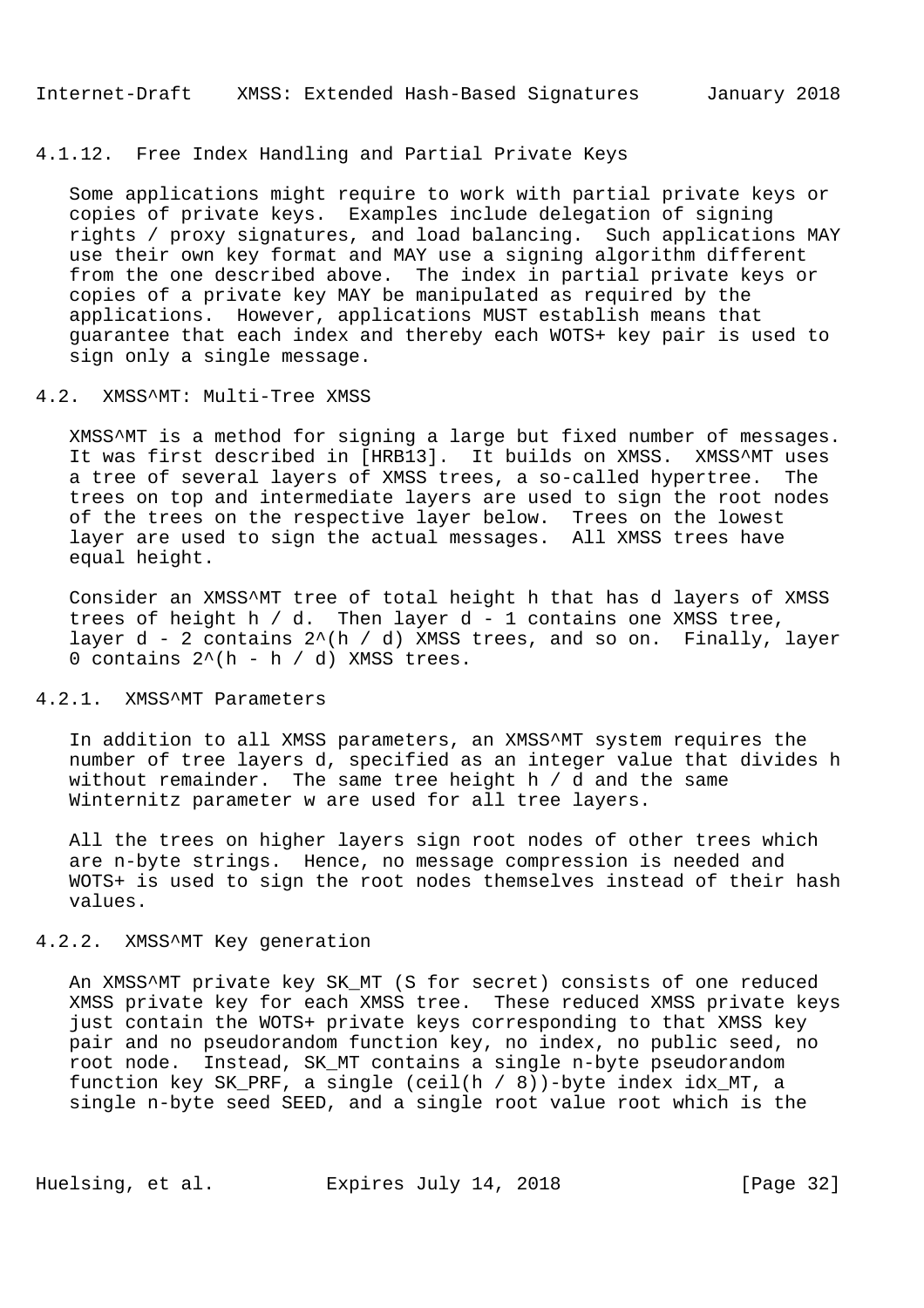root of the single tree on the top layer. The index is a global index over all WOTS+ key pairs of all XMSS trees on layer 0. It is initialized with 0. It stores the index of the last used WOTS+ key pair on the bottom layer, i.e. a number between 0 and 2^h - 1.

 The reduced XMSS private keys MUST either be generated as described in Section 4.1.3 or using a cryptographic pseudorandom method as discussed in Section 4.2.6. As for XMSS, the PRF key SK\_PRF MUST be sampled from a secure source of randomness that follows the uniform distribution. SEED is generated as a uniformly random n-byte string. Although SEED is public, it is critical for security that it is generated using a good entropy source. The root is the root node of the single XMSS tree on the top layer. Its computation is explained below. As for XMSS, root and SEED are public information and would classically be considered part of the public key. However, as both are needed for signing, which only takes the private key, they are also part of SK\_MT.

This document does not define any specific format for the XMSS^MT private key SK\_MT as it is not required for interoperability. The algorithm descriptions below use a function getXMSS\_SK(SK, x, y) that outputs the reduced private key of the x^th XMSS tree on the y^th layer.

The XMSS^MT public key PK\_MT contains the root of the single XMSS tree on layer d - 1 and the seed SEED. These are the same values as in the private key SK\_MT. The pseudorandom function PRF keyed with SEED is used to generate the bitmasks and keys for all XMSS trees. XMSSMT\_keyGen (Algorithm 15) shows example pseudocode to generate SK\_MT and PK\_MT. The n-byte root node of the top layer tree is computed using treeHash. The algorithm XMSSMT\_keyGen outputs an XMSS^MT private key SK\_MT and an XMSS^MT public key PK\_MT. The algorithm below gives an example of how the reduced XMSS private keys can be generated. However, any of the above mentioned ways is acceptable as long as the cryptographic strength of the used method matches or supersedes that of the used XMSS^MT parameter set.

Huelsing, et al. Expires July 14, 2018 [Page 33]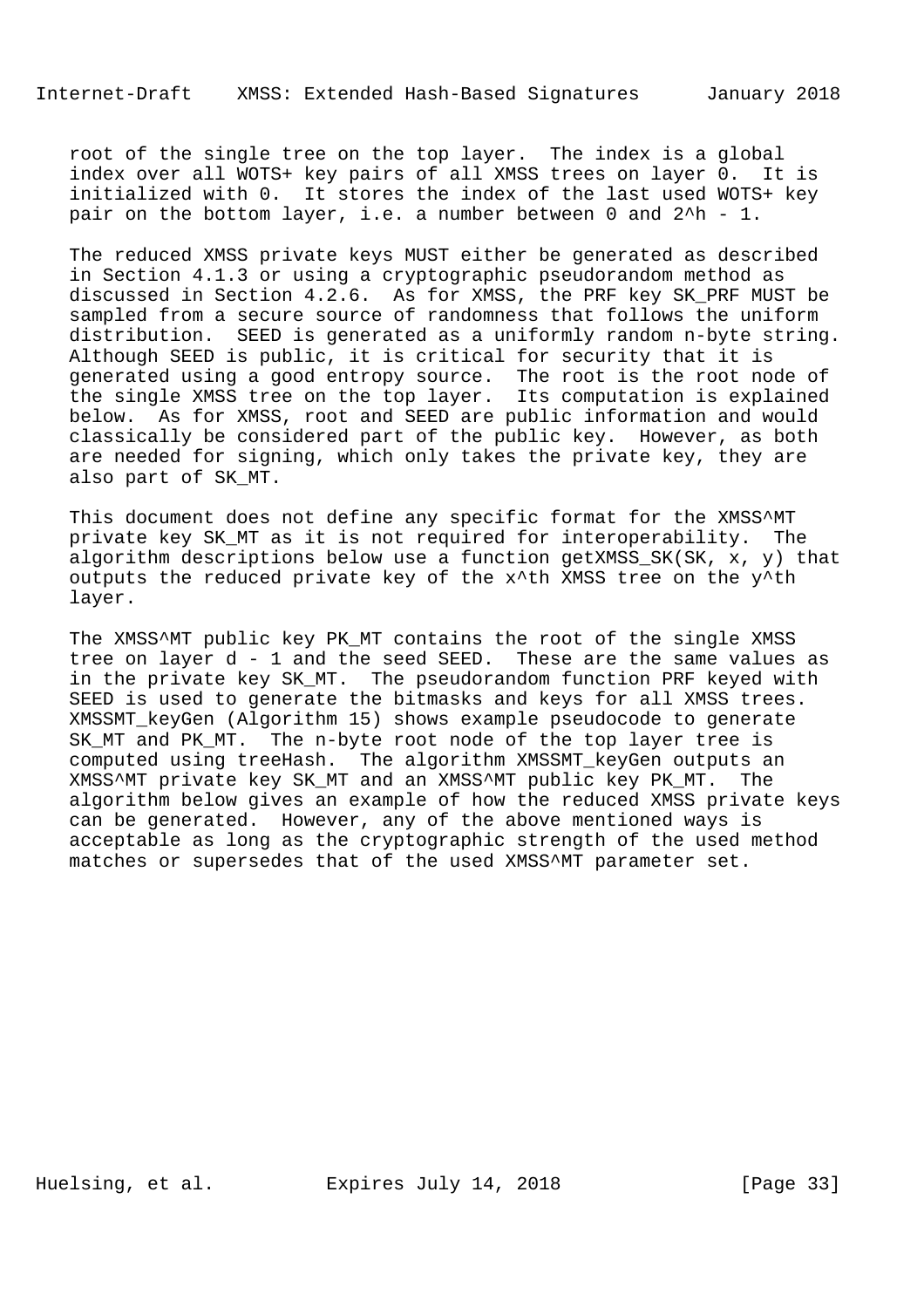```
 Algorithm 15: XMSSMT_keyGen - Generate an XMSS^MT key pair
      Input: No input
      Output: XMSS^MT private key SK_MT, XMSS^MT public key PK_MT
      // Example initialization
     idx_MT = 0; setIdx(SK_MT, idx_MT);
      initialize SK_PRF with a uniformly random n-byte string;
     setSK_PRF(SK_MT, SK_PRF);
      initialize SEED with a uniformly random n-byte string;
      setSEED(SK_MT, SEED);
      // Generate reduced XMSS private keys
     ADRS = \text{toByte}(0, 32);
     for ( layer = 0; layer < di layer ++ ) {
         ADRS.setLayerAddress(layer);
        for ( tree = 0; tree <(1 \leq (d - 1 - layer) * (h / d)));
               tree++ ) {
            ADRS.setTreeAddress(tree);
           for ( i = 0; i < 2^(h / d); i++ ) {
             wots\_sk[i] = WOTS\_genSK();
 }
            setXMSS_SK(SK_MT, wots_sk, tree, layer);
         }
      }
     SK = getXMSS_SKK(SK_MTT, 0, d - 1); setSEED(SK, SEED);
     root = treeHash(SK, 0, h / d, ADRS);
      setRoot(SK_MT, root);
    PK_MT = OID \mid \text{root} \mid \text{SEED}; return (SK_MT || PK_MT);
```
 The above is just an example algorithm. It is strongly RECOMMENDED to use pseudorandom key generation to reduce the private key size. Public and private key generation MAY be interleaved to save space. Especially, when a pseudorandom method is used to generate the private key, generation MAY be delayed to the point when the respective WOTS+ key pair is needed by another algorithm.

The format of an XMSS^MT public key is given below.

Huelsing, et al. Expires July 14, 2018 [Page 34]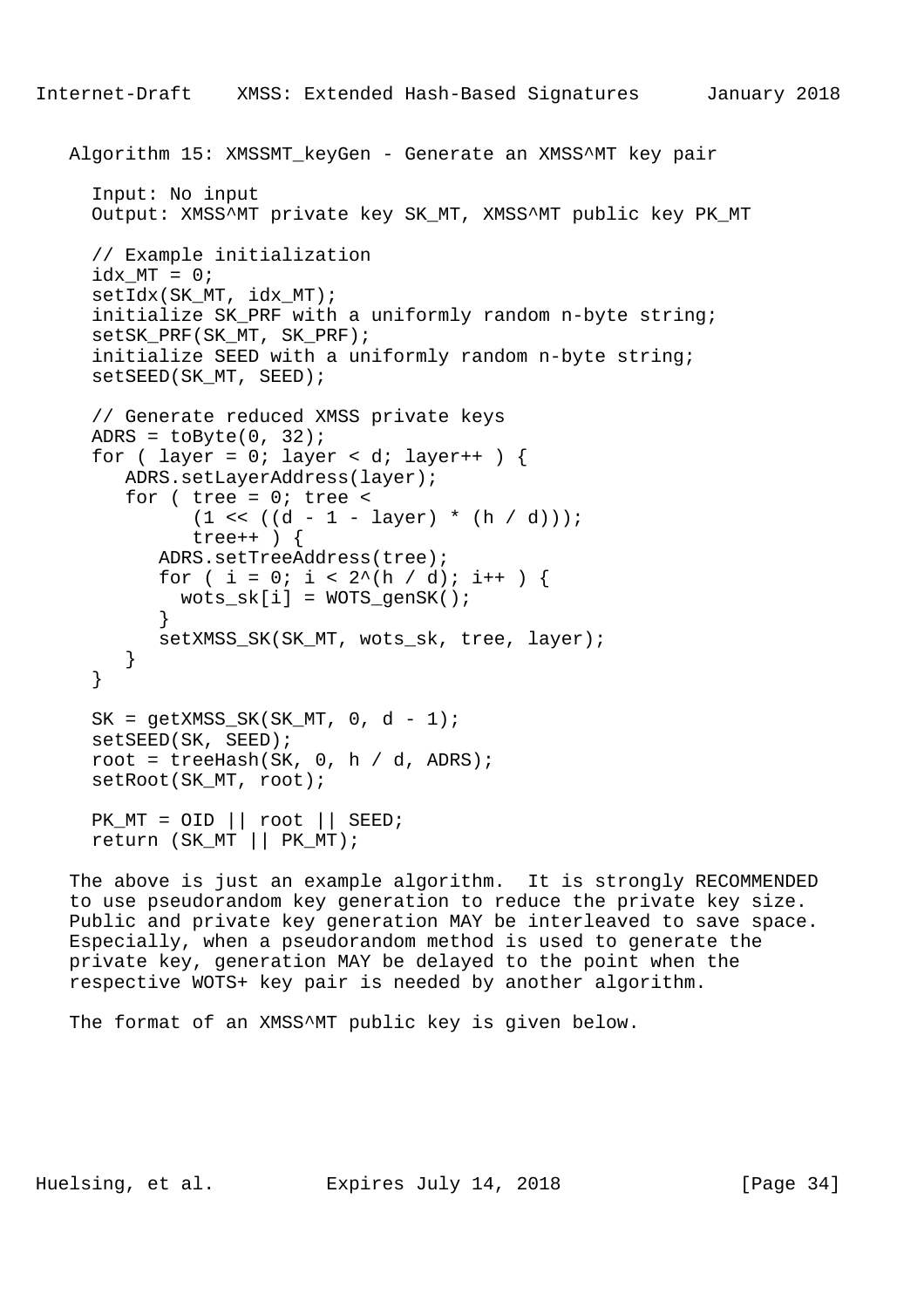XMSS^MT Public Key



#### 4.2.3. XMSS^MT Signature

 An XMSS^MT signature Sig\_MT is a byte string of length (ceil(h / 8) +  $n + (h + d * len) * n$ . It consists of

 the index idx\_sig of the used WOTS+ key pair on the bottom layer  $(ceil(h / 8)$  bytes),

a byte string r used for randomized message hashing (n bytes),

d reduced XMSS signatures ((h / d + len) \* n bytes each).

 The reduced XMSS signatures only contain a WOTS+ signature sig\_ots and an authentication path auth. They contain no index idx and no byte string r.

The data format for a signature is given below.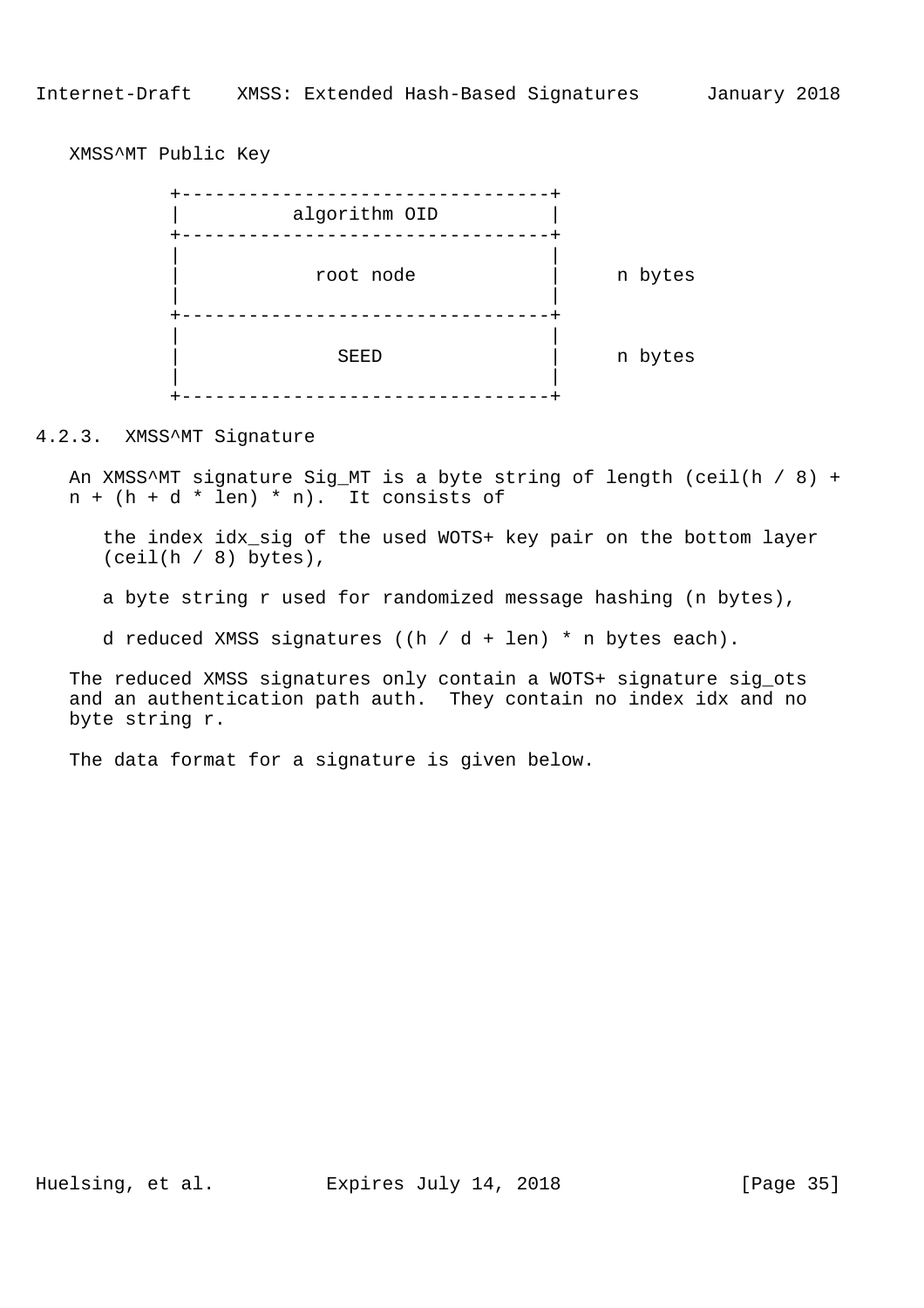XMSS^MT signature

 +---------------------------------+ | | index idx\_sig  $|$  ceil(h / 8) bytes | | +---------------------------------+ | | | randomness r | n bytes | | +---------------------------------+ | | (reduced) XMSS signature Sig  $|$  (h / d + len) \* n bytes (bottom layer 0) | | .<br>+-----------------------------------+ | | | (reduced) XMSS signature Sig | (h / d + len) \* n bytes (layer 1) | | +---------------------------------+ | |  $\sim$  . The contract of the contract of the contract of the contract of the contract of the contract of the contract of the contract of the contract of the contract of the contract of the contract of the contract of the co | | .<br>+--------------------------------- | | | (reduced) XMSS signature Sig | (h / d + len) \* n bytes | (layer d - 1) | | | .<br>+-----------------------------------+

4.2.4. XMSS^MT Signature Generation

 To compute the XMSS^MT signature Sig\_MT of a message M using an XMSS^MT private key SK\_MT, XMSSMT\_sign (Algorithm 16) described below uses treeSig as defined in Section 4.1.9. First, the signature index is set to idx\_sig. Next, PRF is used to compute a pseudorandom n-byte string r. This n-byte string, idx\_sig, and the root node from PK\_MT are then used to compute a randomized message digest of length n. The message digest is signed using the WOTS+ key pair on the bottom layer with absolute index idx. The authentication path for the WOTS+ key pair is computed as well as the root of the containing XMSS tree. The root is signed by the parent XMSS tree. This is repeated until the top tree is reached.

Huelsing, et al. Expires July 14, 2018 [Page 36]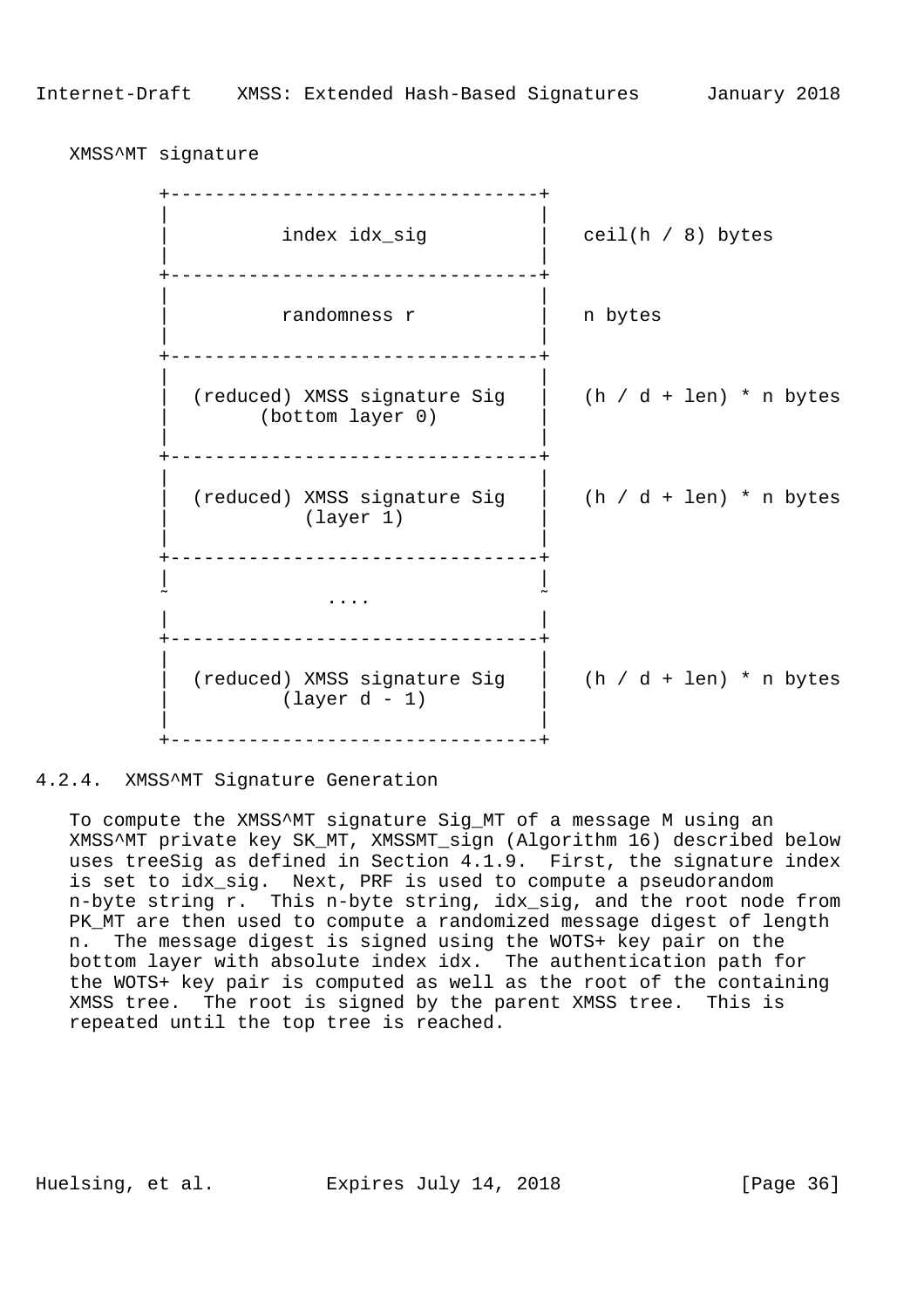```
 Algorithm 16: XMSSMT_sign - Generate an XMSS^MT signature and update
 the XMSS^MT private key
   Input: Message M, XMSS^MT private key SK_MT
   Output: Updated SK_MT, signature Sig_MT
   // Init
  ADRS = \text{toByte}(0, 32);
  SEED = qetsEED(SKMT);SK PRF = qetsK PRF(SK MT);
  idx\_sig = getIdx(SK_MT); // Update SK_MT
  setIdx(SK_MT, idx_sig + 1);
   // Message compression
  byte[n] r = PRF(SK_PRF, toByte(idx_sig, 32));byte[n] M' = H_m s g(r || getRoot(SK_MT) || (toByte(idx_sig, n)), M); // Sign
   Sig_MT = idx_sig;
   unsigned int idx_tree
                 = (h - h / d) most significant bits of idx_sig;
  unsigned int idx\_leaf = (h / d) least significant bits of idx\_sig;
   SK = idx_leaf || getXMSS_SK(SK_MT, idx_tree, 0) || SK_PRF
         || toByte(0, n) || SEED;
   ADRS.setLayerAddress(0);
   ADRS.setTreeAddress(idx_tree);
   Sig_tmp = treeSig(M', SK, idx_leaf, ADRS);
  Sig_MT = Sig_MT || r || Sig_tmp;for ( j = 1; j < di j++) {
     root = treeHash(SK, 0, h / d, ADRS);
      idx_leaf = (h / d) least significant bits of idx_tree;
     idx\_tree = (h - j * (h / d)) most significant bits of idx\_tree;
      SK = idx_leaf || getXMSS_SK(SK_MT, idx_tree, j) || SK_PRF
             || toByte(0, n) || SEED;
      ADRS.setLayerAddress(j);
      ADRS.setTreeAddress(idx_tree);
      Sig_tmp = treeSig(root, SK, idx_leaf, ADRS);
     Sig_MT = Sig_MT || Sig_tmp; }
   return SK_MT || Sig_MT;
```
 Algorithm 16 is only one method to compute XMSS^MT signatures. Especially, there exist time-memory trade-offs that allow to reduce the signing time to less than the signing time of an XMSS scheme with tree height h / d. These trade-offs prevent certain values from being recomputed several times by keeping a state and distribute all

Huelsing, et al. Expires July 14, 2018 [Page 37]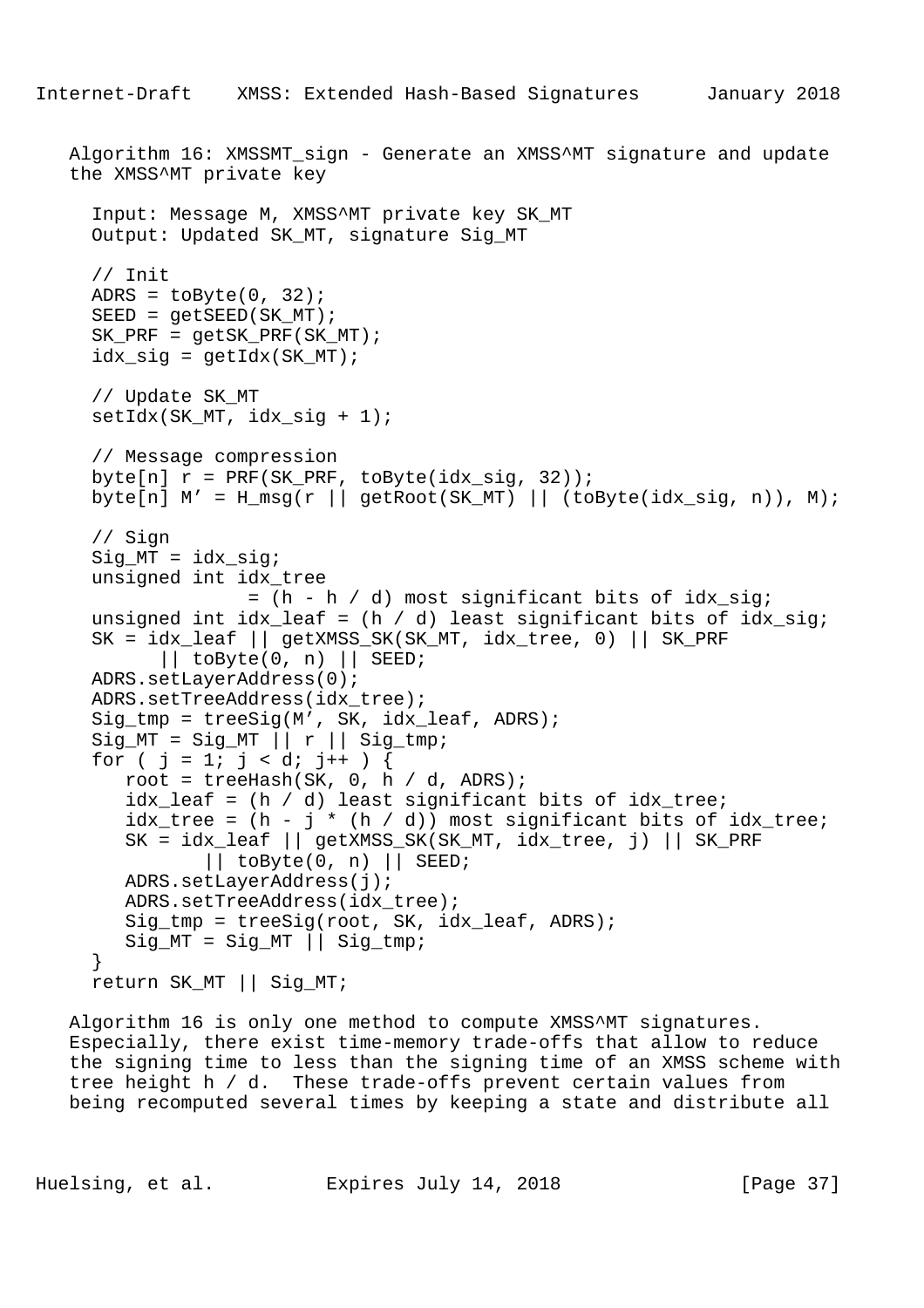computations over all signature generations. Details can be found in [Huelsing13a].

# 4.2.5. XMSS^MT Signature Verification

 XMSS^MT signature verification (Algorithm 17) can be summarized as d XMSS signature verifications with small changes. First, the message is hashed. The XMSS signatures are then all on n-byte values. Second, instead of comparing the computed root node to a given value, a signature on this root node is verified. Only the root node of the top tree is compared to the value in the XMSS^MT public key. XMSSMT\_verify uses XMSS\_rootFromSig. The function getXMSSSignature(Sig\_MT, i) returns the ith reduced XMSS signature from the XMSS^MT signature Sig\_MT. XMSSMT\_verify takes as inputs an XMSS^MT signature Sig\_MT, a message M and a public key PK\_MT. XMSSMT verify returns true if and only if Sig MT is a valid signature on M under public key PK\_MT. Otherwise, it returns false.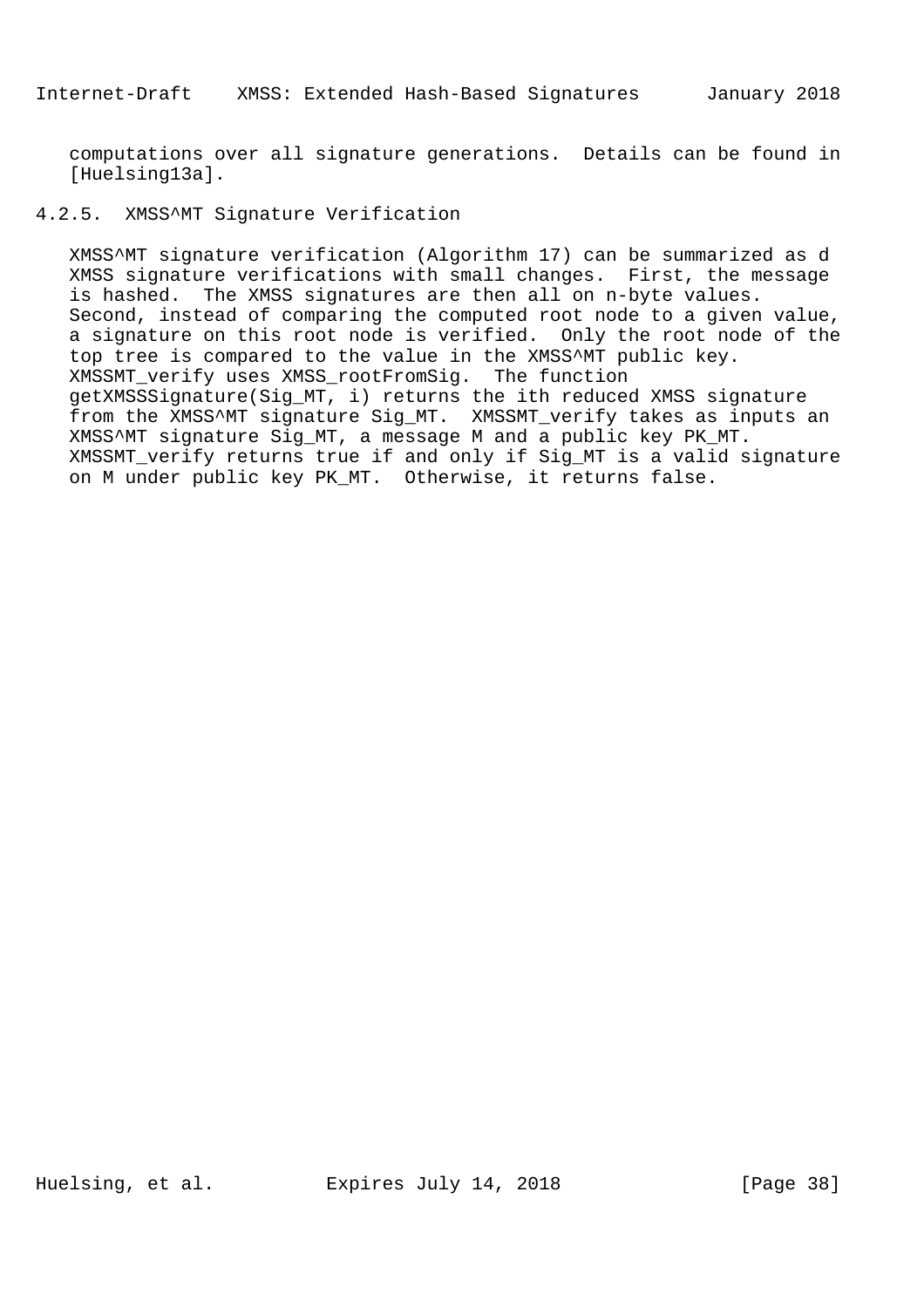```
Algorithm 17: XMSSMT verify - Verify an XMSS^MT signature Sig MT on a
   message M using an XMSS^MT public key PK_MT
      Input: XMSS^MT signature Sig_MT, message M,
             XMSS^MT public key PK_MT
     Output: Boolean
     idx\_sig = getIdx(Sig_MT);SEED = qetsEED(PKMT);ADRS = toByte(0, 32);
    byte[n] M' = H_m s g (get R(Sig_MT) || getRoot(PK_MT) || (toByte(idx_sig, n)), M);
     unsigned int idx_leaf
                   = (h / d) least significant bits of idx sig;
     unsigned int idx_tree
                    = (h - h / d) most significant bits of idx_sig;
    Sig' = getXMSSSignature(Siq MT, 0); ADRS.setLayerAddress(0);
    ADRS.setTreeAddress(idx_tree);
     byte[n] node = XMSS_rootFromSig(idx_leaf, getSig_ots(Sig'),
                                        getAuth(Sig'), M', SEED, ADRS);
     for ( j = 1; j < di + ) {
        idx\_leaf = (h / d) least significant bits of idx\_tree;
        idx\_tree = (h - j * h / d) most significant bits of idx\_tree;
        Sig' = getXMSSSignature(Sig_MT, j); ADRS.setLayerAddress(j);
        ADRS.setTreeAddress(idx_tree);
         node = XMSS_rootFromSig(idx_leaf, getSig_ots(Sig'),
                               getAuth(Sig'), node, SEED, ADRS);
 }
     if ( node == getRoot(PK_MT) ) {
       return true;
      } else {
       return false;
      }
```
4.2.6. Pseudorandom Key Generation

 Like for XMSS, an implementation MAY use a cryptographically secure pseudorandom method to generate the XMSS^MT private key from a single n-byte value. For example, the method explained below MAY be used. Other methods, such as the one in [HRS16], MAY be used. The choice of a pseudorandom method does not affect interoperability, but the cryptographic strength MUST match that of the used XMSS^MT parameters.

Huelsing, et al. Expires July 14, 2018 [Page 39]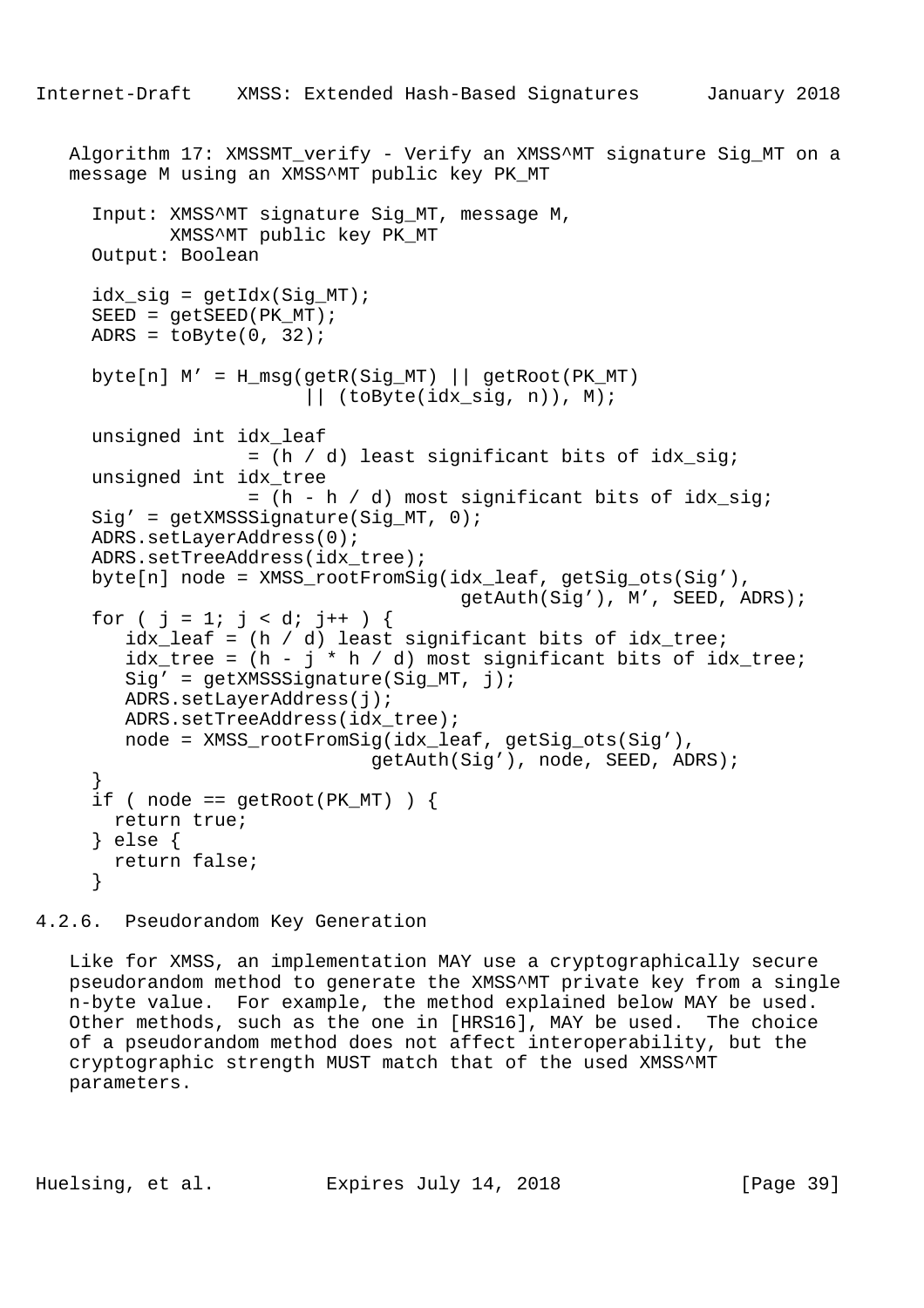For XMSS^MT a method similar to that for XMSS and WOTS+ can be used. The method uses PRF. During key generation a uniformly random n-byte string S\_MT is sampled from a secure source of randomness. This seed S MT is used to generate one n-byte value S for each XMSS key pair. This n-byte value can be used to compute the respective XMSS private key using the method described in Section 4.1.11. Let S[x][y] be the seed for the x<sup>^</sup>th XMSS private key on layer y. The seeds are computed as  $S[x][y] = PRF(PRF(S, toByte(y, 32)), toByte(x, 32)).$ 

### 4.2.7. Free Index Handling and Partial Private Keys

The content of Section 4.1.12 also applies to XMSS^MT.

## 5. Parameter Sets

 This section provides a basic set of parameter sets which are assumed to cover most relevant applications. Parameter sets for two classical security levels are defined. Parameters with n = 32 provide a classical security level of 256 bits. Parameters with n = 64 provide a classical security level of 512 bits. Considering quantum-computer-aided attacks, these output sizes yield post-quantum security of 128 and 256 bits, respectively.

 While this document specifies several parameter sets, an implementation is only REQUIRED to provide support for verification of all REQUIRED parameter sets. The REQUIRED parameter sets all use SHA2-256 to instantiate all functions. The REQUIRED parameter sets are only distinguished by the tree height parameter h which determines the number of signatures that can be done with a single key pair and the number of layers d which defines a trade-off between speed and signature size. An implementation MAY provide support for signature generation using any of the proposed parameter sets. For convenience this document defines a default option for XMSS (XMSS\_SHA2\_20\_256) and XMSS^MT (XMSSMT-SHA2\_60/3\_256). These are supposed to match the most generic requirements.

## 5.1. Implementing the functions

For the  $n = 32$  and  $n = 64$  settings, we give parameters that use SHA2-256, SHA2-512 as defined in [FIPS180], and the SHA3/Keccak-based extendable-output functions SHAKE-128, SHAKE-256 as defined in [FIPS202]. The parameter sets using SHA2-256 are mandatory for deployment and therefore MUST be provided by any implementation. The remaining parameter sets specified in this document are OPTIONAL.

 SHA2 does not provide a keyed-mode itself. To implement the keyed hash functions the following is used for SHA2 with n = 32:

Huelsing, et al. Expires July 14, 2018 [Page 40]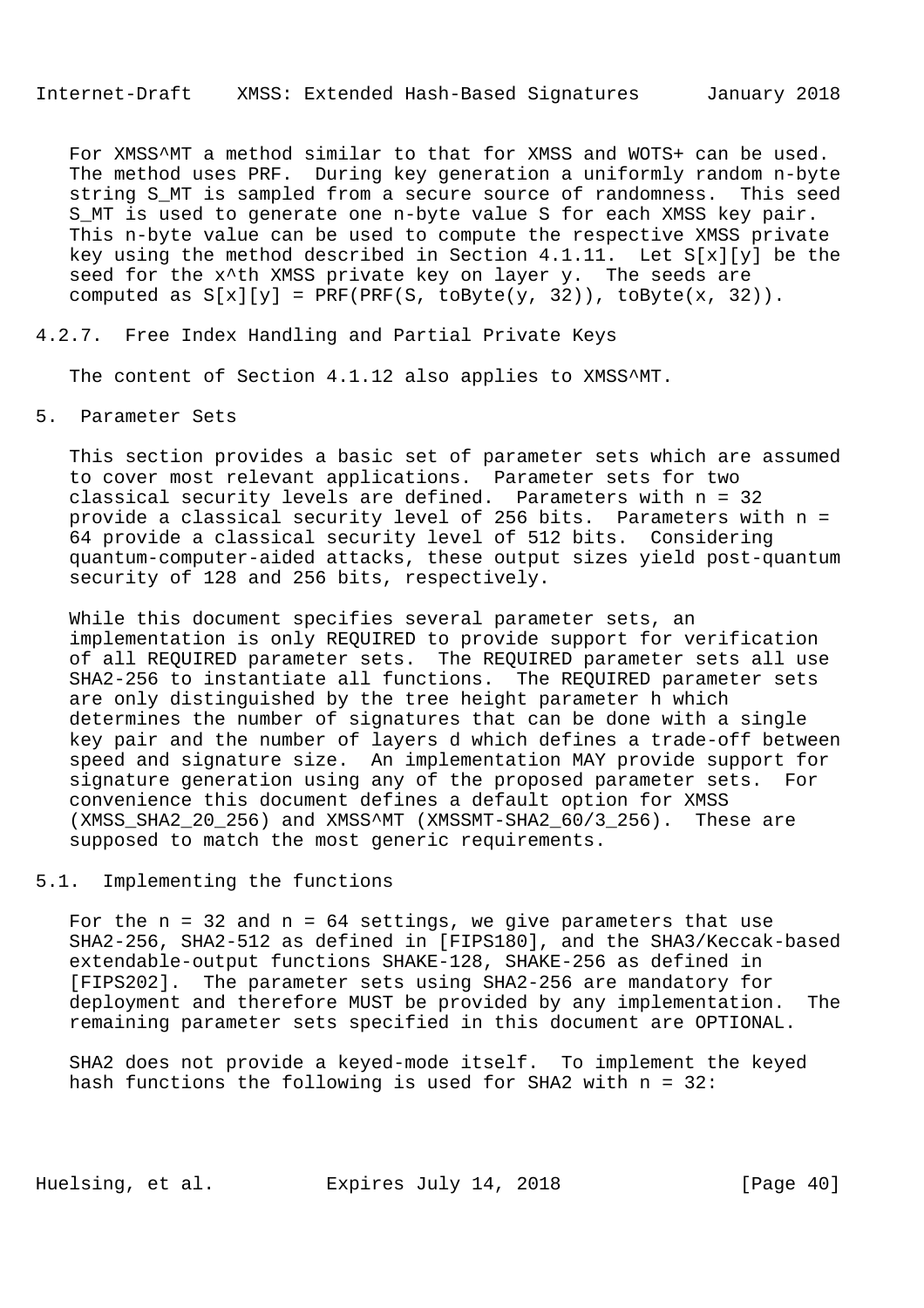F: SHA2-256(toByte(0, 32) || KEY || M),

H: SHA2-256(toByte(1, 32) || KEY || M),

H\_msg: SHA2-256(toByte(2, 32) || KEY || M),

PRF: SHA2-256(toByte(3, 32) || KEY || M).

Accordingly, for SHA2 with n = 64 we use:

F: SHA2-512(toByte(0, 64) || KEY || M),

H: SHA2-512(toByte(1, 64) || KEY || M),

H\_msg: SHA2-512(toByte(2, 64) || KEY || M),

PRF: SHA2-512(toByte(3, 64) || KEY || M).

 The n-byte padding is used for two reasons. First, it is necessary that the internal compression function takes 2n-byte blocks but keys are n and 3n bytes long. Second, the padding is used to achieve independence of the different function families. Finally, for the PRF no full-fledged HMAC is needed as the message length is fixed, meaning that standard length extension attacks are not a concern here. For that reason, the simpler construction above suffices.

 Similar constructions are used with SHA3. To implement the keyed hash functions the following is used for SHA3 with n = 32:

F: SHAKE128(toByte(0, 32) || KEY || M, 256),

H: SHAKE128(toByte(1, 32) || KEY || M, 256),

H\_msg: SHAKE128(toByte(2, 32) || KEY || M, 256),

PRF: SHAKE128(toByte(3, 32) || KEY || M, 256).

Accordingly, for SHA3 with n = 64 we use:

F: SHAKE256(toByte(0, 64) || KEY || M, 512),

H: SHAKE256(toByte(1, 64) || KEY || M, 512),

H\_msg: SHAKE256(toByte(2, 64) || KEY || M, 512),

PRF: SHAKE256(toByte(3, 64) || KEY || M, 512).

Huelsing, et al. Expires July 14, 2018 [Page 41]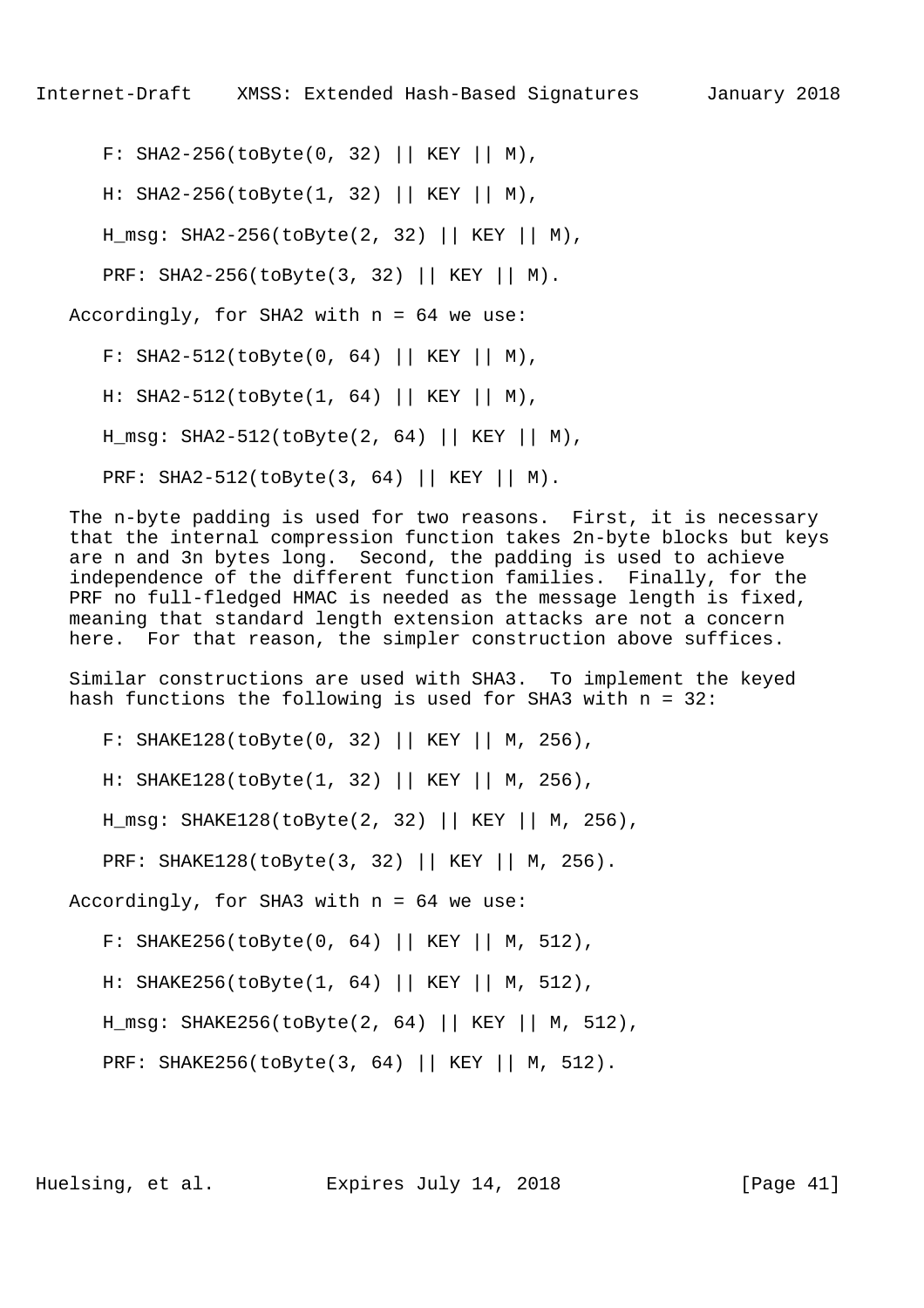As for SHA2, an initial n-byte identifier is used to achieve independence of the different function families. While a shorter identifier could be used in case of SHA3, we use n bytes for consistency with the SHA2 implementations.

# 5.2. WOTS+ Parameters

 To fully describe a WOTS+ signature method, the parameters n, and w, as well as the functions F and PRF MUST be specified. This section defines several WOTS+ signature systems, each of which is identified by a name. Naming follows the convention: WOTSP-[Hashfamily]\_[n in bits]. Naming does not include w as all parameter sets in this document use w=16. Values for len are provided for convenience.

| Name            | F<br>PRF | n  | W  | len |
|-----------------|----------|----|----|-----|
| REQUIRED:       |          |    |    |     |
| WOTSP-SHA2 256  | SHA2-256 | 32 | 16 | 67  |
| OPTIONAL:       |          |    |    |     |
| WOTSP-SHA2 512  | SHA2-512 | 64 | 16 | 131 |
| WOTSP-SHAKE 256 | SHAKE128 | 32 | 16 | 67  |
| WOTSP-SHAKE 512 | SHAKE256 | 64 | 16 | 131 |

# Table 1

 The implementation of the single functions is done as described above. XDR formats for WOTS+ are listed in Appendix A.

# 5.3. XMSS Parameters

 To fully describe an XMSS signature method, the parameters n, w, and h, as well as the functions F, H, H\_msg, and PRF MUST be specified. This section defines different XMSS signature systems, each of which is identified by a name. Naming follows the convention: XMSS-[Hashfamily]\_[h]\_[n in bits]. Naming does not include w as all parameter sets in this document use w=16.

Huelsing, et al. Expires July 14, 2018 [Page 42]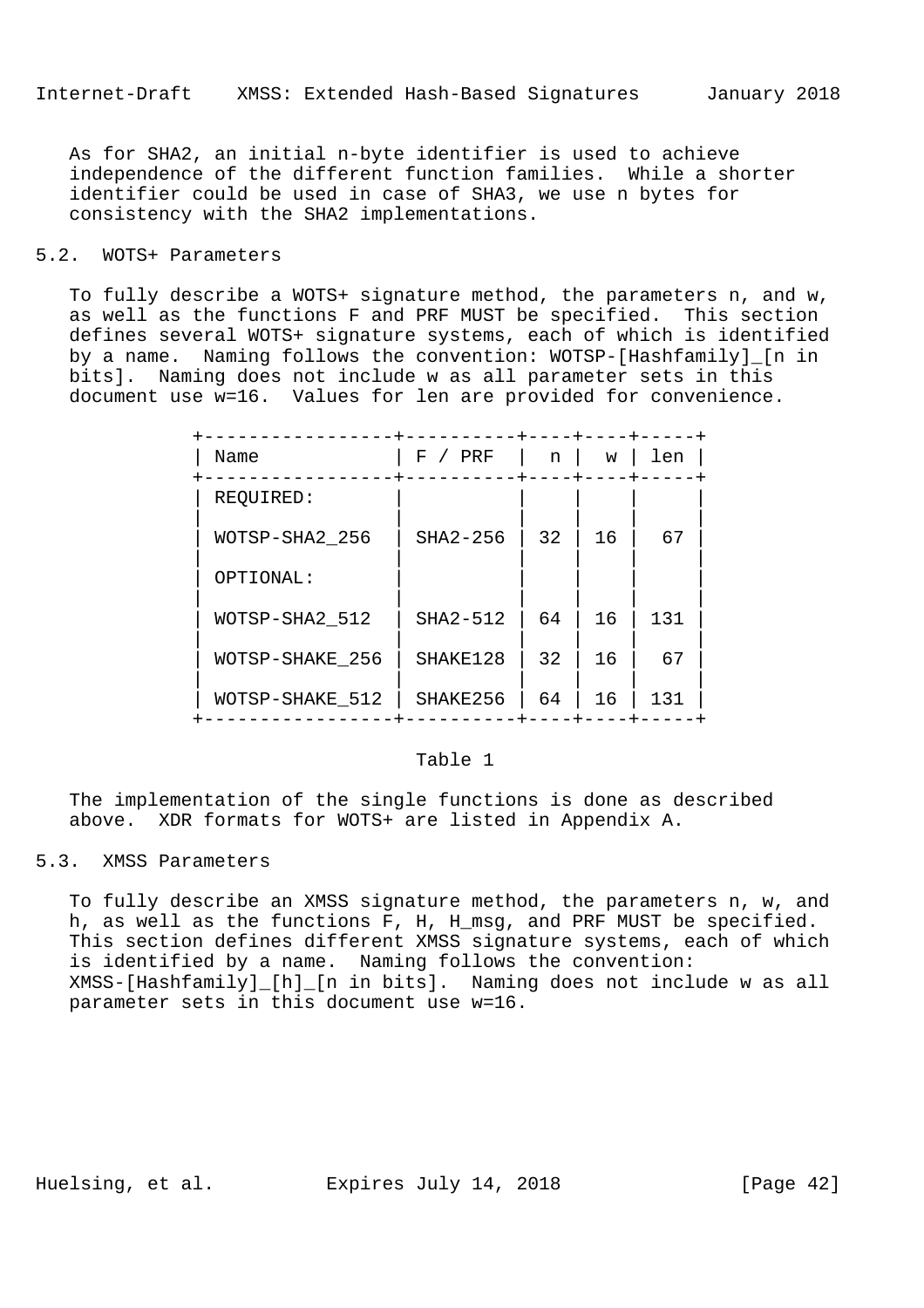| Name              | Functions | n  | W  | len | h  |
|-------------------|-----------|----|----|-----|----|
| REQUIRED:         |           |    |    |     |    |
| XMSS-SHA2 10 256  | SHA2-256  | 32 | 16 | 67  | 10 |
| XMSS-SHA2_16_256  | SHA2-256  | 32 | 16 | 67  | 16 |
| XMSS-SHA2 20 256  | SHA2-256  | 32 | 16 | 67  | 20 |
| OPTIONAL:         |           |    |    |     |    |
| XMSS-SHA2 10 512  | SHA2-512  | 64 | 16 | 131 | 10 |
| XMSS-SHA2 16 512  | SHA2-512  | 64 | 16 | 131 | 16 |
| XMSS-SHA2_20_512  | SHA2-512  | 64 | 16 | 131 | 20 |
| XMSS-SHAKE 10 256 | SHAKE128  | 32 | 16 | 67  | 10 |
| XMSS-SHAKE 16 256 | SHAKE128  | 32 | 16 | 67  | 16 |
| XMSS-SHAKE_20_256 | SHAKE128  | 32 | 16 | 67  | 20 |
| XMSS-SHAKE 10 512 | SHAKE256  | 64 | 16 | 131 | 10 |
| XMSS-SHAKE_16_512 | SHAKE256  | 64 | 16 | 131 | 16 |
| XMSS-SHAKE_20_512 | SHAKE256  | 64 | 16 | 131 | 20 |

### Table 2

The XDR formats for XMSS are listed in Appendix B.

# 5.3.1. Parameter guide

 In contrast to traditional signature schemes like RSA or DSA, XMSS has a tree height parameter h which determines the number of messages that can be signed with one key pair. Increasing the height allows to use a key pair for more signatures but it also increases the signature size and slows down key generation, signing, and verification. To demonstrate the impact of different values of h the following table shows signature size and runtimes. Runtimes are given as the number of calls to F and H when the BDS algorithm is used to compute authentication paths for the worst case. The last column shows the number of messages that can be signed with one key

Huelsing, et al. Expires July 14, 2018 [Page 43]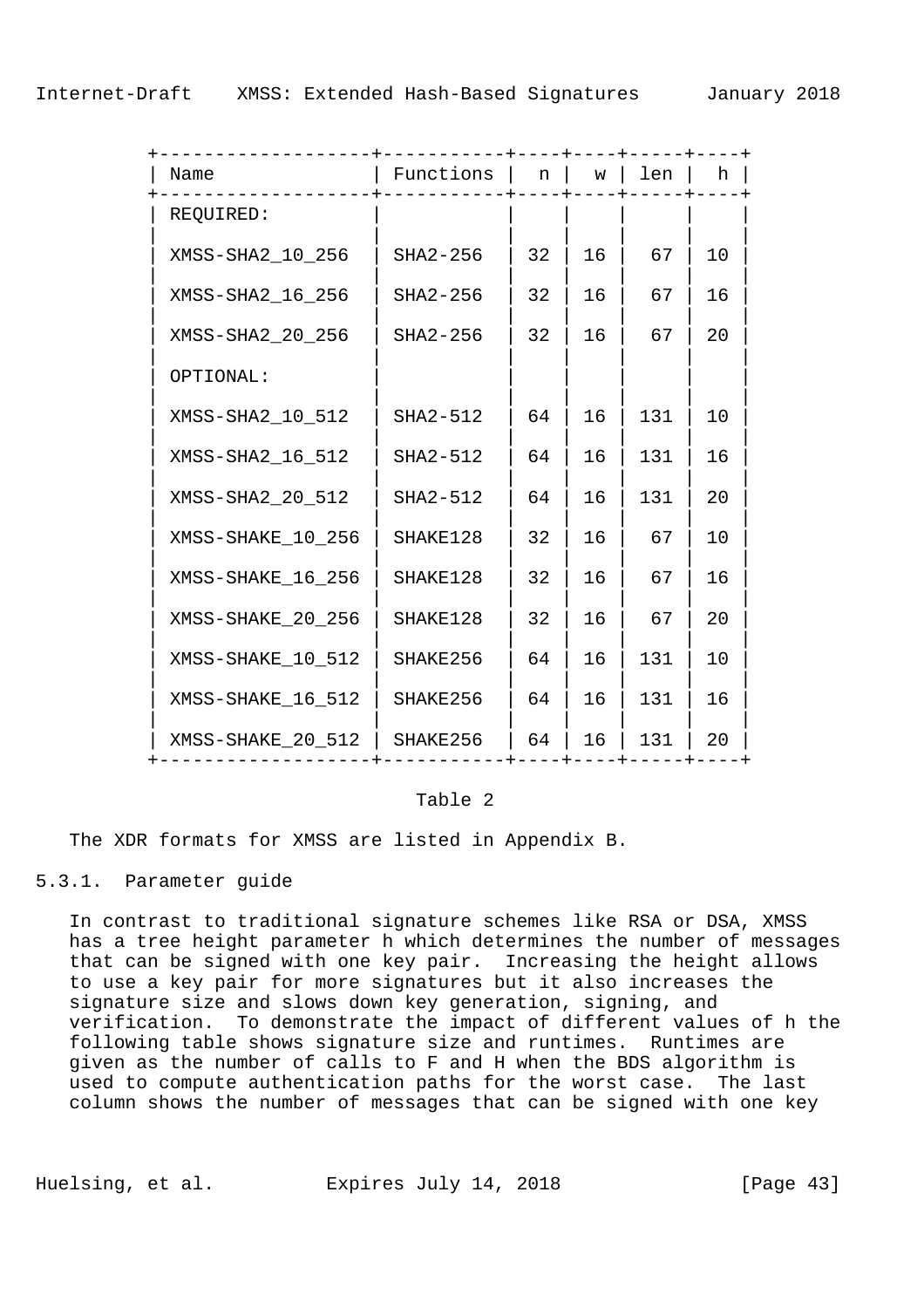| Name             | Sig   | KeyGen         | Sign   | Verify | #Sigs           |
|------------------|-------|----------------|--------|--------|-----------------|
| REQUIRED:        |       |                |        |        |                 |
| XMSS-SHA2_10_256 | 2,500 | 1,238,016      | 5,725  | 1,149  | $2^{\wedge}10$  |
| XMSS-SHA2_16_256 | 2,692 | 79*10^6        | 9,163  | 1,155  | $2^16$          |
| XMSS-SHA2_20_256 | 2,820 | $1,268*10^6$   | 11,455 | 1,159  | $2^220$         |
| OPTIONAL:        |       |                |        |        |                 |
| XMSS-SHA2_10_512 | 9,092 | 2,417,664      | 11,165 | 2,237  | $2^10$          |
| XMSS-SHA2_16_512 | 9,476 | $155*10^6$     | 17,867 | 2,243  | $2^16$          |
| XMSS-SHA2_20_512 | 9,732 | $2,476*10^{6}$ | 22,335 | 2,247  | $2^{\lambda}20$ |

 pair. The numbers are the same for the XMSS-SHAKE instances with same parameters h and n.

#### Table 3

 Users without special requirements should use as default option XMSS- SHA2\_20\_256 which allows to sign 2^20 messages with one key pair and provides reasonable speed and signature size. Users that require more signatures per key pair or faster key generation should consider XMSS^MT.

5.4. XMSS^MT Parameters

 To fully describe an XMSS^MT signature method, the parameters n, w, h, and d, as well as the functions F, H, H\_msg, and PRF MUST be specified. This section defines different XMSS^MT signature systems, each of which is identified by a name. Naming follows the convention: XMSSMT-[Hashfamily]\_[h]/[d]\_[n in bits]. Naming does not include w as all parameter sets in this document use w=16.

| Name                 | Functions | n  | W  | len |    |   |  |
|----------------------|-----------|----|----|-----|----|---|--|
| REQUIRED:            |           |    |    |     |    |   |  |
| XMSSMT-SHA2_20/2_256 | SHA2-256  | 32 | 16 | 67  | 20 | 2 |  |
| XMSSMT-SHA2_20/4_256 | SHA2-256  | 32 | 16 | 67  | 20 | 4 |  |

Huelsing, et al. Expires July 14, 2018 [Page 44]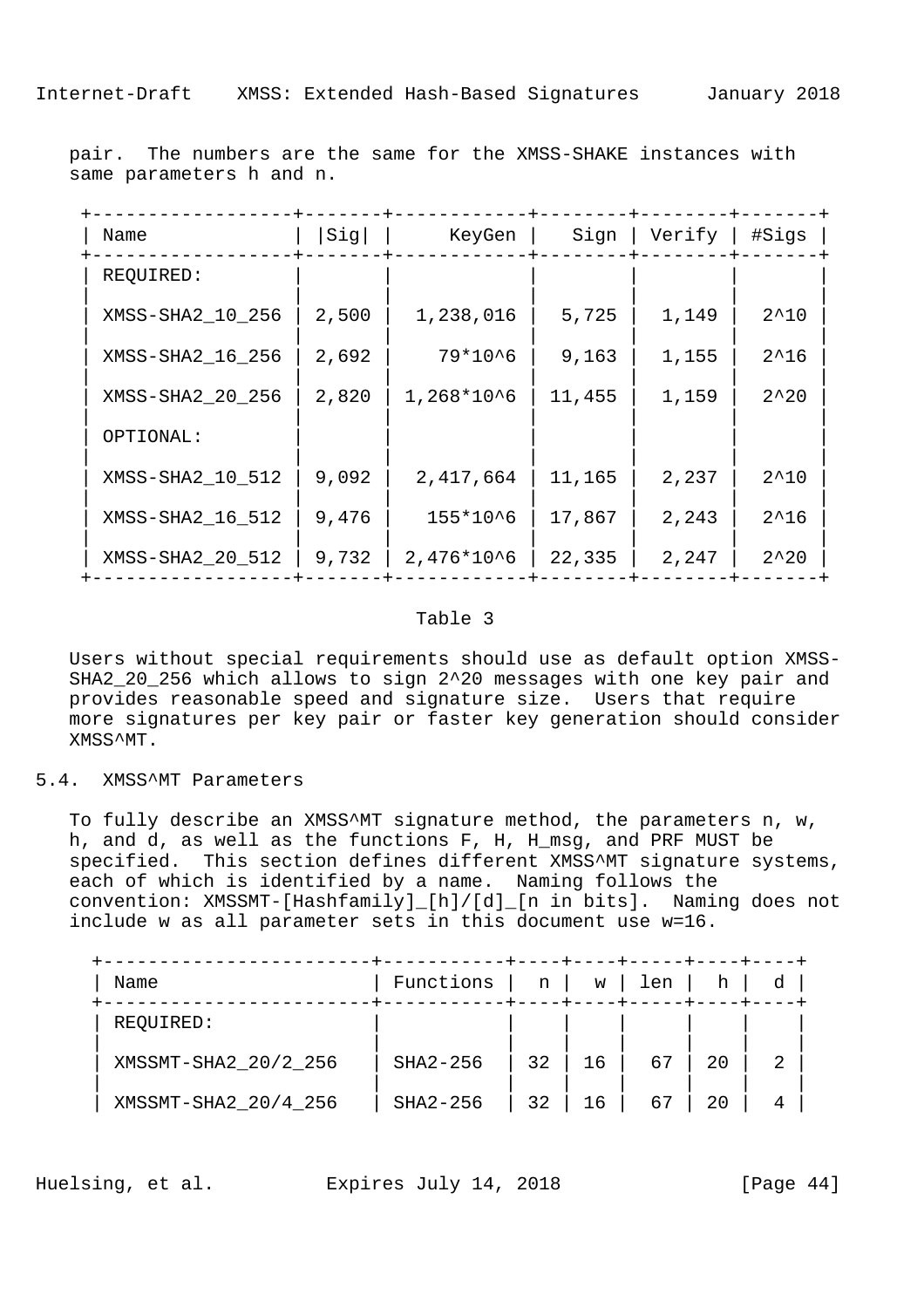Internet-Draft XMSS: Extended Hash-Based Signatures January 2018

| XMSSMT-SHA2_40/2_256   | SHA2-256 | 32 | 16 | 67  | 40 | $\overline{2}$ |  |
|------------------------|----------|----|----|-----|----|----------------|--|
| XMSSMT-SHA2_40/4_256   | SHA2-256 | 32 | 16 | 67  | 40 | 4              |  |
| XMSSMT-SHA2 40/8 256   | SHA2-256 | 32 | 16 | 67  | 40 | 8              |  |
| XMSSMT-SHA2_60/3_256   | SHA2-256 | 32 | 16 | 67  | 60 | 3              |  |
| XMSSMT-SHA2_60/6_256   | SHA2-256 | 32 | 16 | 67  | 60 | 6              |  |
| XMSSMT-SHA2_60/12_256  | SHA2-256 | 32 | 16 | 67  | 60 | 12             |  |
| OPTIONAL:              |          |    |    |     |    |                |  |
| XMSSMT-SHA2_20/2_512   | SHA2-512 | 64 | 16 | 131 | 20 | 2              |  |
| XMSSMT-SHA2_20/4_512   | SHA2-512 | 64 | 16 | 131 | 20 | 4              |  |
| XMSSMT-SHA2_40/2_512   | SHA2-512 | 64 | 16 | 131 | 40 | 2              |  |
| XMSSMT-SHA2_40/4_512   | SHA2-512 | 64 | 16 | 131 | 40 | 4              |  |
| XMSSMT-SHA2_40/8_512   | SHA2-512 | 64 | 16 | 131 | 40 | 8              |  |
| XMSSMT-SHA2_60/3_512   | SHA2-512 | 64 | 16 | 131 | 60 | 3              |  |
| XMSSMT-SHA2_60/6_512   | SHA2-512 | 64 | 16 | 131 | 60 | 6              |  |
| XMSSMT-SHA2_60/12_512  | SHA2-512 | 64 | 16 | 131 | 60 | 12             |  |
| XMSSMT-SHAKE 20/2 256  | SHAKE128 | 32 | 16 | 67  | 20 | 2              |  |
| XMSSMT-SHAKE_20/4_256  | SHAKE128 | 32 | 16 | 67  | 20 | 4              |  |
| XMSSMT-SHAKE_40/2_256  | SHAKE128 | 32 | 16 | 67  | 40 | 2              |  |
| XMSSMT-SHAKE 40/4 256  | SHAKE128 | 32 | 16 | 67  | 40 | 4              |  |
| XMSSMT-SHAKE 40/8 256  | SHAKE128 | 32 | 16 | 67  | 40 | 8              |  |
| XMSSMT-SHAKE_60/3_256  | SHAKE128 | 32 | 16 | 67  | 60 | 3              |  |
| XMSSMT-SHAKE_60/6_256  | SHAKE128 | 32 | 16 | 67  | 60 | 6              |  |
| XMSSMT-SHAKE_60/12_256 | SHAKE128 | 32 | 16 | 67  | 60 | 12             |  |
| XMSSMT-SHAKE_20/2_512  | SHAKE256 | 64 | 16 | 131 | 20 | 2              |  |

Huelsing, et al. Expires July 14, 2018 [Page 45]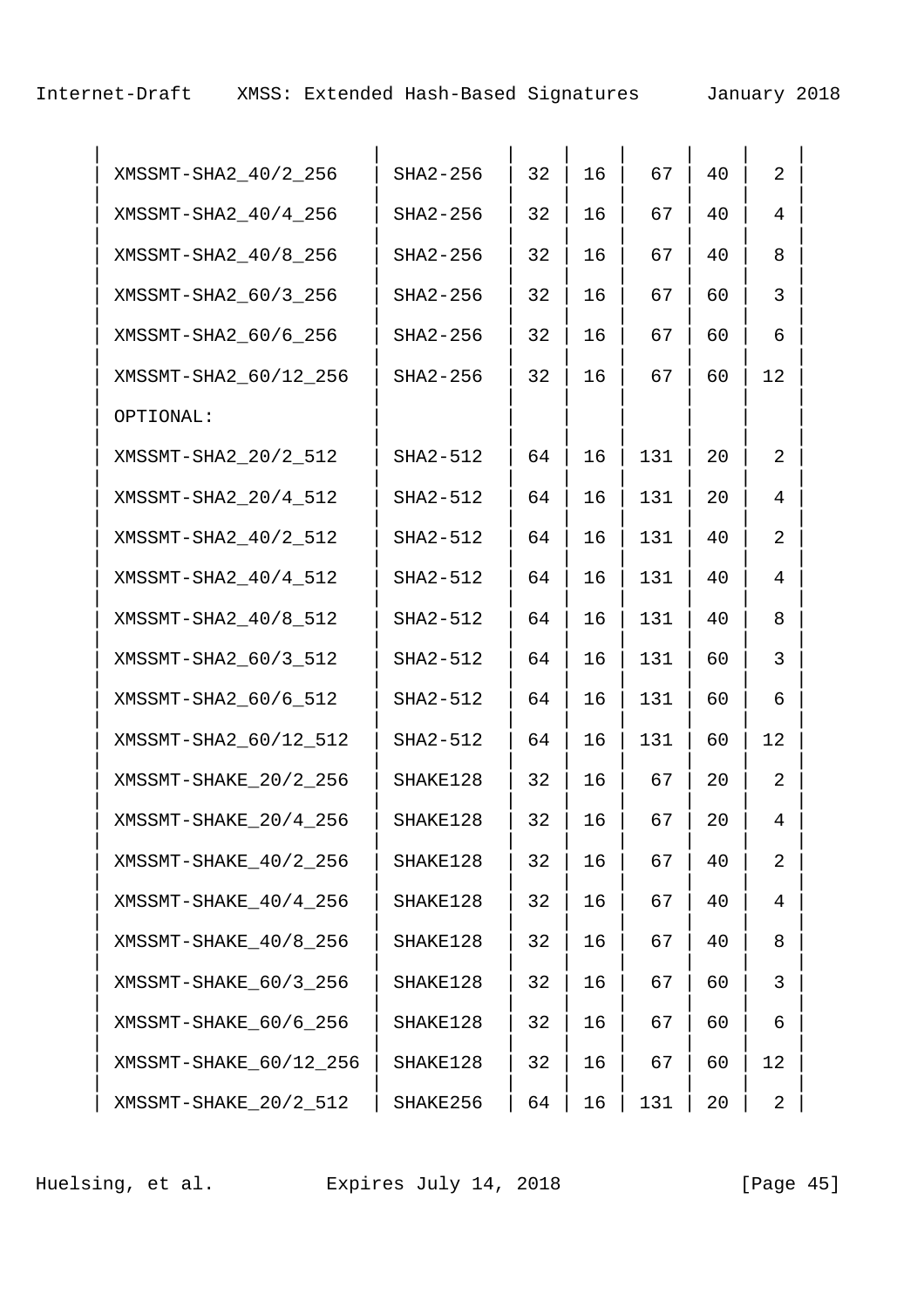| XMSSMT-SHAKE 20/4 512  | SHAKE256 | 64 | 16 | 131 | 2.0 | 4              |  |
|------------------------|----------|----|----|-----|-----|----------------|--|
| XMSSMT-SHAKE 40/2 512  | SHAKE256 | 64 | 16 | 131 | 40  | $\mathfrak{D}$ |  |
| XMSSMT-SHAKE 40/4 512  | SHAKE256 | 64 | 16 | 131 | 40  | 4              |  |
| XMSSMT-SHAKE 40/8 512  | SHAKE256 | 64 | 16 | 131 | 40  | 8              |  |
| XMSSMT-SHAKE_60/3_512  | SHAKE256 | 64 | 16 | 131 | 60  | 3              |  |
| XMSSMT-SHAKE 60/6 512  | SHAKE256 | 64 | 16 | 131 | 60  | 6              |  |
| XMSSMT-SHAKE 60/12 512 | SHAKE256 | 64 | 16 | 131 | 60  | 12             |  |
|                        |          |    |    |     |     |                |  |

#### Table 4

XDR formats for XMSS^MT are listed in Appendix C.

### 5.4.1. Parameter guide

 In addition to the tree height parameter already used for XMSS, XMSS^MT has the parameter d which determines the number of tree layers. XMSS can be understood as XMSS^MT with a single layer, i.e., d=1. Hence, the choice of h has the same effect as for XMSS. The number of tree layers provides a trade-off between signature size on the one side and key generation and signing speed on the other side. Increasing the number of layers reduces key generation time exponentially and signing time linearly at the cost of increasing the signature size linearly. Essentially, an XMSS^MT signature contains one WOTSP signature per layer. Speed roughly corresponds to d-times the speed for XMSS with trees of height h/d.

 To demonstrate the impact of different values of h and d the following table shows signature size and runtimes. Runtimes are given as the number of calls to F and H when the BDS algorithm and distributed signature generation are used. Timings are worst-case times. The last column shows the number of messages that can be signed with one key pair. The numbers are the same for the XMSS- SHAKE instances with same parameters h and n. Due to formatting limitations, only the parameter part of the parameter set names are given, omitting the name XMSSMT.

Huelsing, et al. Expires July 14, 2018 [Page 46]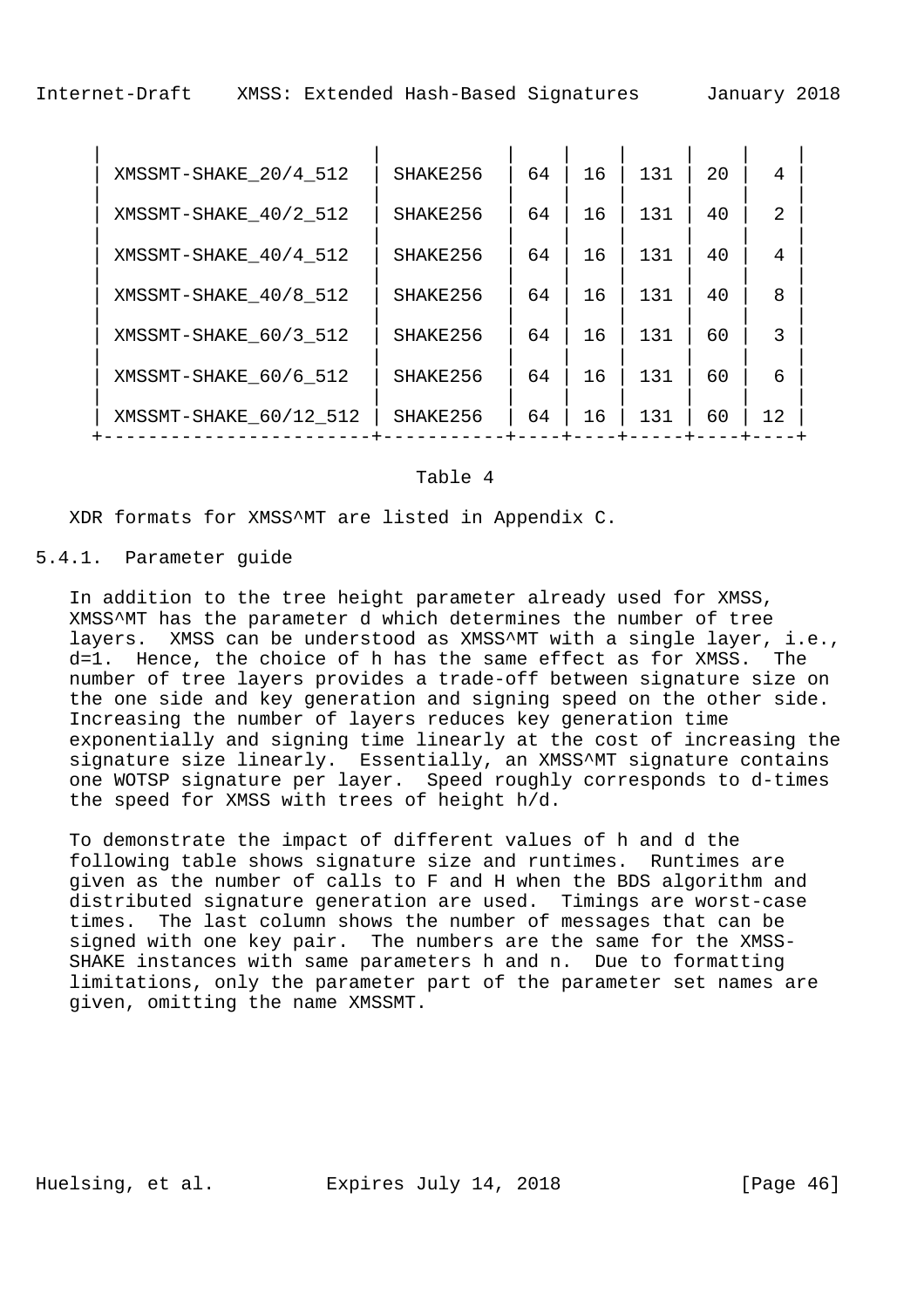| Name           | Sig     | KeyGen      | Sign   | Verify   #Sigs |                |  |
|----------------|---------|-------------|--------|----------------|----------------|--|
| REQUIRED:      |         |             |        |                |                |  |
| SHA2_20/2_256  | 4,963   | 2,476,032   | 7,227  | 2,298          | $2^220$        |  |
| SHA2_20/4_256  | 9,251   | 154,752     | 4,170  | 4,576          | $2^220$        |  |
| SHA2_40/2_256  | 5,605   | $2,535*106$ | 13,417 | 2,318          | $2^{\wedge}40$ |  |
| SHA2_40/4_256  | 9,893   | 4,952,064   | 7,227  | 4,596          | $2^{\wedge}40$ |  |
| SHA2_40/8_256  | 18,469  | 309,504     | 4,170  | 9,152          | $2^{\wedge}40$ |  |
| SHA2_60/3_256  | 8,392   | $3,803*106$ | 13,417 | 3,477          | $2^60$         |  |
| SHA2_60/6_256  | 14,824  | 7,428,096   | 7,227  | 6,894          | $2^{\wedge}60$ |  |
| SHA2_60/12_256 | 27,688  | 464,256     | 4,170  | 13,728         | $2^{\wedge}60$ |  |
| OPTIONAL:      |         |             |        |                |                |  |
| SHA2_20/2_512  | 18,115  | 4,835,328   | 14,075 | 4,474          | $2^220$        |  |
| SHA2_20/4_512  | 34,883  | 302,208     | 8,138  | 8,928          | $2^220$        |  |
| SHA2_40/2_512  | 19,397  | 4,951*10^6  | 26,025 | 4,494          | $2^{\wedge}40$ |  |
| SHA2_40/4_512  | 36,165  | 9,670,656   | 14,075 | 8,948          | $2^{\wedge}40$ |  |
| SHA2_40/8_512  | 69,701  | 604,416     | 8,138  | 17,856         | $2^{\wedge}40$ |  |
| SHA2_60/3_512  | 29,064  | 7,427*10^6  | 26,025 | 6,741          | $2^60$         |  |
| SHA2_60/6_512  | 54,216  | 14,505,984  | 14,075 | 13,422         | $2^60$         |  |
| SHA2_60/12_512 | 104,520 | 906,624     | 8,138  | 26,784         | $2^{\wedge}60$ |  |

#### Table 5

 Users without special requirements should use as default option XMSSMT-SHA2\_60/3\_256 which allows to sign 2^60 messages with one key pair, which is a virtually unbounded number of signatures. At the same time, signature size and speed are well balanced.

Huelsing, et al. Expires July 14, 2018 [Page 47]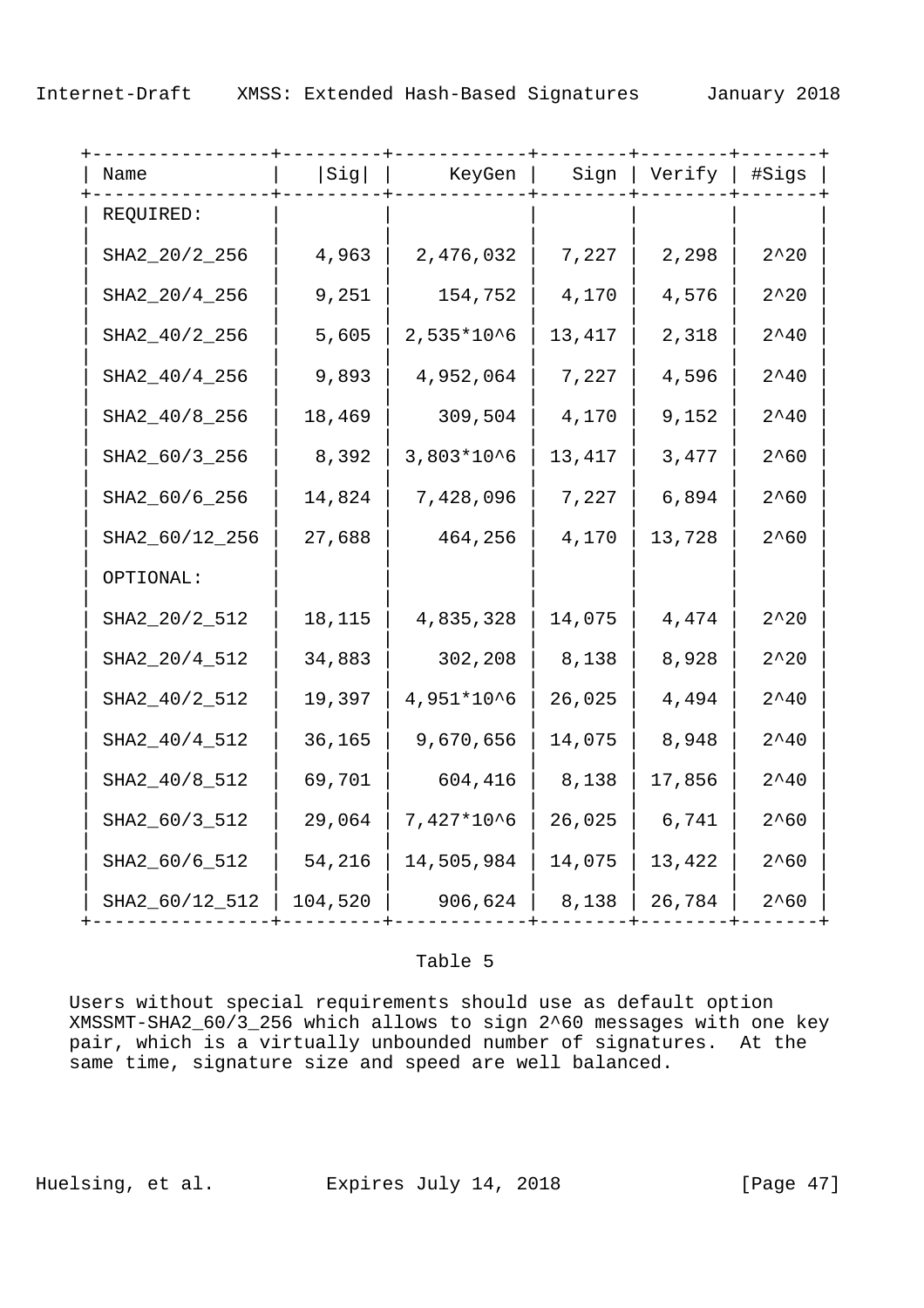Internet-Draft XMSS: Extended Hash-Based Signatures January 2018

## 6. Rationale

The goal of this note is to describe the WOTS+, XMSS and XMSS^MT algorithms following the scientific literature. The description is done in a modular way that allows to base a description of stateless hash-based signature algorithms like SPHINCS [BHH15] on it.

 This note slightly deviates from the scientific literature using a tweak that prevents multi-user / multi-target attacks against H\_msg. To this end, the public key as well as the index of the used one-time key pair become part of the hash function key. Thereby we achieve a domain separation that forces an attacker to decide which hash value to attack.

 For the generation of the randomness used for randomized message hashing, we apply a PRF, keyed with a secret value, to the index of the used one-time key pair instead of the message. The reason is that this requires to process the message only once instead of twice. For long messages this improves speed and simplifies implementations on resource constrained devices that cannot hold the entire message in storage.

We give one mandatory set of parameters using SHA2-256. The reasons are twofold. On the one hand, SHA2-256 is part of most cryptographic libraries. On the other hand, a 256-bit hash function leads to parameters that provide 128 bit of security even against quantum computer-aided attacks. A post-quantum security level of 256 bit seems overly conservative. However, to prepare for possible cryptanalytic breakthroughs, we also provide OPTIONAL parameter sets using the less widely supported SHA2-512, SHAKE-256, and SHAKE-512 functions.

We suggest the value  $w = 16$  for the Winternitz parameter. No bigger values are included since the decrease in signature size then becomes less significant. Furthermore, the value w = 16 considerably simplifies the implementations of some of the algorithms. Please note that we do allow  $w = 4$ , but limit the specified parameter sets to w = 16 for efficiency reasons.

 The signature and public key formats are designed so that they are easy to parse. Each format starts with a 32-bit enumeration value that indicates all of the details of the signature algorithm and hence defines all of the information that is needed in order to parse the format.

Huelsing, et al. Expires July 14, 2018 [Page 48]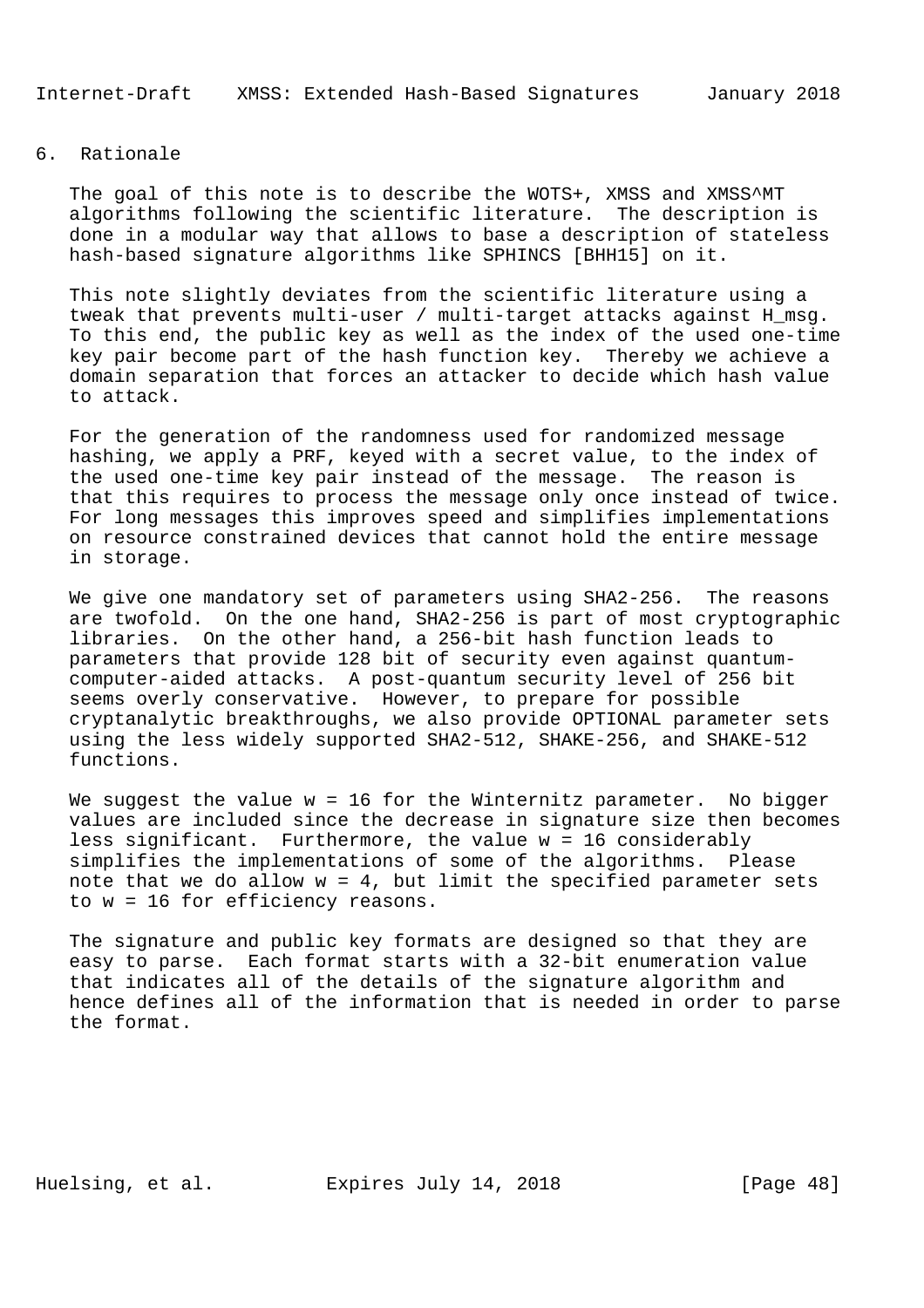### 7. Reference Code

 For testing purposes, a reference implementation in C is available. The code contains a basic implementation that closely follows the pseudocode in this document and an optimized implementation which uses the BDS algorithm [BDS08] to compute authentication paths and distributed signature generation as described in [HRB13] for XMSS^MT.

 The code is permanently available at https://github.com/joostrijneveld/xmss-reference

#### 8. IANA Considerations

 The Internet Assigned Numbers Authority (IANA) is requested to create three registries: one for WOTS+ signatures as defined in Section 3, one for XMSS signatures and one for XMSS^MT signatures; the latter two being defined in Section 4. For the sake of clarity and convenience, the first sets of WOTS+, XMSS, and XMSS^MT parameter sets are defined in Section 5. Additions to these registries require that a specification be documented in an RFC or another permanent and readily available reference in sufficient detail as defined by the "Specification Required" policy described in [RFC8126] to make interoperability between independent implementations possible. Each entry in the registry contains the following elements:

a short name, such as "XMSS\_SHA2\_20\_256",

a positive number, and

 a reference to a specification that completely defines the signature method test cases or provides (a reference to) a reference implementation that can be used to verify the correctness of an implementation.

 Requests to add an entry to the registry MUST include the name and the reference. The number is assigned by IANA. These number assignments SHOULD use the smallest available positive number. Submitters MUST have their requests reviewed and approved. Designated Experts for this task as requested by the the "Specification Required" policy defined by [RFC8126] will be assigned by the Internet Engineering Steering Group (IESG). The IESG can be contacted via iesg@ietf.org. Interested applicants that are unfamiliar with IANA processes should visit http://www.iana.org.

The numbers between 0xDDDDDDDD (decimal 3,722,304,989) and 0xFFFFFFFFF (decimal 4,294,967,295) inclusive, will not be assigned by IANA, and are reserved for private use; no attempt will be made to prevent

Huelsing, et al. Expires July 14, 2018 [Page 49]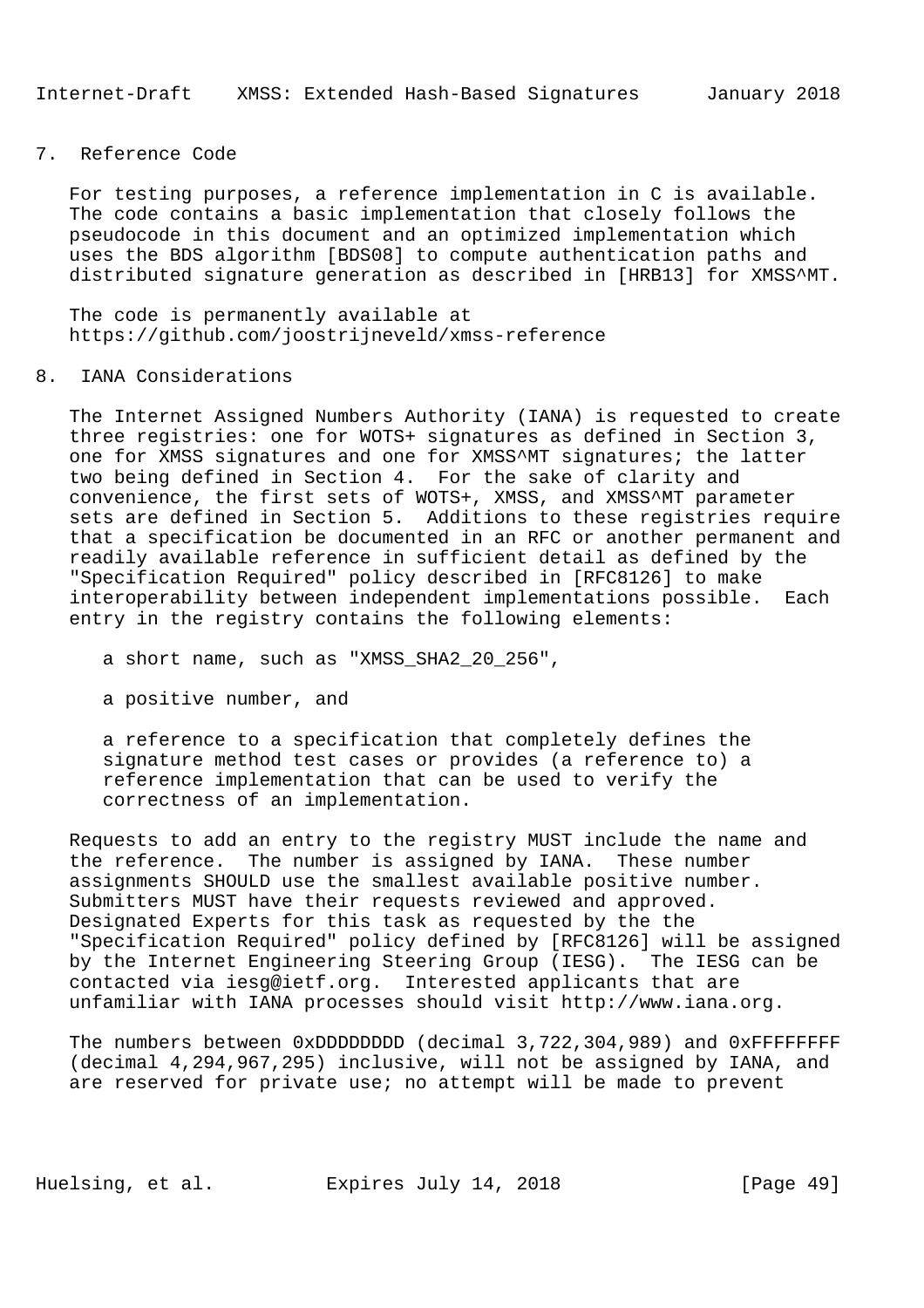multiple sites from using the same value in different (and incompatible) ways [RFC8126].

The WOTS+ registry is as follows.

| Name            | Reference   | Numeric Identifier |
|-----------------|-------------|--------------------|
| WOTSP-SHA2 256  | Section 5.2 | 0x00000001         |
| WOTSP-SHA2 512  | Section 5.2 | 0x00000002         |
| WOTSP-SHAKE 256 | Section 5.2 | 0x00000003         |
| WOTSP-SHAKE 512 | Section 5.2 | 0x00000004         |

Table 6

The XMSS registry is as follows.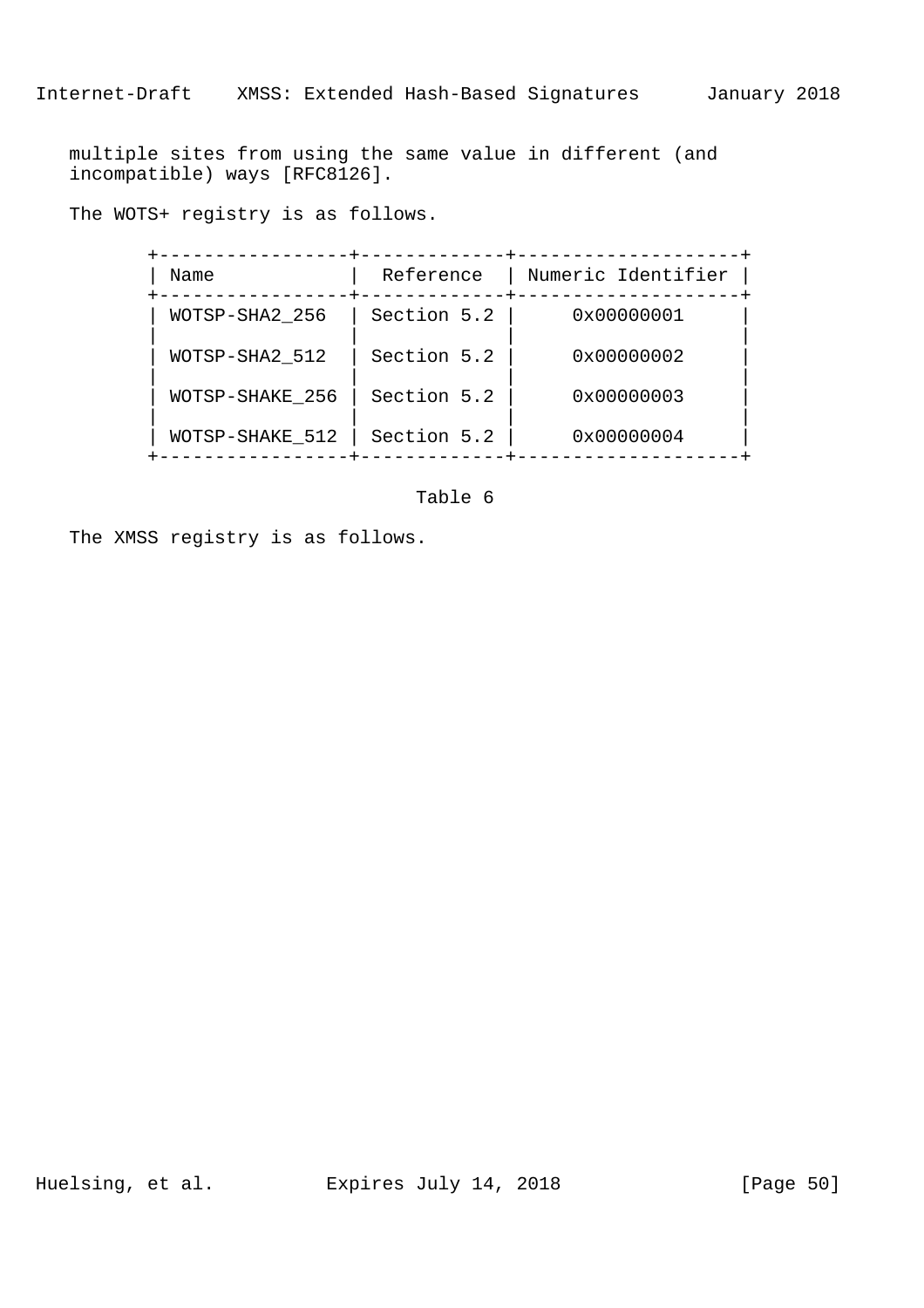| Name              | Reference   | Numeric Identifier |
|-------------------|-------------|--------------------|
| XMSS-SHA2_10_256  | Section 5.3 | 0x00000001         |
| XMSS-SHA2_16_256  | Section 5.3 | 0x00000002         |
| XMSS-SHA2_20_256  | Section 5.3 | 0x00000003         |
| XMSS-SHA2_10_512  | Section 5.3 | 0x00000004         |
| XMSS-SHA2_16_512  | Section 5.3 | 0x00000005         |
| XMSS-SHA2_20_512  | Section 5.3 | 0x00000006         |
| XMSS-SHAKE_10_256 | Section 5.3 | 0x00000007         |
| XMSS-SHAKE_16_256 | Section 5.3 | 0x00000008         |
| XMSS-SHAKE_20_256 | Section 5.3 | 0x00000009         |
| XMSS-SHAKE_10_512 | Section 5.3 | 0x0000000a         |
| XMSS-SHAKE_16_512 | Section 5.3 | 0x0000000b         |
| XMSS-SHAKE_20_512 | Section 5.3 | 0x0000000c         |

# Table 7

The XMSS^MT registry is as follows.

| Name                 | Reference   | Numeric Identifier |
|----------------------|-------------|--------------------|
| XMSSMT-SHA2_20/2_256 | Section 5.4 | 0x00000001         |
| XMSSMT-SHA2_20/4_256 | Section 5.4 | 0x00000002         |
| XMSSMT-SHA2 40/2 256 | Section 5.4 | 0x00000003         |
| XMSSMT-SHA2_40/4_256 | Section 5.4 | 0x00000004         |
| XMSSMT-SHA2 40/8 256 | Section 5.4 | 0x00000005         |
| XMSSMT-SHA2_60/3_256 | Section 5.4 | 0x00000006         |
| XMSSMT-SHA2_60/6_256 | Section 5.4 | 0x00000007         |

Huelsing, et al. Expires July 14, 2018 [Page 51]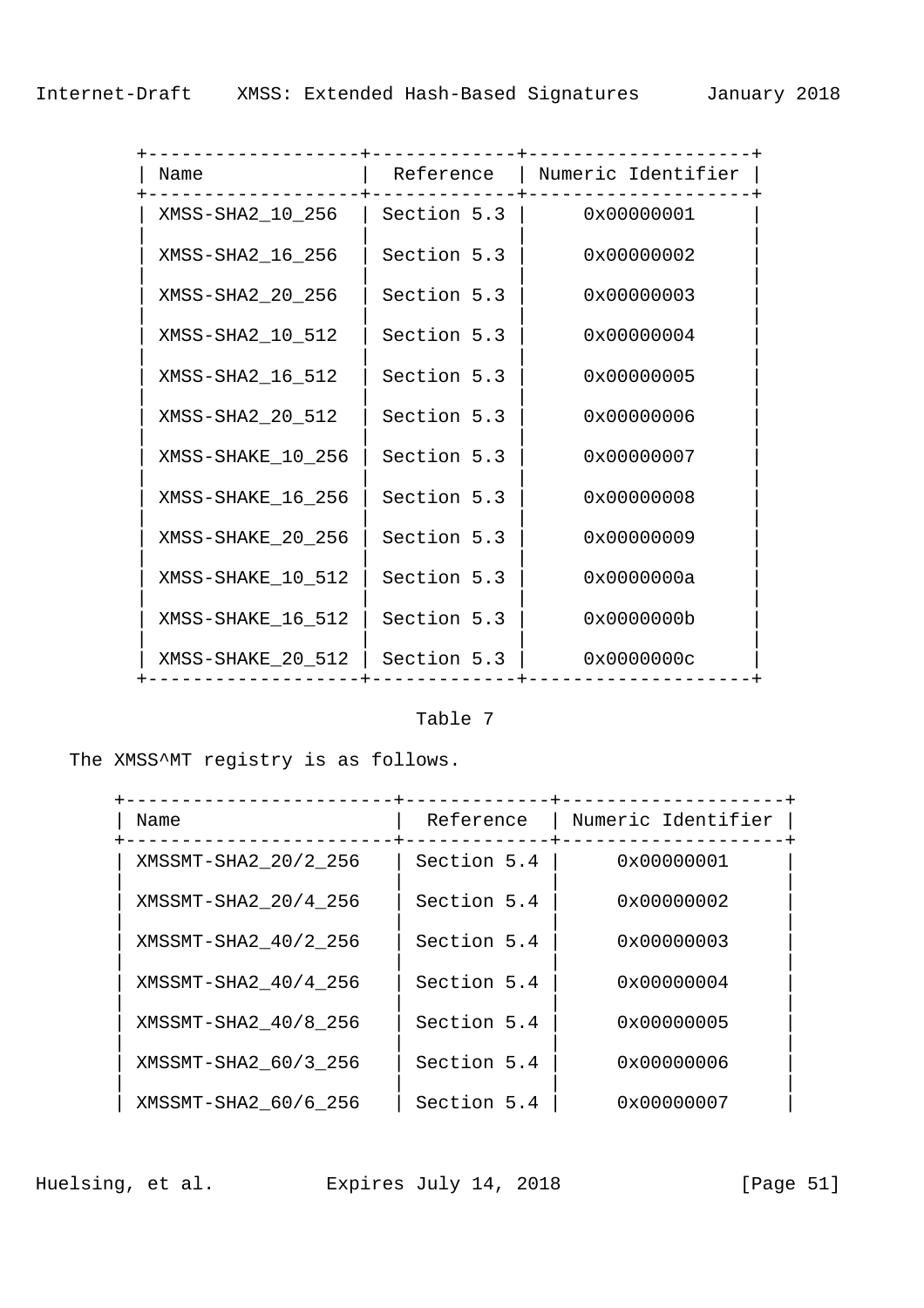Internet-Draft XMSS: Extended Hash-Based Signatures January 2018

| XMSSMT-SHA2_60/12_256  | Section 5.4 | 0x00000008 |
|------------------------|-------------|------------|
| XMSSMT-SHA2_20/2_512   | Section 5.4 | 0x00000009 |
| XMSSMT-SHA2_20/4_512   | Section 5.4 | 0x0000000a |
| XMSSMT-SHA2_40/2_512   | Section 5.4 | 0x0000000b |
| XMSSMT-SHA2_40/4_512   | Section 5.4 | 0x0000000c |
| XMSSMT-SHA2_40/8_512   | Section 5.4 | 0x0000000d |
| XMSSMT-SHA2_60/3_512   | Section 5.4 | 0x0000000e |
| XMSSMT-SHA2_60/6_512   | Section 5.4 | 0x0000000f |
| XMSSMT-SHA2_60/12_512  | Section 5.4 | 0x00000010 |
| XMSSMT-SHAKE_20/2_256  | Section 5.4 | 0x00000011 |
| XMSSMT-SHAKE_20/4_256  | Section 5.4 | 0x00000012 |
| XMSSMT-SHAKE_40/2_256  | Section 5.4 | 0x00000013 |
| XMSSMT-SHAKE_40/4_256  | Section 5.4 | 0x00000014 |
| XMSSMT-SHAKE_40/8_256  | Section 5.4 | 0x00000015 |
| XMSSMT-SHAKE_60/3_256  | Section 5.4 | 0x00000016 |
| XMSSMT-SHAKE_60/6_256  | Section 5.4 | 0x00000017 |
| XMSSMT-SHAKE_60/12_256 | Section 5.4 | 0x00000018 |
| XMSSMT-SHAKE_20/2_512  | Section 5.4 | 0x00000019 |
| XMSSMT-SHAKE_20/4_512  | Section 5.4 | 0x0000001a |
| XMSSMT-SHAKE_40/2_512  | Section 5.4 | 0x0000001b |
| XMSSMT-SHAKE_40/4_512  | Section 5.4 | 0x0000001c |
| XMSSMT-SHAKE_40/8_512  | Section 5.4 | 0x0000001d |
| XMSSMT-SHAKE_60/3_512  | Section 5.4 | 0x0000001e |
| XMSSMT-SHAKE_60/6_512  | Section 5.4 | 0x0000001f |

Huelsing, et al. Expires July 14, 2018 [Page 52]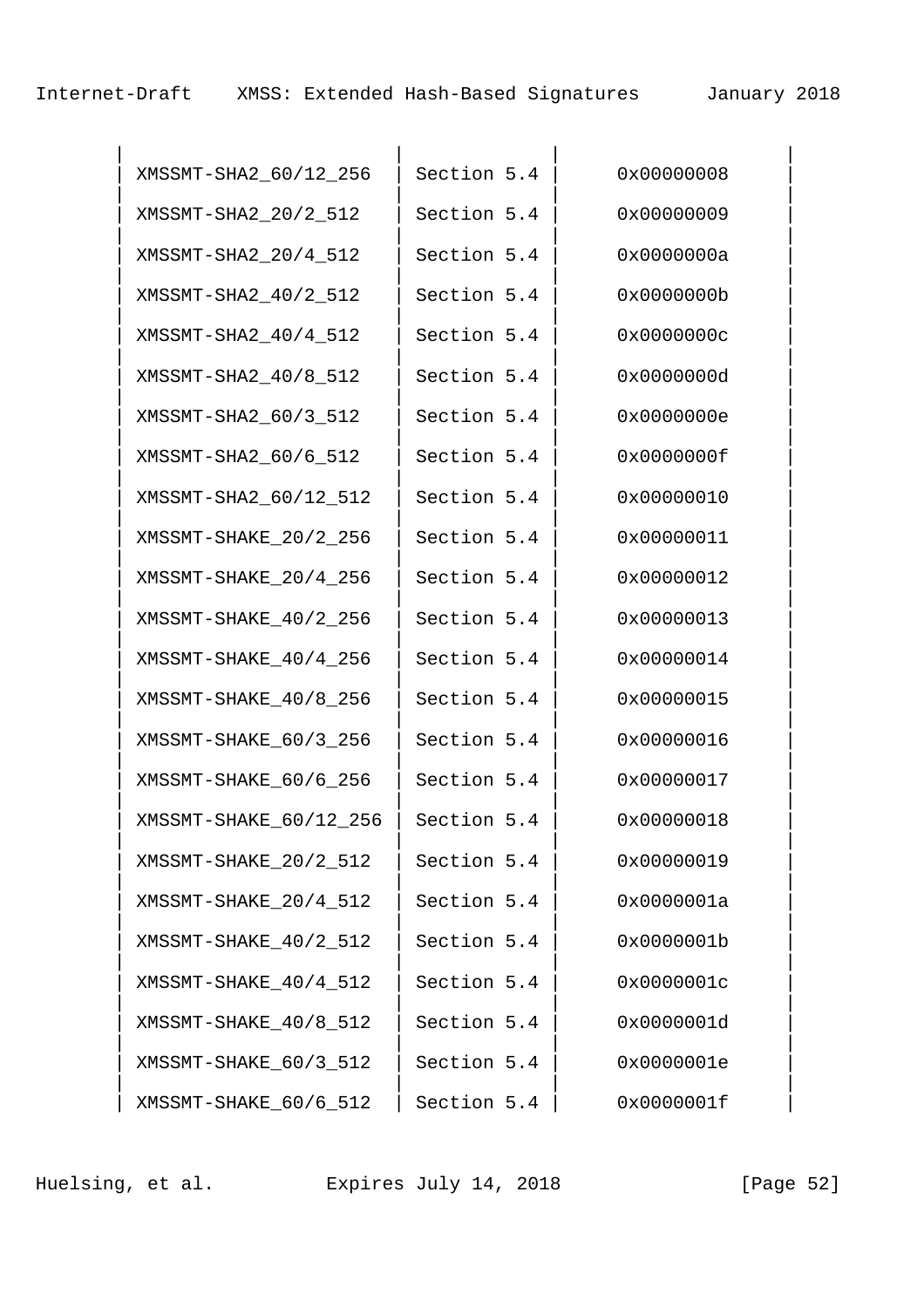| | | | | XMSSMT-SHAKE\_60/12\_512 | Section 5.4 | 0x00000020 | +------------------------+-------------+--------------------+

Table 8

 An IANA registration of a signature system does not constitute an endorsement of that system or its security.

9. Security Considerations

 A signature system is considered secure if it prevents an attacker from forging a valid signature. More specifically, consider a setting in which an attacker gets a public key and can learn signatures on arbitrary messages of his choice. A signature system is secure if, even in this setting, the attacker can not produce a new message, signature pair of his choosing such that the verification algorithm accepts.

 Preventing an attacker from mounting an attack means that the attack is computationally too expensive to be carried out. There exist various estimates for when a computation is too expensive to be done. For that reason, this note only describes how expensive it is for an attacker to generate a forgery. Parameters are accompanied by a bit security value. The meaning of bit security is as follows. A parameter set grants b bits of security if the best attack takes at least  $2^{(b - 1)}$  bit operations to achieve a success probability of 1/2. Hence, to mount a successful attack, an attacker needs to perform 2^b bit operations on average. The given values for bit security were estimated according to [HRS16].

9.1. Security Proofs

 A full security proof for all schemes described in this document can be found in [HRS16]. This proof shows that an attacker has to break at least one out of certain security properties of the used hash functions and PRFs to forge a signature in any of the described schemes. The proof in [HRS16] considers a different initial message compression than the randomized hashing used here. We comment on this below. For the original schemes, these proofs show that an attacker has to break certain minimal security properties. In particular, it is not sufficient to break the collision resistance of the hash functions to generate a forgery.

 More specifically, the requirements on the used functions are that F and H are post-quantum multi-function multi-target second-preimage resistant keyed functions, F fulfills an additional statistical requirement that roughly says that most images have at least two

Huelsing, et al. Expires July 14, 2018 [Page 53]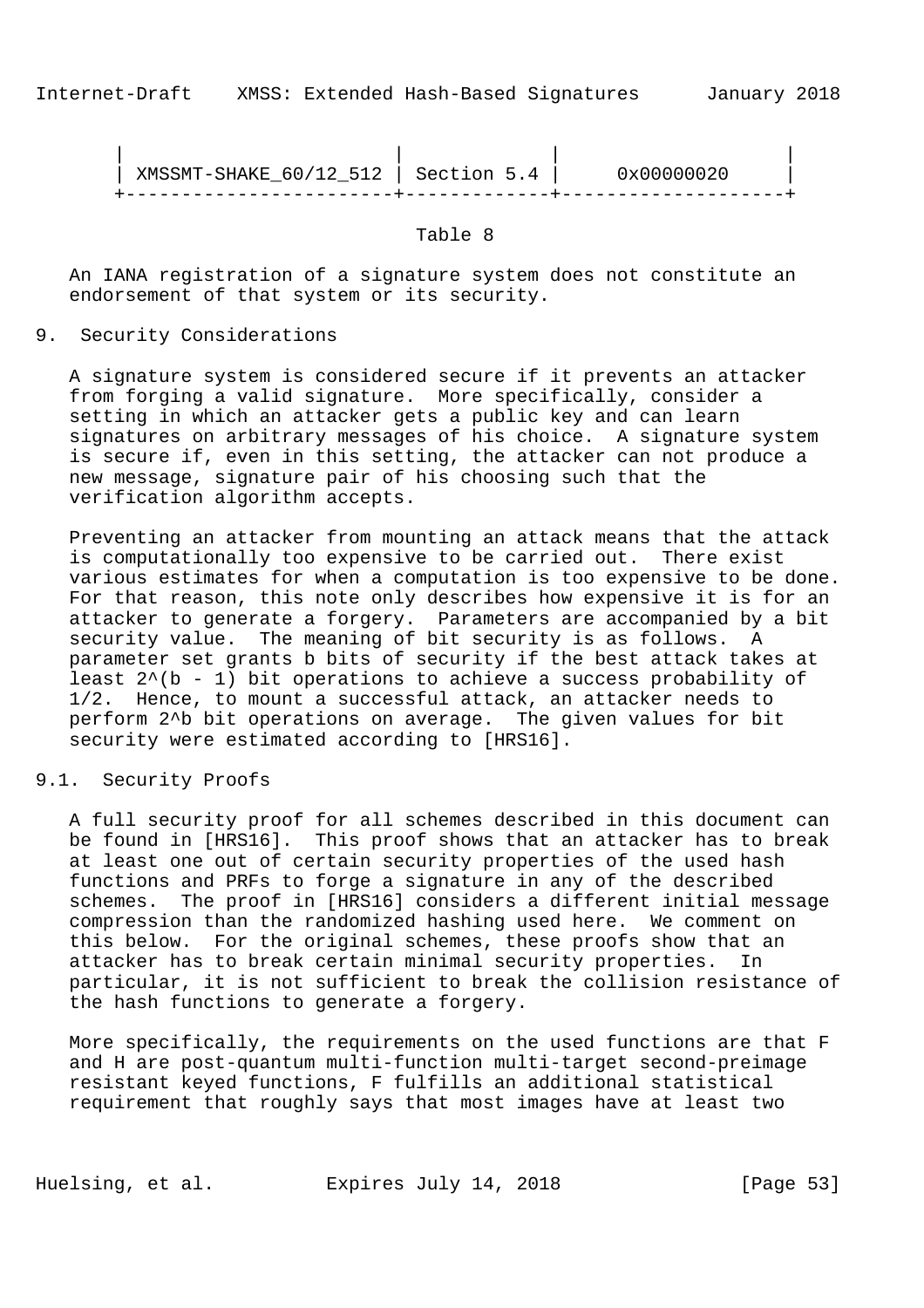preimages, PRF is a post-quantum pseudorandom function, H\_msg is a post-quantum multi-target extended target collision resistant keyed hash function. For detailed definitions of these properties see [HRS16]. To give some intuition: Multi-function multi-target second preimage resistance is an extension of second preimage resistance to keyed hash functions, covering the case where an adversary succeeds if it finds a second preimage for one out of many values. The same holds for multi-target extended target collision resistance which just lacks the multi-function identifier as target collision resistance already considers keyed hash functions. The proof in [HRS16] splits PRF into two functions. When PRF is used for pseudorandom key generation or generation of randomness for randomized message hashing it is still considered a pseudorandom function. Whenever PRF is used to generate bitmasks and hash function keys it is modeled as a random oracle. This is due to technical reasons in the proof and an implementation using a pseudorandom function is secure.

 The proof in [HRS16] considers classical randomized hashing for the initial message compression, i.e.,  $H(r, M)$  instead of  $H(r || r)$  getRoot(PK) || index, M). This classical randomized hashing allows to get a security reduction from extended target collision resistance [HRS16], a property that is conjectured to be strictly weaker than collision resistance. However, it turns out that in this case, an attacker could still launch a multi-target attack even against multiple users at the same time. The reason is that the adversary attacking u users at the same time learns u \* 2^h randomized hashes  $H(r_i_j | | M_i_j)$  with signature index i in [0, 2^h - 1] and user index j in [0, u]. It suffices to find a single pair (r\*, M\*) such that  $H(r^* \mid \mid M^*) = H(r_i \mid \mid M_i \mid u)$  for one out of the u \* 2<sup>^h</sup> learned hashes. Hence, an attacker can do a brute force search in time  $2^{\wedge}n$  / u \*  $2^{\wedge}h$  instead of  $2^{\wedge}n$ .

The indexed randomized hashing  $H(r ||$  getRoot(PK) || toByte(idx, n), M) used in this work makes the hash function calls position- and user-dependent. This thwarts the above attack because each hash function evaluation during an attack can only target one of the learned randomized hash values. More specifically, an attacker now has to decide which index idx and which root value to use for each query. If one assumes that the used hash function is a random function it can be shown that a multi-user existential forgery attack that targets this message compression has a complexity of 2^n hash function calls.

 The given bit security values were estimated based on the complexity of the best known generic attacks against the required security properties of the used hash and pseudorandom functions assuming conventional and quantum adversaries. At the time of writing,

Huelsing, et al. Expires July 14, 2018 [Page 54]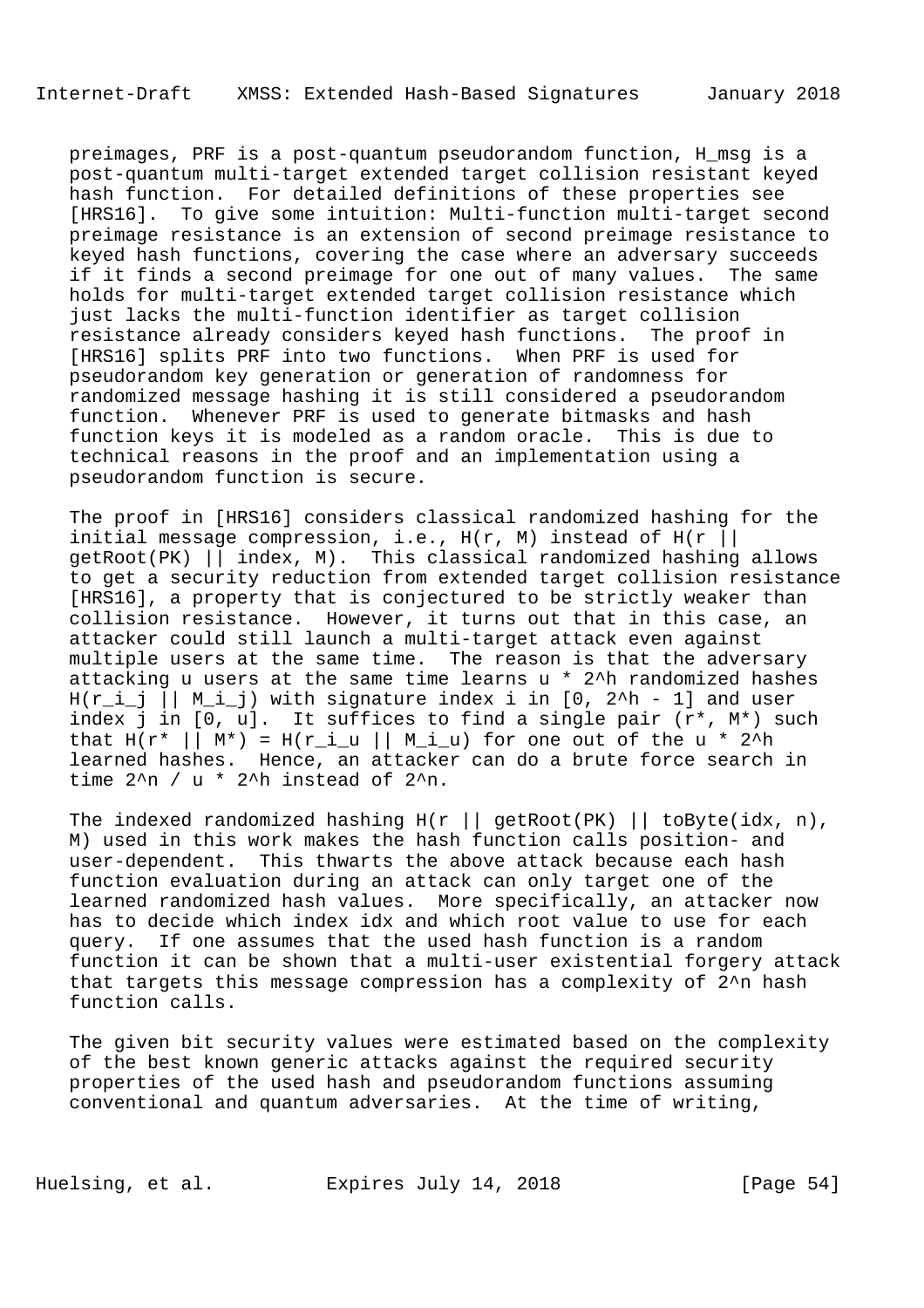generic attacks are the best known attacks for the parameters suggested in the classical setting. Also in the quantum setting there are no dedicated attacks known that perform better than generic attacks. Nevertheless, the topic of quantum cryptanalysis of hash functions is not as well understood as in the classical setting.

### 9.2. Minimal Security Assumptions

 The security assumptions made to argue for the security of the described schemes are minimal. Any signature algorithm that allows arbitrary size messages relies on the security of a cryptographic hash function, either on collision resistance or on extended target collision resistance if randomized hashing is used for message compression. For the schemes described here this is already sufficient to be secure. In contrast, common signature schemes like RSA, DSA, and ECDSA additionally rely on the conjectured hardness of certain mathematical problems.

# 9.3. Post-Quantum Security

 A post-quantum cryptosystem is a system that is secure against attackers with access to a reasonably sized quantum computer. At the time of writing this note, whether or not it is feasible to build such a machine is an open conjecture. However, significant progress was made over the last few years in this regard. Hence, we consider it a matter of risk assessment to prepare for this case.

 In contrast to RSA, DSA, and ECDSA, the described signature systems are post-quantum-secure if they are used with an appropriate cryptographic hash function. In particular, for post-quantum security, the size of n must be twice the size required for classical security. This is in order to protect against quantum square root attacks due to Grover's algorithm. It has been shown in [HRS16] that variants of Grover's algorithm are the optimal generic attacks against the security properties of hash functions required for the described scheme.

 As stated above, we only consider generic attacks here, as cryptographic hash functions should be deprecated as soon as there exist dedicated attacks that perform significantly better. This also applies for the quantum setting. As soon as there exist dedicated quantum attacks against the used hash function that perform significantly better than the described generic attacks these hash functions should not be used anymore for the described schemes or the computation of the security level has to be redone.

Huelsing, et al. Expires July 14, 2018 [Page 55]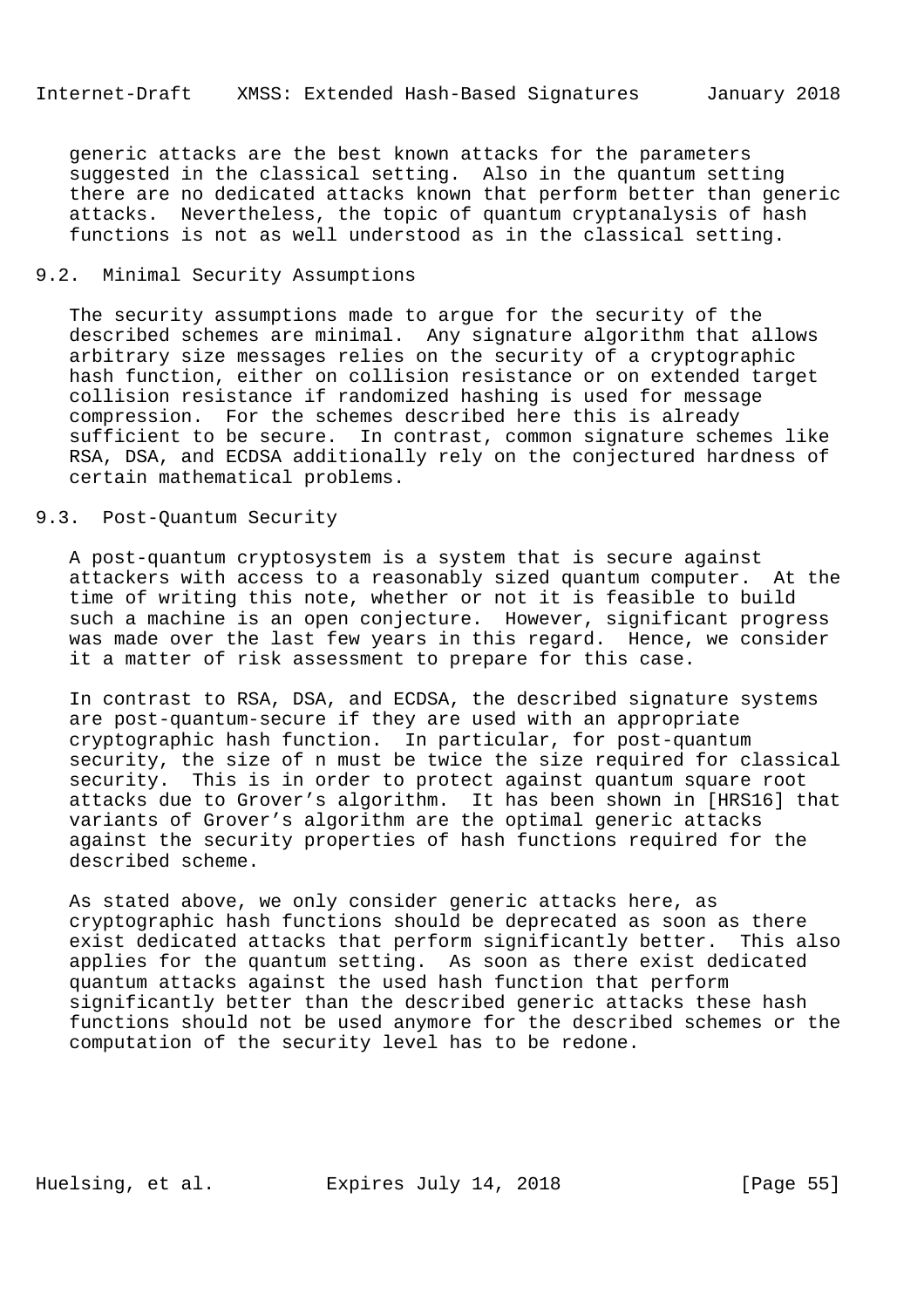### 10. Acknowledgements

 We would like to thank Johannes Braun, Peter Campbell, Florian Caullery, Stephen Farrell, Scott Fluhrer, Burt Kaliski, Adam Langley, Marcos Manzano, David McGrew, Rafael Misoczki, Sean Parkinson, Sebastian Roland, and the Keccak team for their help and comments.

## 11. References

- 11.1. Normative References
	- [FIPS180] National Institute of Standards and Technology, "Secure Hash Standard (SHS)", FIPS 180-4, 2012.
	- [FIPS202] National Institute of Standards and Technology, "SHA-3 Standard: Permutation-Based Hash and Extendable-Output Functions", FIPS 202, 2015.
	- [RFC2119] Bradner, S., "Key words for use in RFCs to Indicate Requirement Levels", BCP 14, RFC 2119, DOI 10.17487/RFC2119, March 1997, <https://www.rfc-editor.org/info/rfc2119>.
	- [RFC4506] Eisler, M., Ed., "XDR: External Data Representation Standard", STD 67, RFC 4506, DOI 10.17487/RFC4506, May 2006, <https://www.rfc-editor.org/info/rfc4506>.
	- [RFC8126] Cotton, M., Leiba, B., and T. Narten, "Guidelines for Writing an IANA Considerations Section in RFCs", BCP 26, RFC 8126, DOI 10.17487/RFC8126, June 2017, <https://www.rfc-editor.org/info/rfc8126>.
- 11.2. Informative References
	- [BDH11] Buchmann, J., Dahmen, E., and A. Huelsing, "XMSS A Practical Forward Secure Signature Scheme Based on Minimal Security Assumptions", Lecture Notes in Computer Science volume 7071. Post-Quantum Cryptography, 2011.
	- [BDS08] Buchmann, J., Dahmen, E., and M. Schneider, "Merkle Tree Traversal Revisited", Lecture Notes in Computer Science volume 5299. Post-Quantum Cryptography, 2008.
	- [BDS09] Buchmann, J., Dahmen, E., and M. Szydlo, "Hash-based Digital Signature Schemes", Book chapter Post-Quantum Cryptography, Springer, 2009.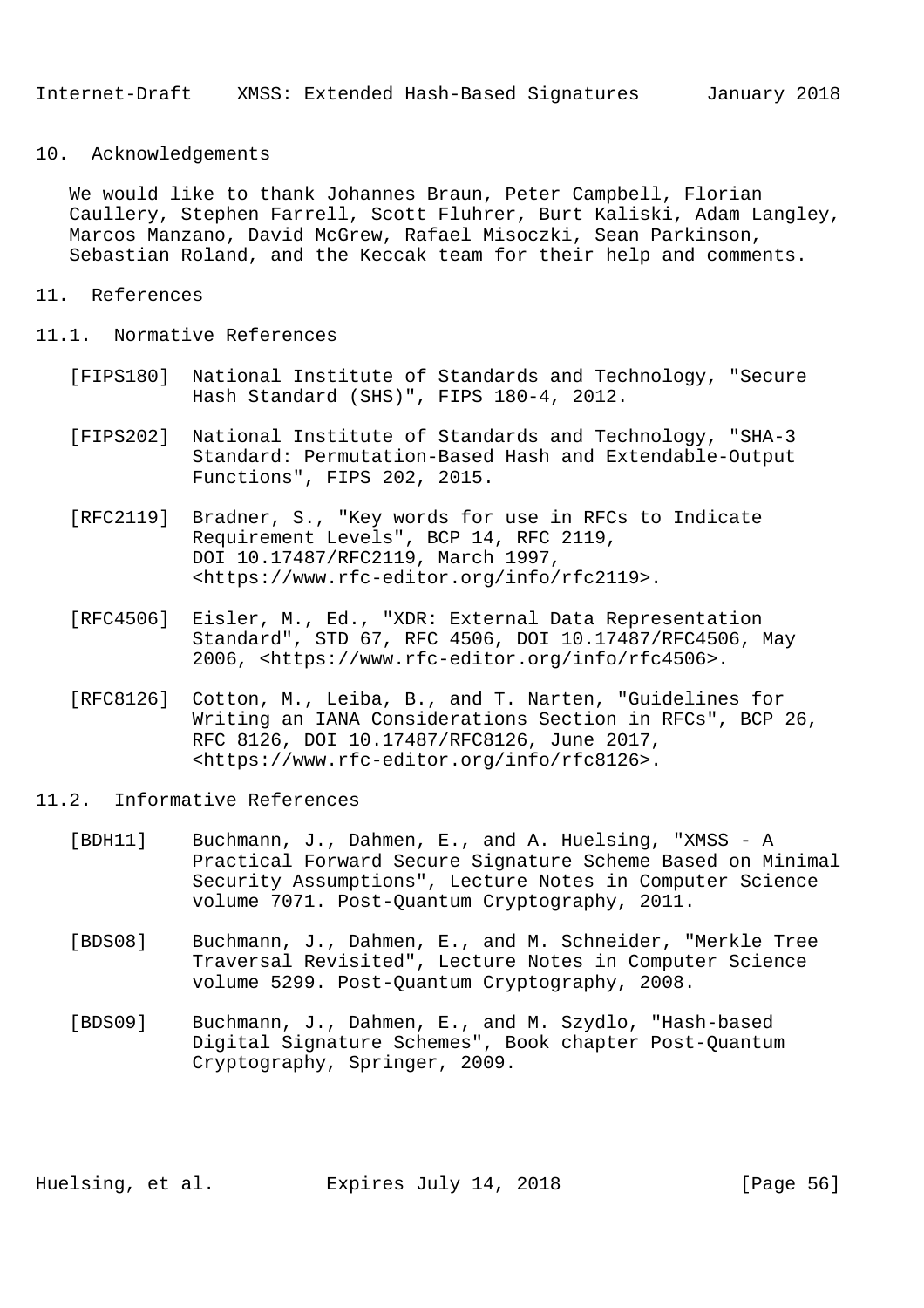Internet-Draft XMSS: Extended Hash-Based Signatures January 2018

- [BHH15] Bernstein, D., Hopwood, D., Huelsing, A., Lange, T., Niederhagen, R., Papachristodoulou, L., Schneider, M., Schwabe, P., and Z. Wilcox-O'Hearn, "SPHINCS: Practical Stateless Hash-Based Signatures", Lecture Notes in Computer Science volume 9056. Advances in Cryptology - EUROCRYPT, 2015.
- [HRB13] Huelsing, A., Rausch, L., and J. Buchmann, "Optimal Parameters for XMSS^MT", Lecture Notes in Computer Science volume 8128. CD-ARES, 2013.
- [HRS16] Huelsing, A., Rijneveld, J., and F. Song, "Mitigating Multi-Target Attacks in Hash-based Signatures", Lecture Notes in Computer Science volume 9614. Public-Key Cryptography - PKC 2016, 2016.

#### [Huelsing13]

 Huelsing, A., "W-OTS+ - Shorter Signatures for Hash-Based Signature Schemes", Lecture Notes in Computer Science volume 7918. Progress in Cryptology - AFRICACRYPT, 2013.

## [Huelsing13a]

 Huelsing, A., "Practical Forward Secure Signatures using Minimal Security Assumptions", PhD thesis TU Darmstadt, 2013, <http://tuprints.ulb.tu-darmstadt.de/3651/1/Thesis.pdf>.

#### [Kaliski15]

 Kaliski, B., "Panel: Shoring up the Infrastructure: A Strategy for Standardizing Hash Signatures", NIST Workshop on Cybersecurity in a Post-Quantum World, 2015.

- [KMN14] Knecht, M., Meier, W., and C. Nicola, "A space- and time efficient Implementation of the Merkle Tree Traversal Algorithm", Computing Research Repository (CoRR). arXiv:1409.4081, 2014.
- [MCF17] McGrew, D., Curcio, M., and S. Fluhrer, "Hash-Based Signatures", Work in Progress, draft-mcgrew-hash-sigs-08, October 2017, <http://www.ietf.org/archive/id/ draft-mcgrew-hash-sigs-08.txt>.

#### [Merkle79]

 Merkle, R., "Secrecy, Authentication, and Public Key Systems", Stanford University Information Systems Laboratory Technical Report 1979-1, 1979, <http://www.merkle.com/papers/Thesis1979.pdf>.

Huelsing, et al. Expires July 14, 2018 [Page 57]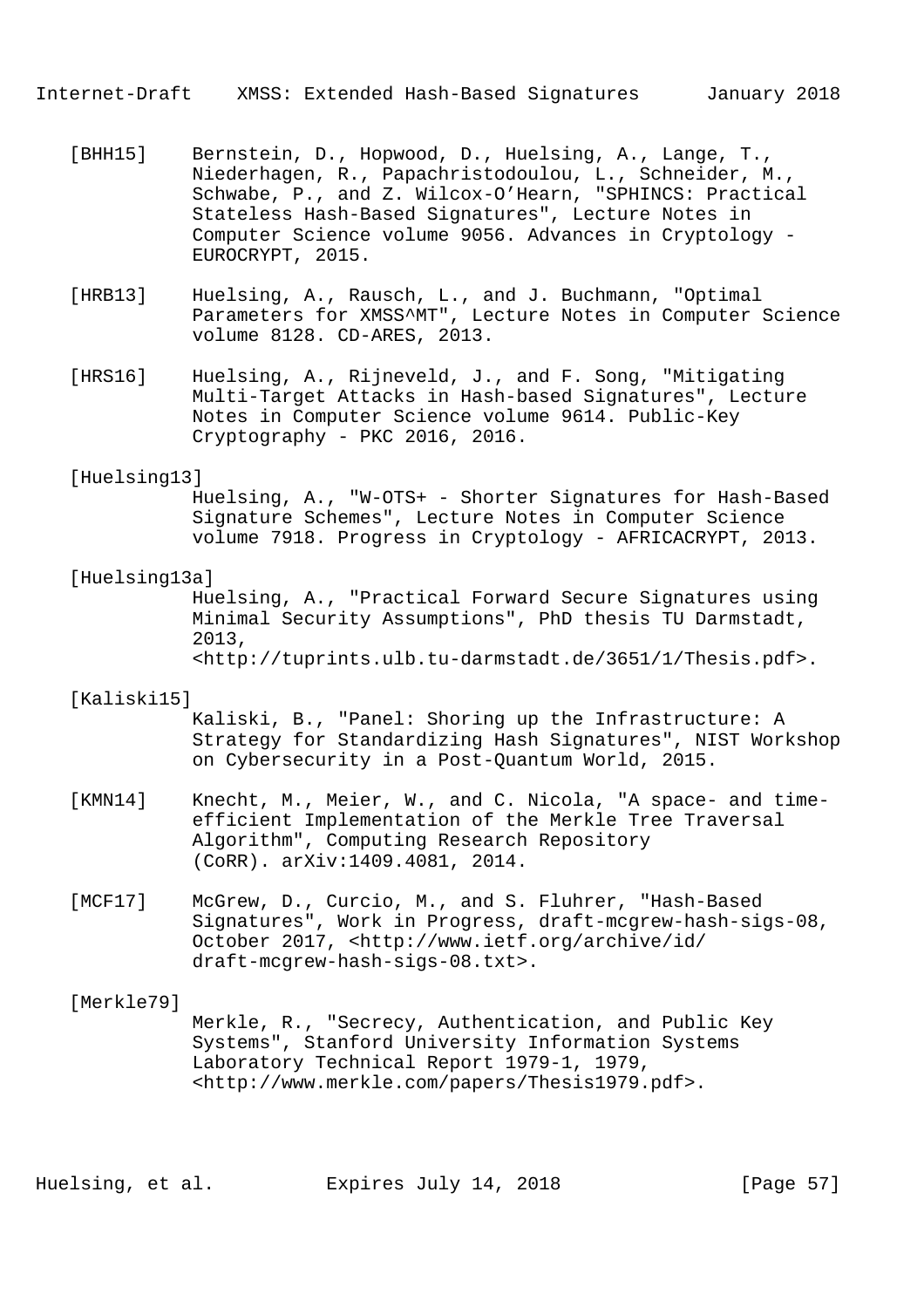Appendix A. WOTS+ XDR Formats

 The WOTS+ signature and public key formats are formally defined using XDR [RFC4506] in order to provide an unambiguous, machine readable definition. Though XDR is used, these formats are simple and easy to parse without any special tools. Note that this representation includes all optional parameter sets. The same applies for the XMSS and XMSS^MT formats below.

WOTS+ parameter sets are defined using XDR syntax as follows:

```
/* ots algorithm type identifies a particular
    signature algorithm */
enum ots algorithm type {
  wotsp\_reserved = 0x00000000,
  wotsp-sha2_256 = 0x00000001,
 wotsp-sha2 512 = 0x00000002,
 wotsp-shake_256 = 0x00000003,
  wotsp-shake_512 = 0x00000004,
 };
```
WOTS+ signatures are defined using XDR syntax as follows:

```
 /* Byte strings */
 typedef opaque bytestring32[32];
 typedef opaque bytestring64[64];
 union ots_signature switch (ots_algorithm_type type) {
   case wotsp-sha2_256:
   case wotsp-shake_256:
     bytestring32 ots_sig_n32_len67[67];
   case wotsp-sha2_512:
   case wotsp-shake_512:
     bytestring64 ots_sig_n64_len18[131];
  default:
     void; /* error condition */
 };
```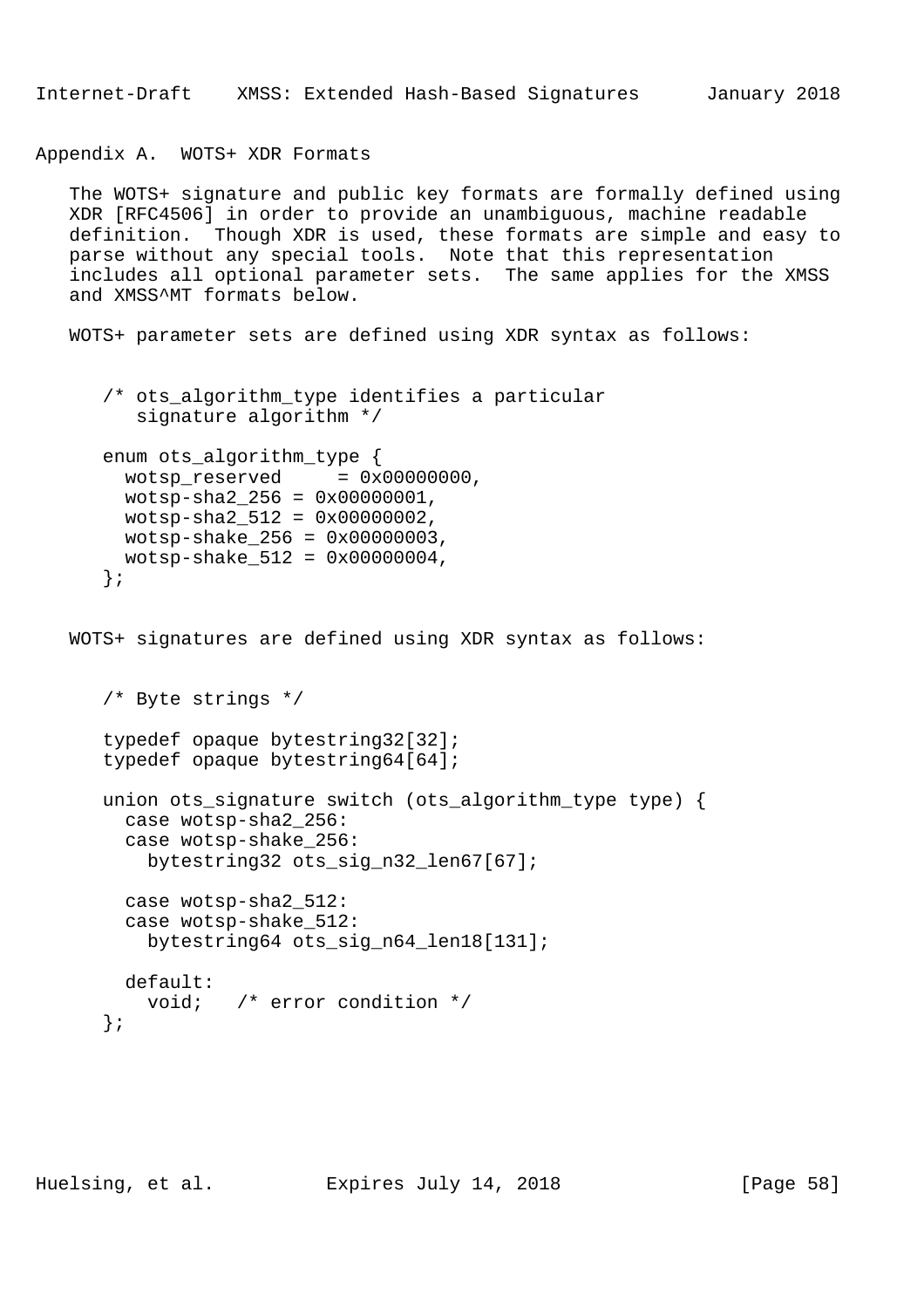```
Internet-Draft XMSS: Extended Hash-Based Signatures January 2018
```
WOTS+ public keys are defined using XDR syntax as follows:

```
 union ots_pubkey switch (ots_algorithm_type type) {
   case wotsp-sha2_256:
  case wotsp-shake_256:
    bytestring32 ots_pubk_n32_len67[67];
  case wotsp-sha2_512:
  case wotsp-shake_512:
     bytestring64 ots_pubk_n64_len18[131];
  default:
    void; /* error condition */
 };
```
Appendix B. XMSS XDR Formats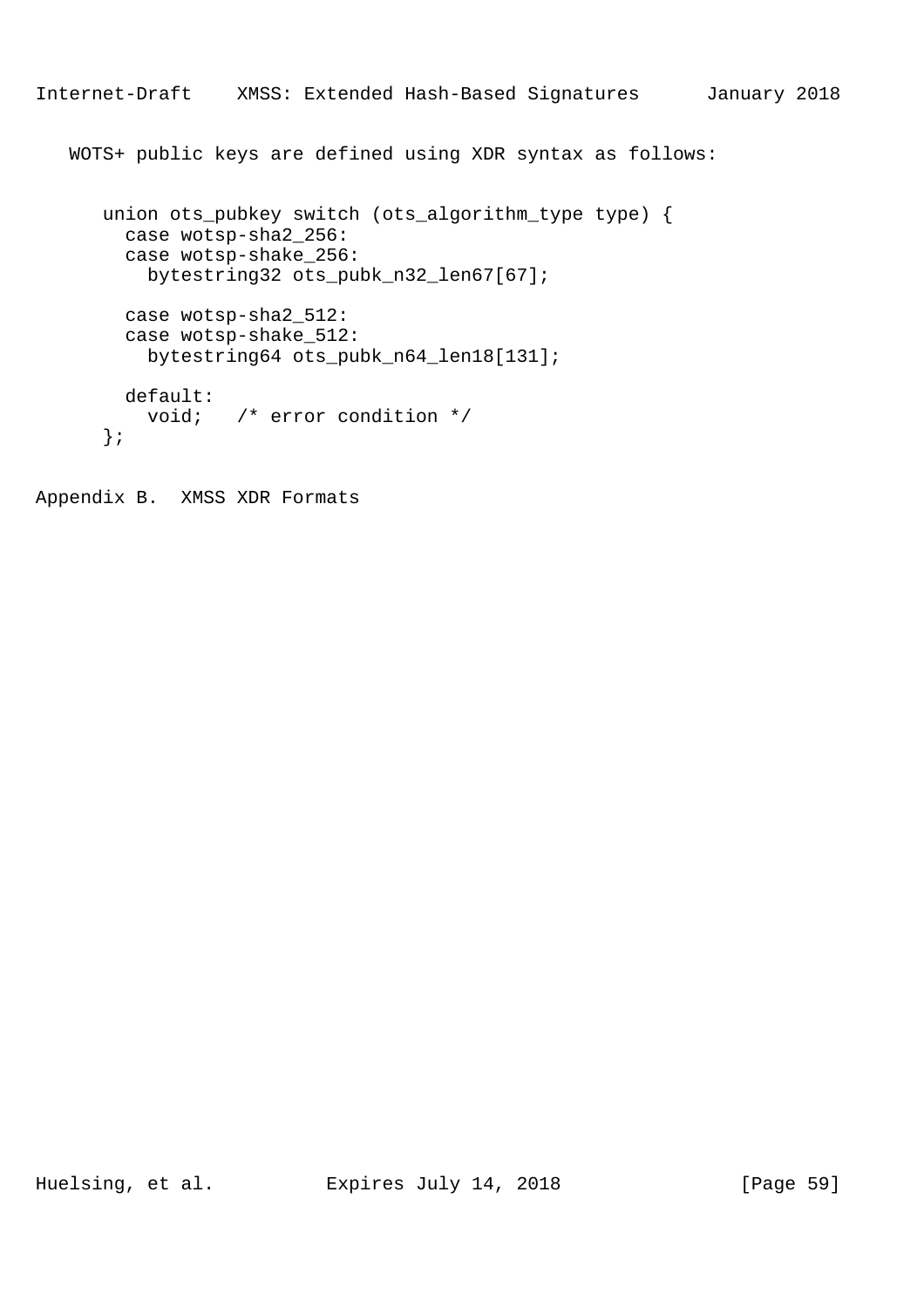XMSS parameter sets are defined using XDR syntax as follows:

```
 /* Byte strings */
    typedef opaque bytestring4[4];
    /* Definition of parameter sets */
   enum xmss algorithm type {
     x \text{mss} reserved = 0 \times 000000000,
      /* 256 bit classical security, 128 bit post-quantum security */
      xmss-sha2_10_256 = 0x00000001,
      xmss-sha2_16_256 = 0x00000002,
      xmss-sha2_20_256 = 0x00000003,
      /* 512 bit classical security, 256 bit post-quantum security */
      xmss-sha2_10_512 = 0x00000004,
      xmss-sha2_16_512 = 0x00000005,
     xms - sha2_20_512 = 0x00000006,
      /* 256 bit classical security, 128 bit post-quantum security */
      xmss-shake_10_256 = 0x00000007,
      xmss-shake_16_256 = 0x00000008,
      xmss-shake_20_256 = 0x00000009,
      /* 512 bit classical security, 256 bit post-quantum security */
      xmss-shake_10_512 = 0x0a00000a,
      xmss-shake_16_512 = 0x0b00000b,
      xmss-shake_20_512 = 0x0c00000c,
    };
 XMSS signatures are defined using XDR syntax as follows:
    /* Authentication path types */
    union xmss_path switch (xmss_algorithm_type type) {
```

```
 case xmss-shake_10_256:
  bytestring32 path_n32_t10[10];
```
case xmss-sha2\_10\_256: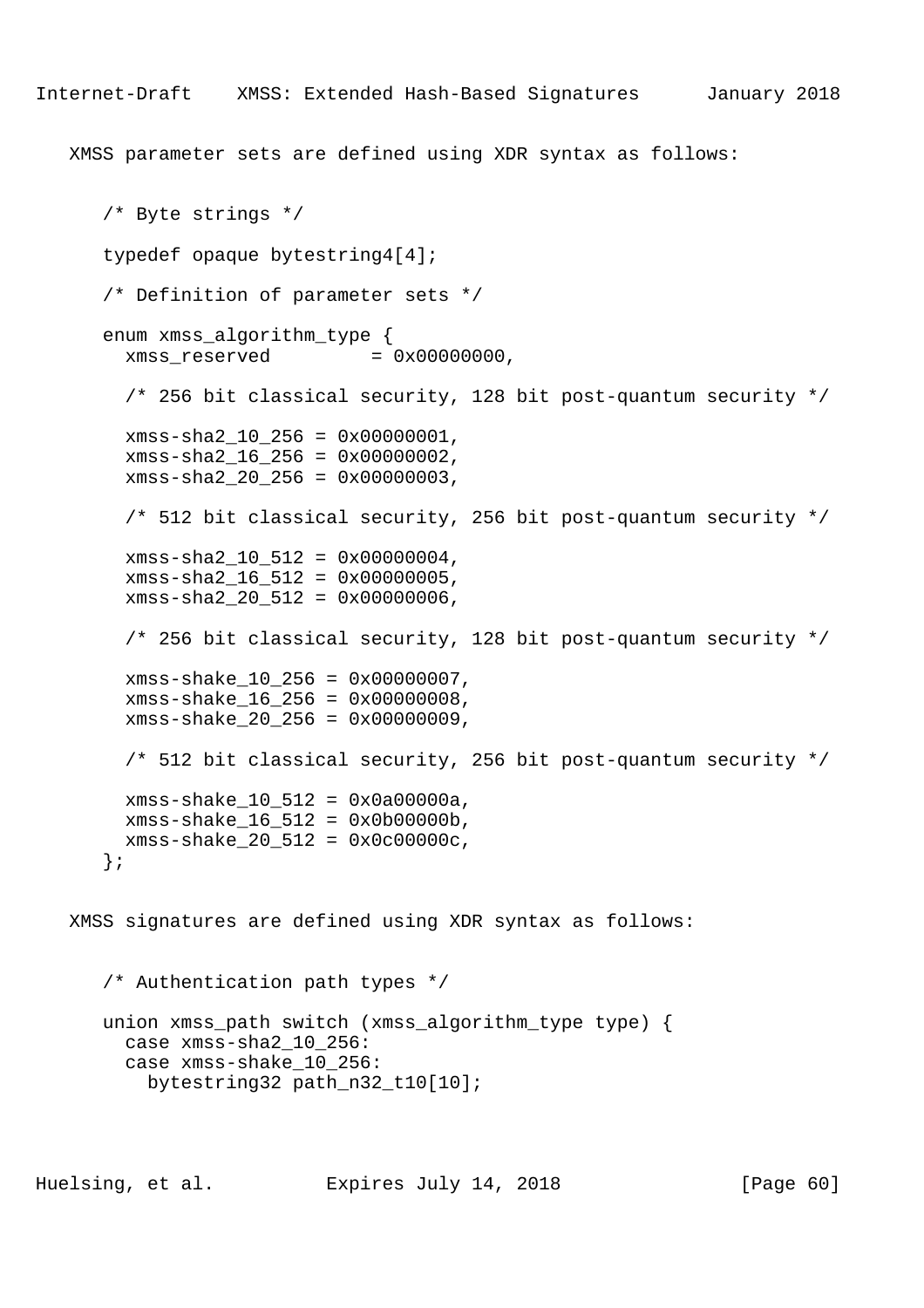```
 case xmss-sha2_16_256:
   case xmss-shake_16_256:
    bytestring32 path_n32_t16[16];
   case xmss-sha2_20_256:
   case xmss-shake_20_256:
    bytestring32 path_n32_t20[20];
  case xmss-sha2_10_512:
   case xmss-shake_10_512:
     bytestring64 path_n64_t10[10];
   case xmss-sha2_16_512:
   case xmss-shake_16_512:
     bytestring64 path_n64_t16[16];
   case xmss-sha2_20_512:
   case xmss-shake_20_512:
   bytestring64 path n64 t20[20];
   default:
    void; /* error condition */
 };
 /* Types for XMSS random strings */
 union random_string_xmss switch (xmss_algorithm_type type) {
  case xmss-sha2_10_256:
  case xmss-sha2_16_256:
  case xmss-sha2_20_256:
  case xmss-shake_10_256:
   case xmss-shake_16_256:
   case xmss-shake_20_256:
    bytestring32 rand_n32;
  case xmss-sha2_10_512:
   case xmss-sha2_16_512:
   case xmss-sha2_20_512:
   case xmss-shake_10_512:
   case xmss-shake_16_512:
   case xmss-shake_20_512:
    bytestring64 rand_n64;
  default:
    void; /* error condition */
 };
 /* Corresponding WOTS+ type for given XMSS type */
```
Huelsing, et al. Expires July 14, 2018 [Page 61]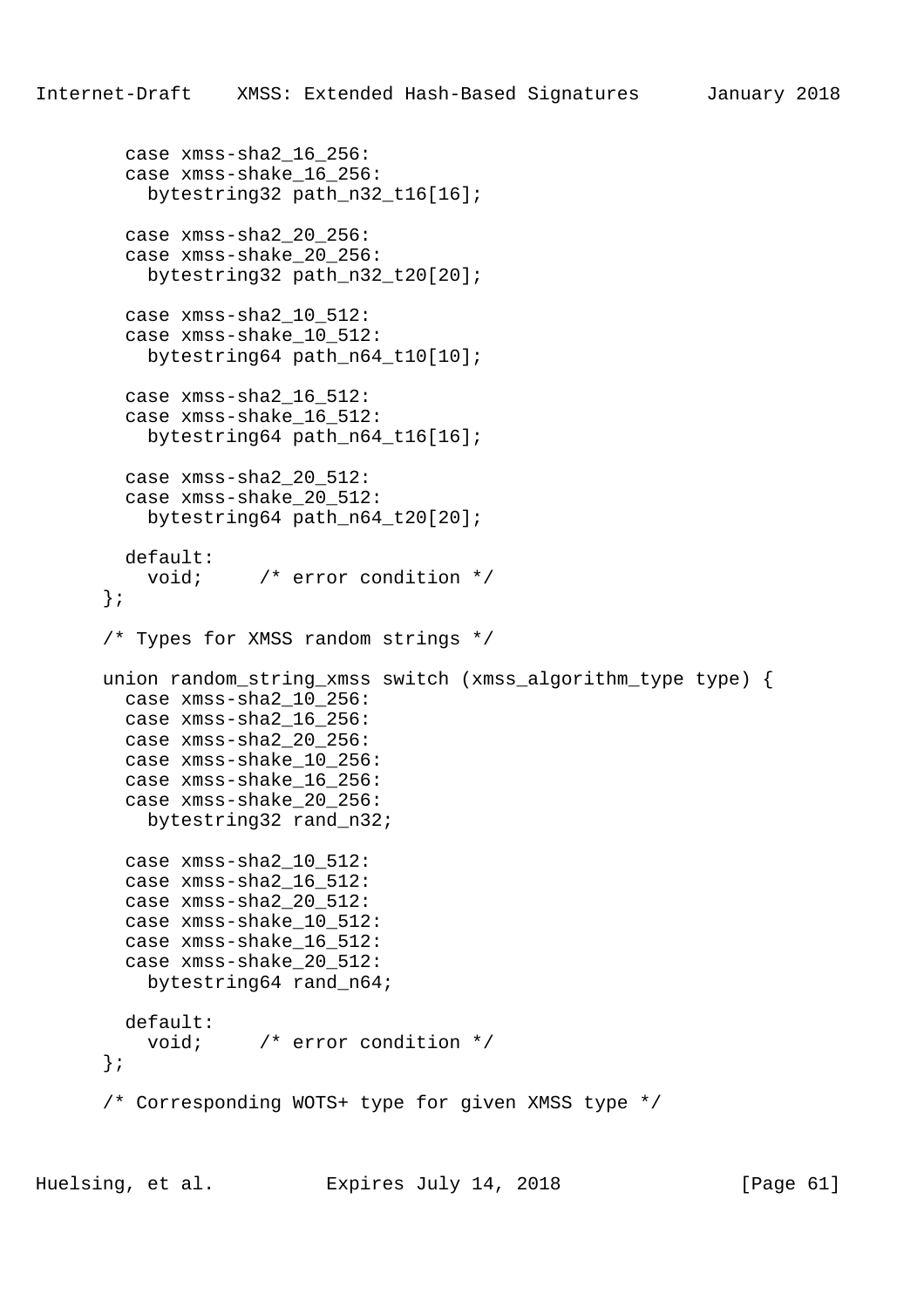```
Internet-Draft XMSS: Extended Hash-Based Signatures January 2018
```

```
union xmss ots signature switch (xmss algorithm type type) {
      case xmss-sha2_10_256:
      case xmss-sha2_16_256:
      case xmss-sha2_20_256:
        wotsp-sha2_256;
      case xmss-sha2_10_512:
      case xmss-sha2_16_512:
      case xmss-sha2_20_512:
       wotsp-sha2_512;
      case xmss-shake_10_256:
      case xmss-shake_16_256:
      case xmss-shake_20_256:
       wotsp-shake_256;
      case xmss-shake_10_512:
      case xmss-shake_16_512:
      case xmss-shake_20_512:
        wotsp-shake_512;
      default:
        void; /* error condition */
    };
    /* XMSS signature structure */
    struct xmss_signature {
      /* WOTS+ key pair index */
      bytestring4 idx_sig;
      /* Random string for randomized hashing */
      random_string_xmss rand_string;
      /* WOTS+ signature */
      xmss_ots_signature sig_ots;
      /* authentication path */
      xmss_path nodes;
    };
 XMSS public keys are defined using XDR syntax as follows:
    /* Types for bitmask seed */
```

```
 union seed switch (xmss_algorithm_type type) {
  case xmss-sha2_10_256:
  case xmss-sha2_16_256:
  case xmss-sha2_20_256:
```
Huelsing, et al. Expires July 14, 2018 [Page 62]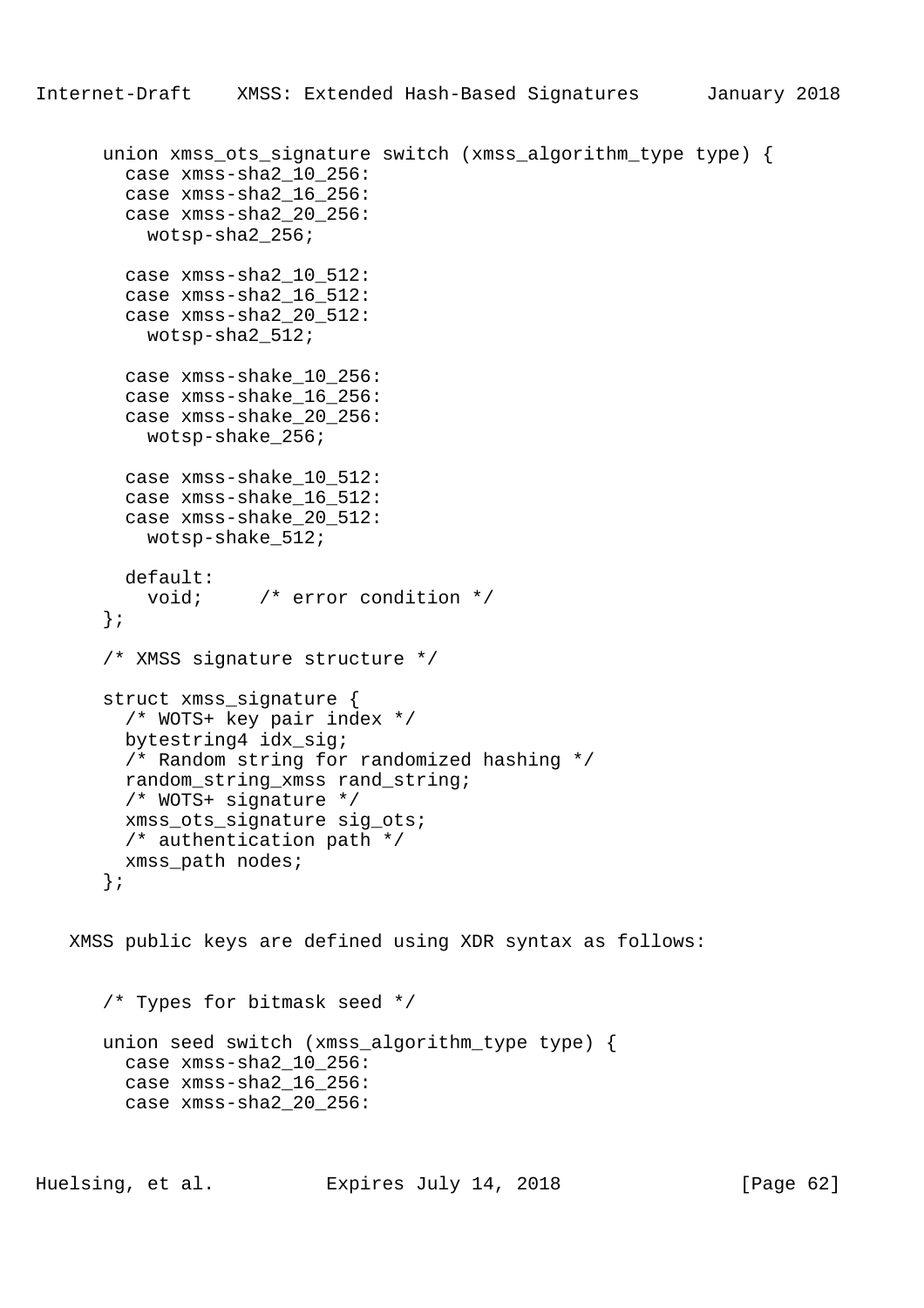```
 case xmss-shake_10_256:
   case xmss-shake_16_256:
   case xmss-shake_20_256:
   bytestring32 seed n32;
   case xmss-sha2_10_512:
   case xmss-sha2_16_512:
   case xmss-sha2_20_512:
   case xmss-shake_10_512:
   case xmss-shake_16_512:
   case xmss-shake_20_512:
     bytestring64 seed_n64;
  default:
   void; \frac{1}{2} /* error condition */
 };
 /* Types for XMSS root node */
 union xmss_root switch (xmss_algorithm_type type) {
   case xmss-sha2_10_256:
   case xmss-sha2_16_256:
   case xmss-sha2_20_256:
   case xmss-shake_10_256:
   case xmss-shake_16_256:
   case xmss-shake_20_256:
    bytestring32 root_n32;
   case xmss-sha2_10_512:
   case xmss-sha2_16_512:
   case xmss-sha2_20_512:
   case xmss-shake_10_512:
   case xmss-shake_16_512:
   case xmss-shake_20_512:
    bytestring64 root_n64;
  default:
    void; /* error condition */
 };
 /* XMSS public key structure */
 struct xmss_public_key {
  xmss_root root; /* Root node */
 seed SEED; /* Seed for bitmasks */
 };
```
Huelsing, et al. Expires July 14, 2018 [Page 63]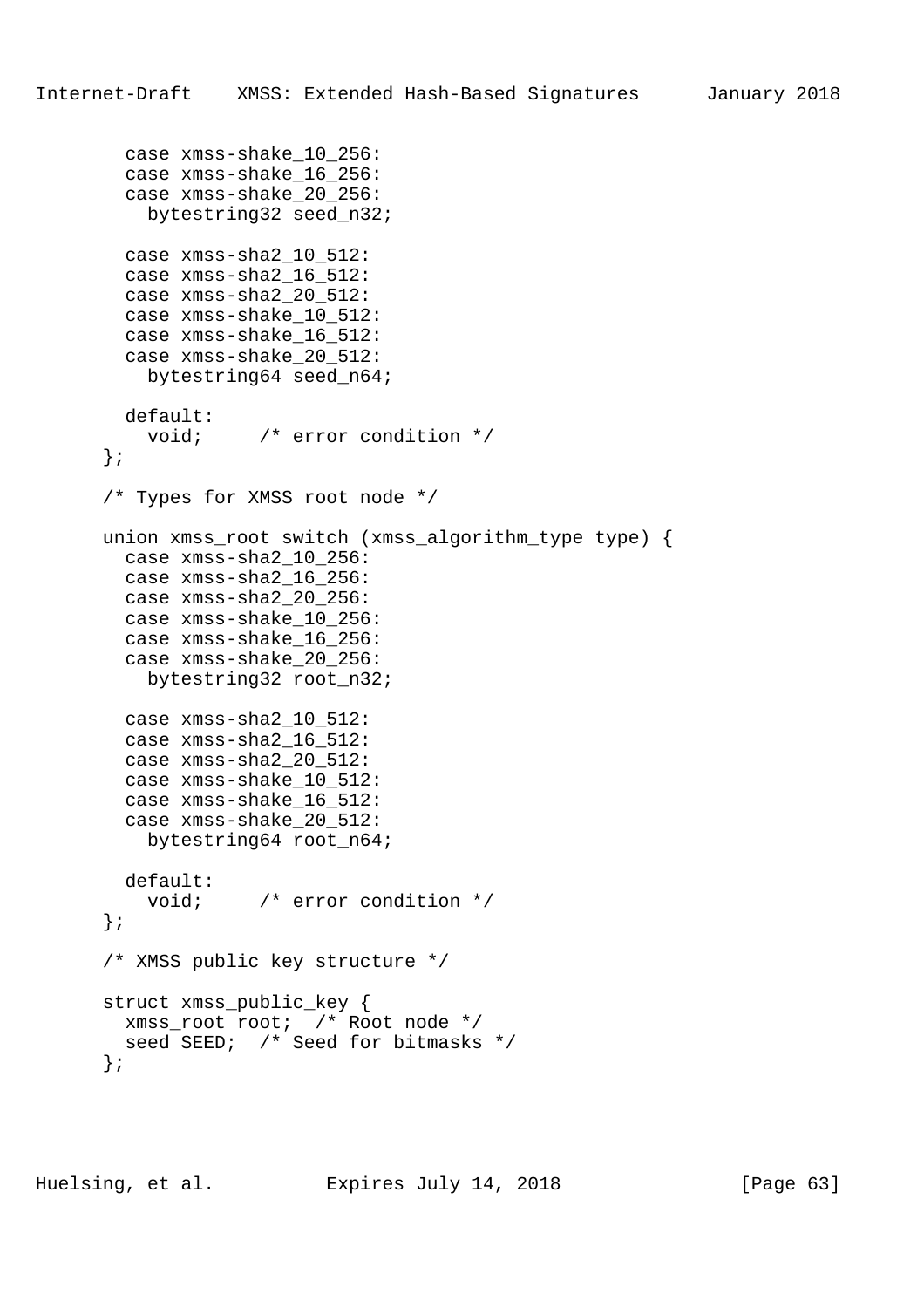Internet-Draft XMSS: Extended Hash-Based Signatures January 2018

## Appendix C. XMSS^MT XDR Formats

XMSS^MT parameter sets are defined using XDR syntax as follows:

```
 /* Byte strings */
 typedef opaque bytestring3[3];
 typedef opaque bytestring5[5];
 typedef opaque bytestring8[8];
 /* Definition of parameter sets */
 enum xmssmt_algorithm_type {
 xmssmt reserved = 0x00000000,
   /* 256 bit classical security, 128 bit post-quantum security */
  xmssmt-sha2_20/2_256 = 0x00000001,
  xmssmt-sha2_20/4_256 = 0x00000002,
  xmssmt-sha2_40/2_256 = 0x00000003,
  xmssmt-sha2_40/4_256 = 0x00000004,
 xmssmt-sha2_40/8_256 = 0x00000005,
 xmsmt-sha2_60/3_256 = 0x00000006, xmssmt-sha2_60/6_256 = 0x00000007,
  xmssmt-sha2_60/12_256 = 0x00000008,
  /* 512 bit classical security, 256 bit post-quantum security */
  xmsmt-sha2_20/2_512 = 0x0000009,
  xmssmt-sha2_20/4_512 = 0x0000000a,
 xmssmt-sha2 40/2 512 = 0x0000000b,
  xmssmt-sha2_40/4_512 = 0x0000000c,
  xmssmt-sha2_40/8_512 = 0x0000000d,
  xmssmt-sha2_60/3_512 = 0x0000000e,
  xmssmt-sha2_60/6_512 = 0x0000000f,
  xmssmt-sha2_60/12_512 = 0x00000010,
  /* 256 bit classical security, 128 bit post-quantum security */
   xmssmt-shake_20/2_256 = 0x00000011,
   xmssmt-shake_20/4_256 = 0x00000012,
  xmssmt-shake_40/2_256 = 0x00000013,
  xmssmt-shake_40/4_256 = 0x00000014,
  xmssmt-shake_40/8_256 = 0x00000015,
  xmssmt-shake_60/3_256 = 0x00000016,
  xmssmt-shake_60/6_256 = 0x00000017,
 xmssmt-shake 60/12 256 = 0x00000018,
```
Huelsing, et al. Expires July 14, 2018 [Page 64]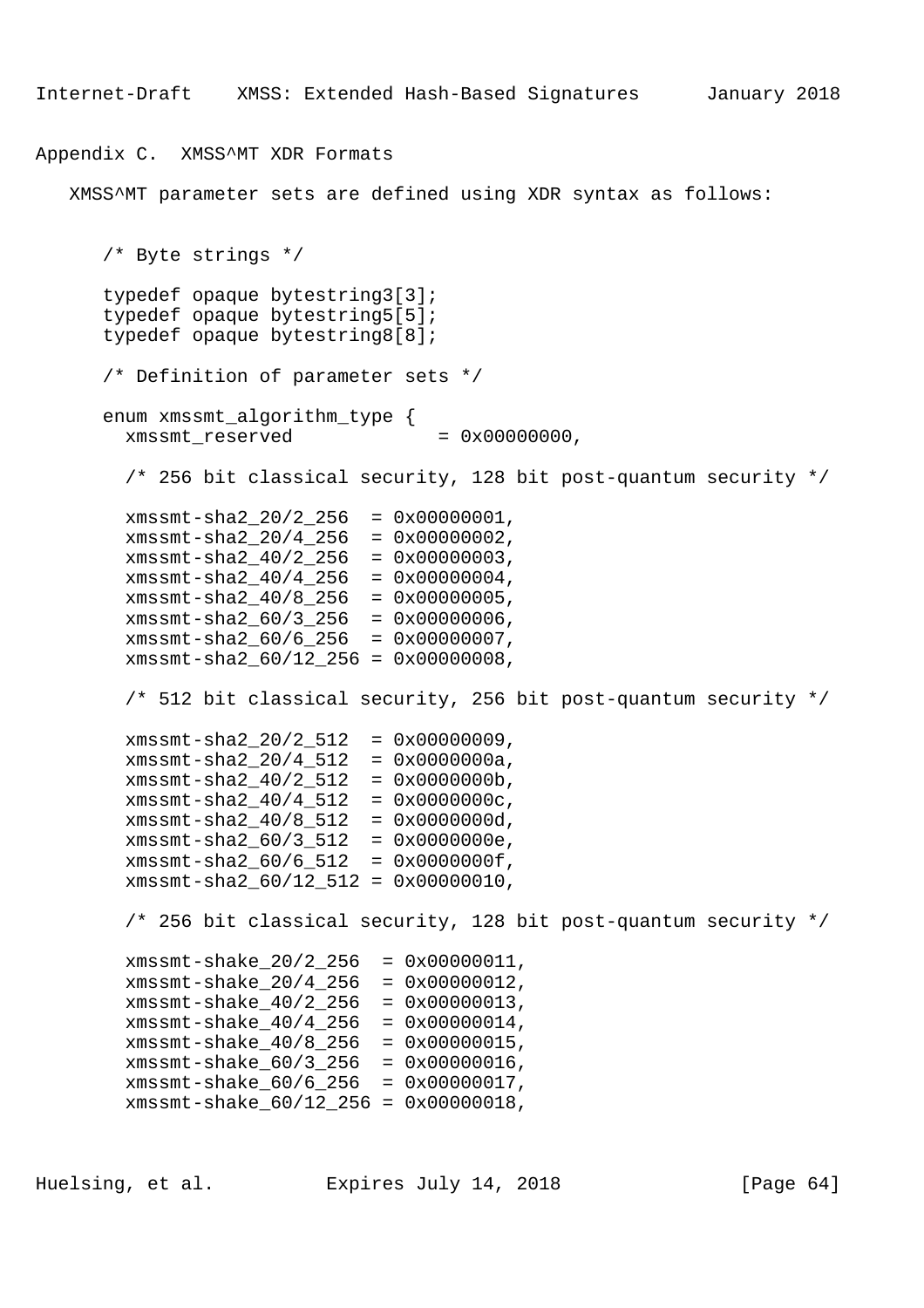/\* 512 bit classical security, 256 bit post-quantum security \*/

```
 xmssmt-shake_20/2_512 = 0x00000019,
  xmssmt-shake_20/4_512 = 0x0000001a,
  xmssmt-shake_40/2_512 = 0x0000001b,
  xmssmt-shake_40/4_512 = 0x0000001c,
  xmssmt-shake_40/8_512 = 0x0000001d,
  xmssmt-shake_60/3_512 = 0x0000001e,
 xmssmt-shake 60/6 512 = 0x0000001f,
  xmssmt-shake_60/12_512 = 0x00000020,
 };
```
XMSS^MT signatures are defined using XDR syntax as follows:

```
 /* Type for XMSS^MT key pair index */
 /* Depends solely on h */
 union idx_sig_xmssmt switch (xmss_algorithm_type type) {
  case xmssmt-sha2_20/2_256:
  case xmssmt-sha2_20/4_256:
  case xmssmt-sha2_20/2_512:
   case xmssmt-sha2_20/4_512:
  case xmssmt-shake_20/2_256:
  case xmssmt-shake_20/4_256:
   case xmssmt-shake_20/2_512:
   case xmssmt-shake_20/4_512:
    bytestring3 idx3;
   case xmssmt-sha2_40/2_256:
   case xmssmt-sha2_40/4_256:
   case xmssmt-sha2_40/8_256:
  case xmssmt-sha2_40/2_512:
   case xmssmt-sha2_40/4_512:
   case xmssmt-sha2_40/8_512:
   case xmssmt-shake_40/2_256:
   case xmssmt-shake_40/4_256:
   case xmssmt-shake_40/8_256:
   case xmssmt-shake_40/2_512:
   case xmssmt-shake_40/4_512:
   case xmssmt-shake_40/8_512:
    bytestring5 idx5;
   case xmssmt-sha2_60/3_256:
   case xmssmt-sha2_60/6_256:
   case xmssmt-sha2_60/12_256:
   case xmssmt-sha2_60/3_512:
```
Huelsing, et al. Expires July 14, 2018 [Page 65]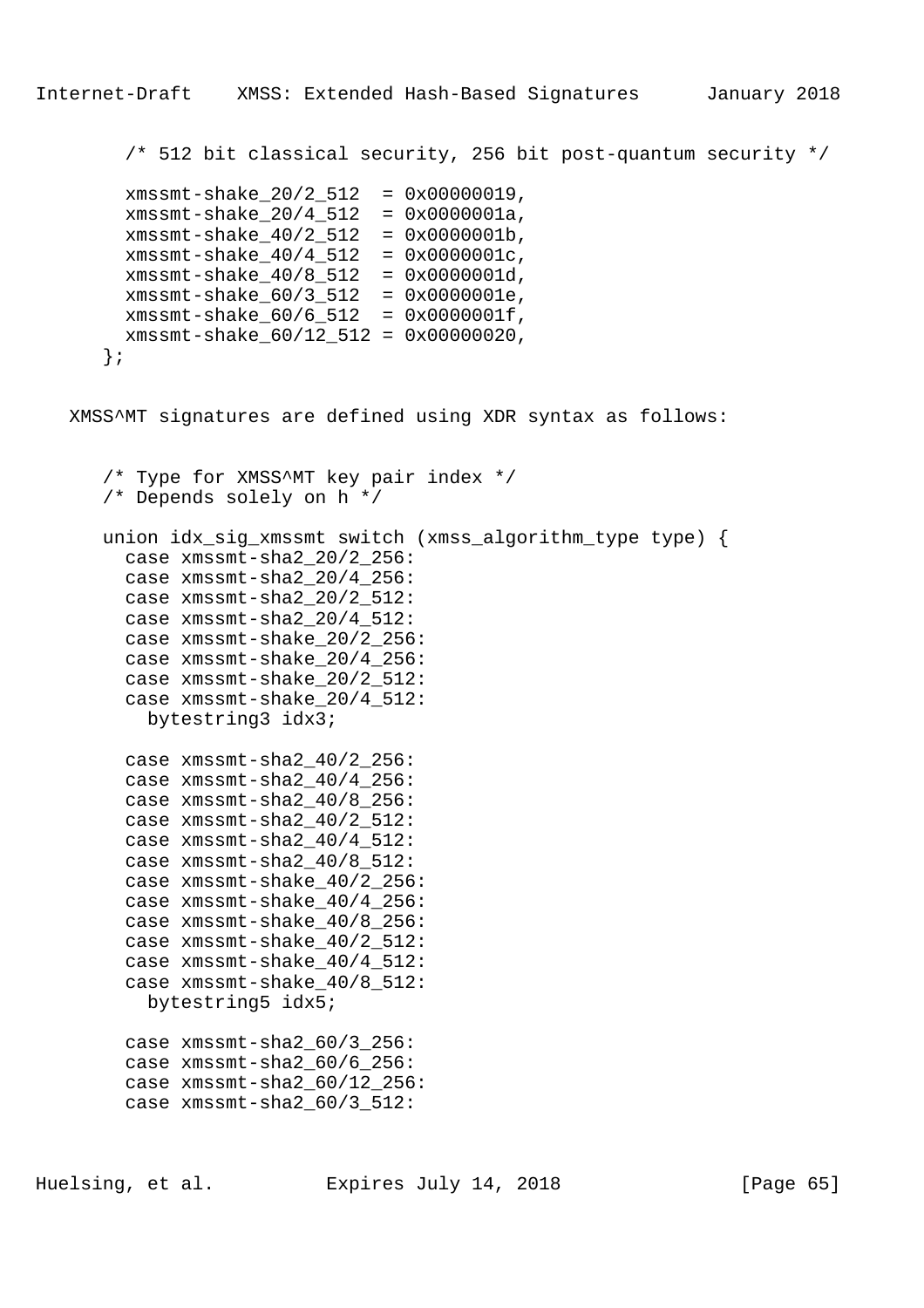```
 case xmssmt-sha2_60/6_512:
   case xmssmt-sha2_60/12_512:
   case xmssmt-shake_60/3_256:
   case xmssmt-shake_60/6_256:
   case xmssmt-shake_60/12_256:
   case xmssmt-shake_60/3_512:
   case xmssmt-shake_60/6_512:
   case xmssmt-shake_60/12_512:
    bytestring8 idx8;
  default:
    void; /* error condition */
 };
 union random_string_xmssmt switch (xmssmt_algorithm_type type) {
  case xmssmt-sha2_20/2_256:
   case xmssmt-sha2_20/4_256:
   case xmssmt-sha2_40/2_256:
  case xmssmt-sha2_40/4_256:
   case xmssmt-sha2_40/8_256:
   case xmssmt-sha2_60/3_256:
   case xmssmt-sha2_60/6_256:
  case xmssmt-sha2_60/12_256:
   case xmssmt-shake_20/2_256:
   case xmssmt-shake_20/4_256:
  case xmssmt-shake_40/2_256:
   case xmssmt-shake_40/4_256:
   case xmssmt-shake_40/8_256:
   case xmssmt-shake_60/3_256:
   case xmssmt-shake_60/6_256:
   case xmssmt-shake_60/12_256:
    bytestring32 rand_n32;
  case xmssmt-sha2_20/2_512:
   case xmssmt-sha2_20/4_512:
   case xmssmt-sha2_40/2_512:
   case xmssmt-sha2_40/4_512:
   case xmssmt-sha2_40/8_512:
   case xmssmt-sha2_60/3_512:
   case xmssmt-sha2_60/6_512:
   case xmssmt-sha2_60/12_512:
   case xmssmt-shake_20/2_512:
   case xmssmt-shake_20/4_512:
   case xmssmt-shake_40/2_512:
   case xmssmt-shake_40/4_512:
   case xmssmt-shake_40/8_512:
   case xmssmt-shake_60/3_512:
   case xmssmt-shake_60/6_512:
```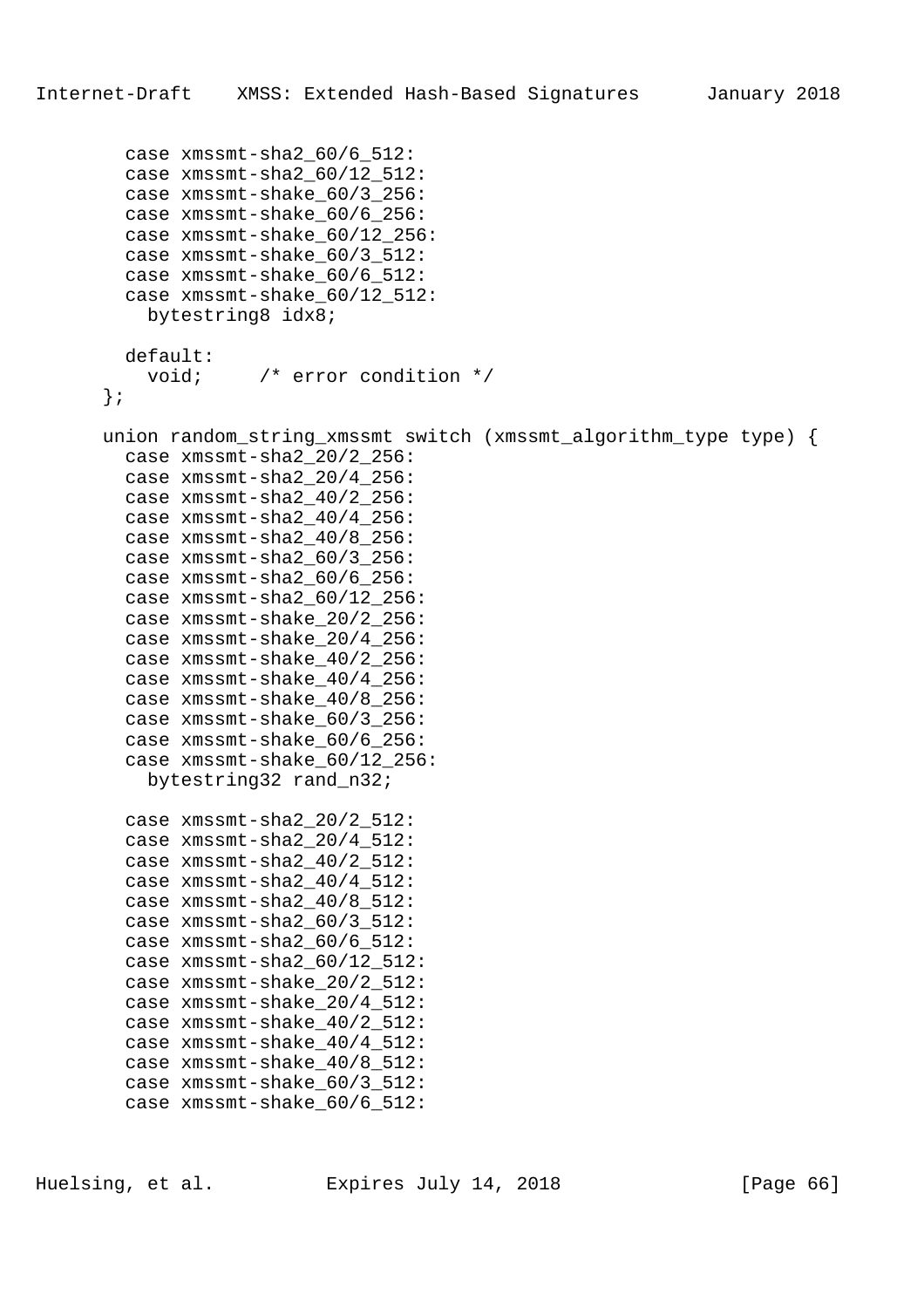```
 case xmssmt-shake_60/12_512:
     bytestring64 rand_n64;
  default:
     void; /* error condition */
 };
 /* Type for reduced XMSS signatures */
union xmss reduced (xmss algorithm type type) {
   case xmssmt-sha2_20/2_256:
   case xmssmt-sha2_40/4_256:
   case xmssmt-sha2_60/6_256:
   case xmssmt-shake_20/2_256:
   case xmssmt-shake_40/4_256:
   case xmssmt-shake_60/6_256:
     bytestring32 xmss_reduced_n32_t77[77];
   case xmssmt-sha2_20/4_256:
   case xmssmt-sha2_40/8_256:
   case xmssmt-sha2_60/12_256:
   case xmssmt-shake_20/4_256:
   case xmssmt-shake_40/8_256:
   case xmssmt-shake_60/12_256:
     bytestring32 xmss_reduced_n32_t72[72];
   case xmssmt-sha2_40/2_256:
   case xmssmt-sha2_60/3_256:
   case xmssmt-shake_40/2_256:
   case xmssmt-shake_60/3_256:
     bytestring32 xmss_reduced_n32_t87[87];
   case xmssmt-sha2_20/2_512:
   case xmssmt-sha2_40/4_512:
   case xmssmt-sha2_60/6_512:
   case xmssmt-shake_20/2_512:
   case xmssmt-shake_40/4_512:
   case xmssmt-shake_60/6_512:
     bytestring64 xmss_reduced_n32_t141[141];
   case xmssmt-sha2_20/4_512:
   case xmssmt-sha2_40/8_512:
   case xmssmt-sha2_60/12_512:
   case xmssmt-shake_20/4_512:
   case xmssmt-shake_40/8_512:
   case xmssmt-shake_60/12_512:
    bytestring64 xmss_reduced_n32_t136[136];
```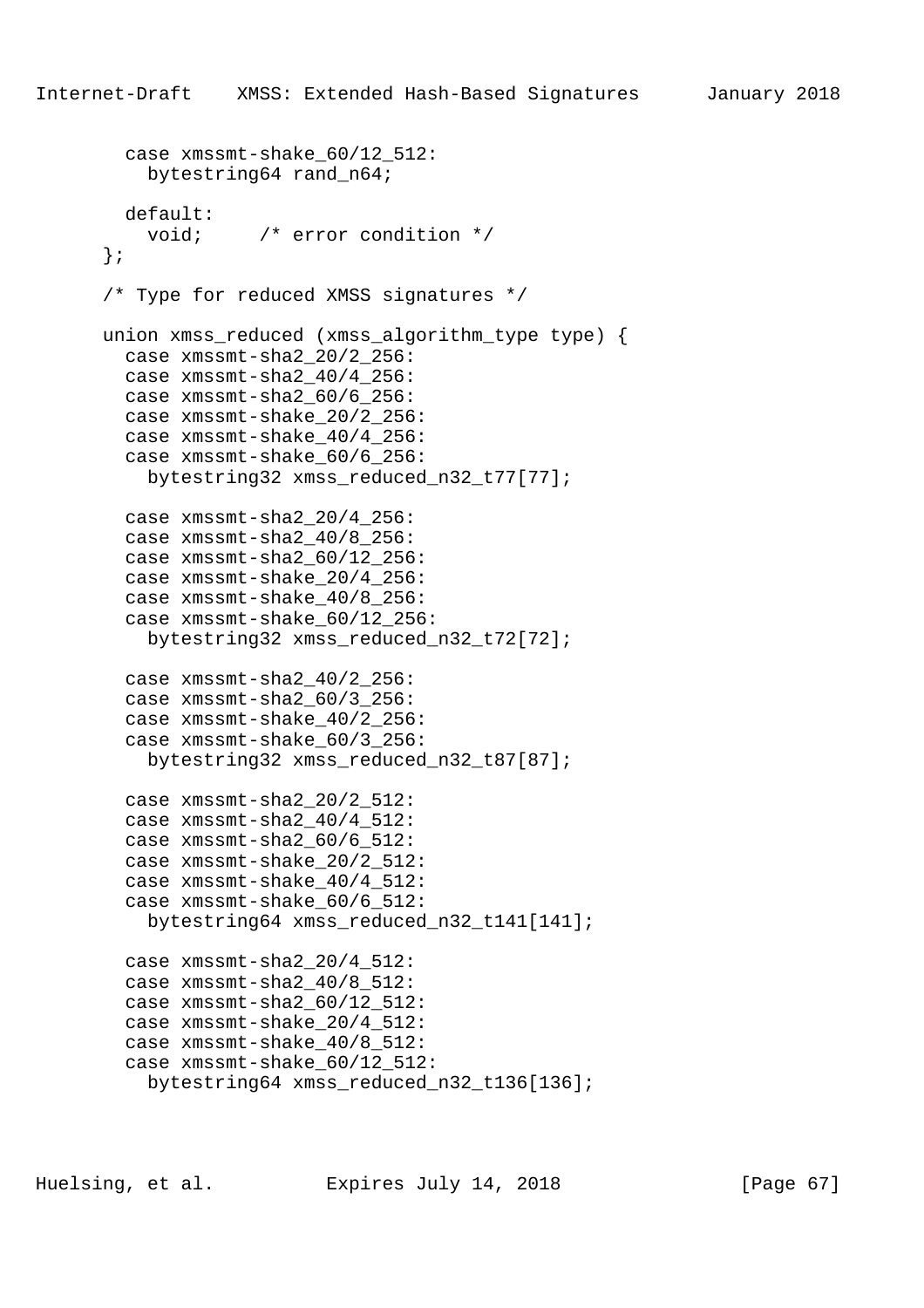```
 case xmssmt-sha2_40/2_512:
   case xmssmt-sha2_60/3_512:
   case xmssmt-shake_40/2_512:
   case xmssmt-shake_60/3_512:
     bytestring64 xmss_reduced_n32_t151[151];
  default:
    void; /* error condition */
 };
 /* xmss_reduced_array depends on d */
 union xmss_reduced_array (xmss_algorithm_type type) {
   case xmssmt-sha2_20/2_256:
   case xmssmt-sha2_20/2_512:
   case xmssmt-sha2_40/2_256:
   case xmssmt-sha2_40/2_512:
   case xmssmt-shake_20/2_256:
   case xmssmt-shake_20/2_512:
   case xmssmt-shake_40/2_256:
   case xmssmt-shake_40/2_512:
   xmss reduced xmss red arr d2[2];
   case xmssmt-sha2_60/3_256:
   case xmssmt-sha2_60/3_512:
   case xmssmt-shake_60/3_256:
   case xmssmt-shake_60/3_512:
    xmss_reduced xmss_red_arr_d3[3];
   case xmssmt-sha2_20/4_256:
   case xmssmt-sha2_20/4_512:
   case xmssmt-sha2_40/4_256:
   case xmssmt-sha2_40/4_512:
   case xmssmt-shake_20/4_256:
   case xmssmt-shake_20/4_512:
   case xmssmt-shake_40/4_256:
   case xmssmt-shake_40/4_512:
     xmss_reduced xmss_red_arr_d4[4];
   case xmssmt-sha2_60/6_256:
   case xmssmt-sha2_60/6_512:
   case xmssmt-shake_60/6_256:
   case xmssmt-shake_60/6_512:
     xmss_reduced xmss_red_arr_d6[6];
   case xmssmt-sha2_40/8_256:
   case xmssmt-sha2_40/8_512:
   case xmssmt-shake_40/8_256:
```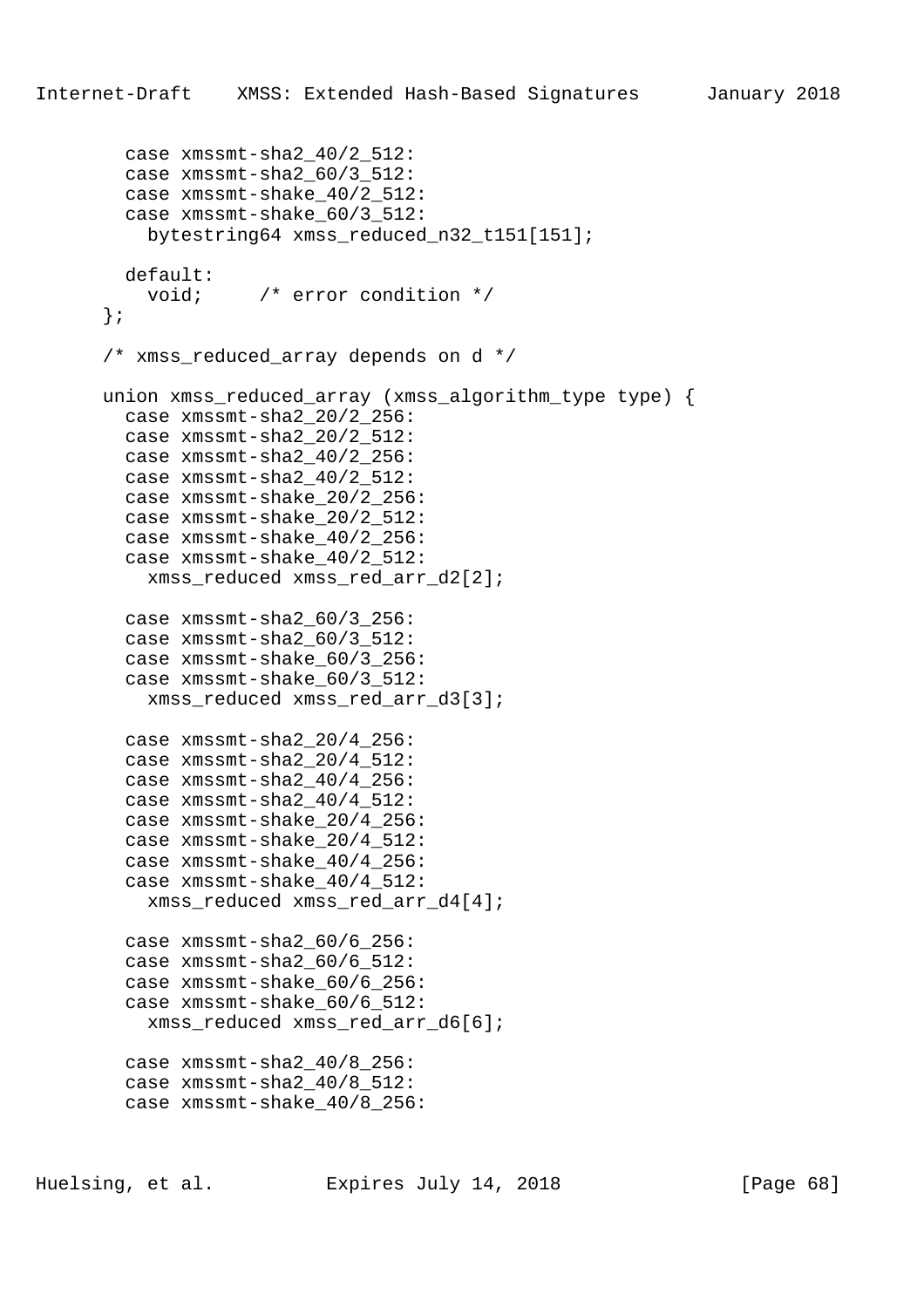```
 case xmssmt-shake_40/8_512:
     xmss_reduced xmss_red_arr_d8[8];
   case xmssmt-sha2_60/12_256:
   case xmssmt-sha2_60/12_512:
   case xmssmt-shake_60/12_256:
   case xmssmt-shake_60/12_512:
     xmss_reduced xmss_red_arr_d12[12];
  default:
     void; /* error condition */
 };
 /* XMSS^MT signature structure */
struct xmssmt signature {
   /* WOTS+ key pair index */
   idx_sig_xmssmt idx_sig;
   /* Random string for randomized hashing */
  random_string_xmssmt randomness;
  /* Array of d reduced XMSS signatures */
 xmss reduced array;
 };
```
 XMSS^MT public keys are defined using XDR syntax as follows: /\* Types for bitmask seed \*/ union seed switch (xmssmt\_algorithm\_type type) { case xmssmt-sha2\_20/2\_256: case xmssmt-sha2\_40/4\_256:

```
 case xmssmt-sha2_60/6_256:
 case xmssmt-sha2_20/4_256:
 case xmssmt-sha2_40/8_256:
 case xmssmt-sha2_60/12_256:
 case xmssmt-sha2_40/2_256:
 case xmssmt-sha2_60/3_256:
 case xmssmt-shake_20/2_256:
 case xmssmt-shake_40/4_256:
 case xmssmt-shake_60/6_256:
 case xmssmt-shake_20/4_256:
 case xmssmt-shake_40/8_256:
 case xmssmt-shake_60/12_256:
 case xmssmt-shake_40/2_256:
 case xmssmt-shake_60/3_256:
 bytestring32 seed n32;
```
Huelsing, et al. Expires July 14, 2018 [Page 69]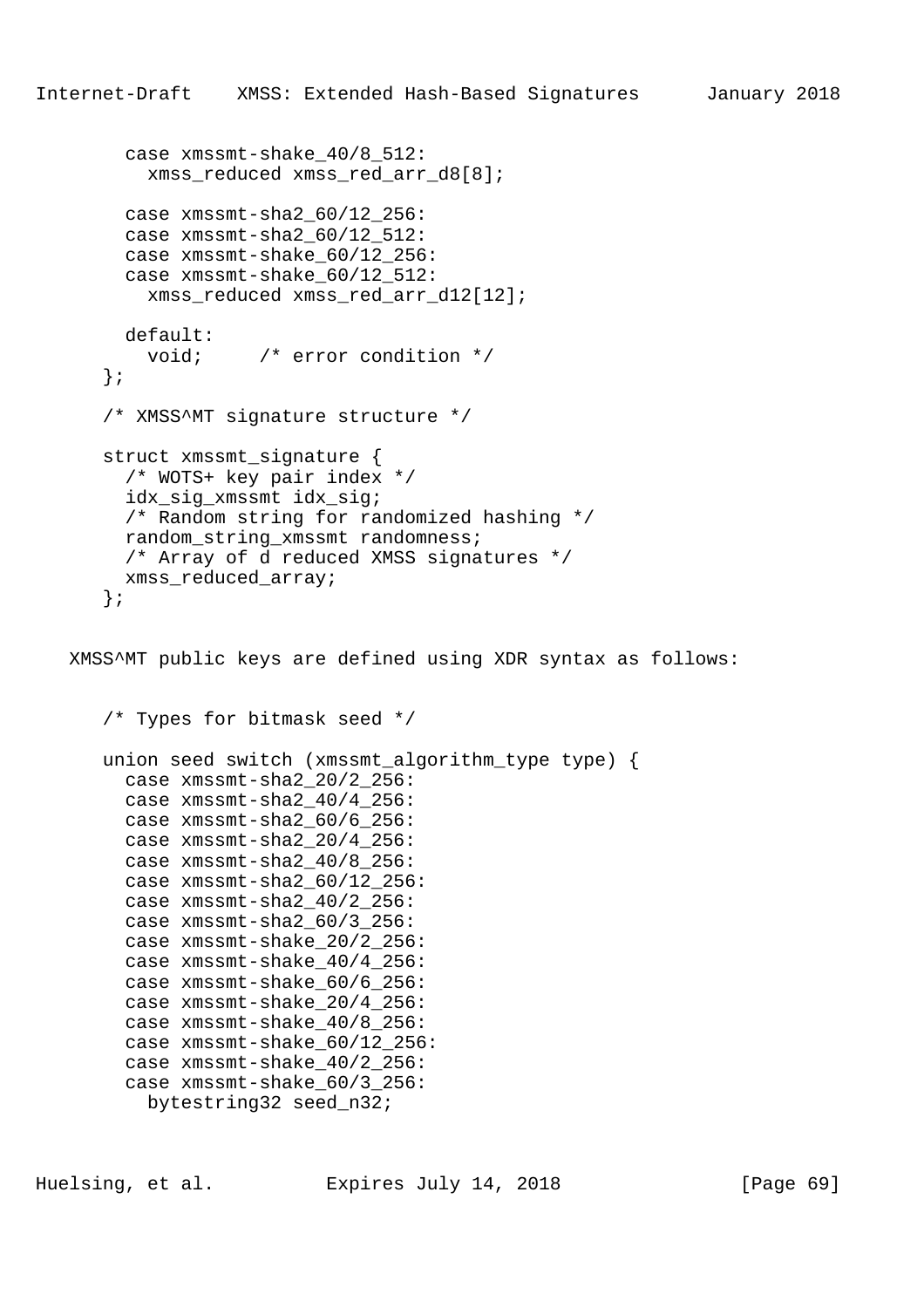```
 case xmssmt-sha2_20/2_512:
   case xmssmt-sha2_40/4_512:
   case xmssmt-sha2_60/6_512:
   case xmssmt-sha2_20/4_512:
   case xmssmt-sha2_40/8_512:
   case xmssmt-sha2_60/12_512:
  case xmssmt-sha2_40/2_512:
   case xmssmt-sha2_60/3_512:
  case xmssmt-shake_20/2_512:
   case xmssmt-shake_40/4_512:
   case xmssmt-shake_60/6_512:
   case xmssmt-shake_20/4_512:
   case xmssmt-shake_40/8_512:
   case xmssmt-shake_60/12_512:
  case xmssmt-shake_40/2_512:
   case xmssmt-shake_60/3_512:
     bytestring64 seed_n64;
  default:
    void; /* error condition */
 };
 /* Types for XMSS^MT root node */
 union xmssmt_root switch (xmssmt_algorithm_type type) {
  case xmssmt-sha2_20/2_256:
   case xmssmt-sha2_20/4_256:
  case xmssmt-sha2_40/2_256:
  case xmssmt-sha2_40/4_256:
   case xmssmt-sha2_40/8_256:
  case xmssmt-sha2_60/3_256:
   case xmssmt-sha2_60/6_256:
   case xmssmt-sha2_60/12_256:
  case xmssmt-shake_20/2_256:
   case xmssmt-shake_20/4_256:
  case xmssmt-shake_40/2_256:
   case xmssmt-shake_40/4_256:
   case xmssmt-shake_40/8_256:
  case xmssmt-shake_60/3_256:
   case xmssmt-shake_60/6_256:
   case xmssmt-shake_60/12_256:
   bytestring32 root n32;
   case xmssmt-sha2_20/2_512:
   case xmssmt-sha2_20/4_512:
   case xmssmt-sha2_40/2_512:
   case xmssmt-sha2_40/4_512:
   case xmssmt-sha2_40/8_512:
```
Huelsing, et al. Expires July 14, 2018 [Page 70]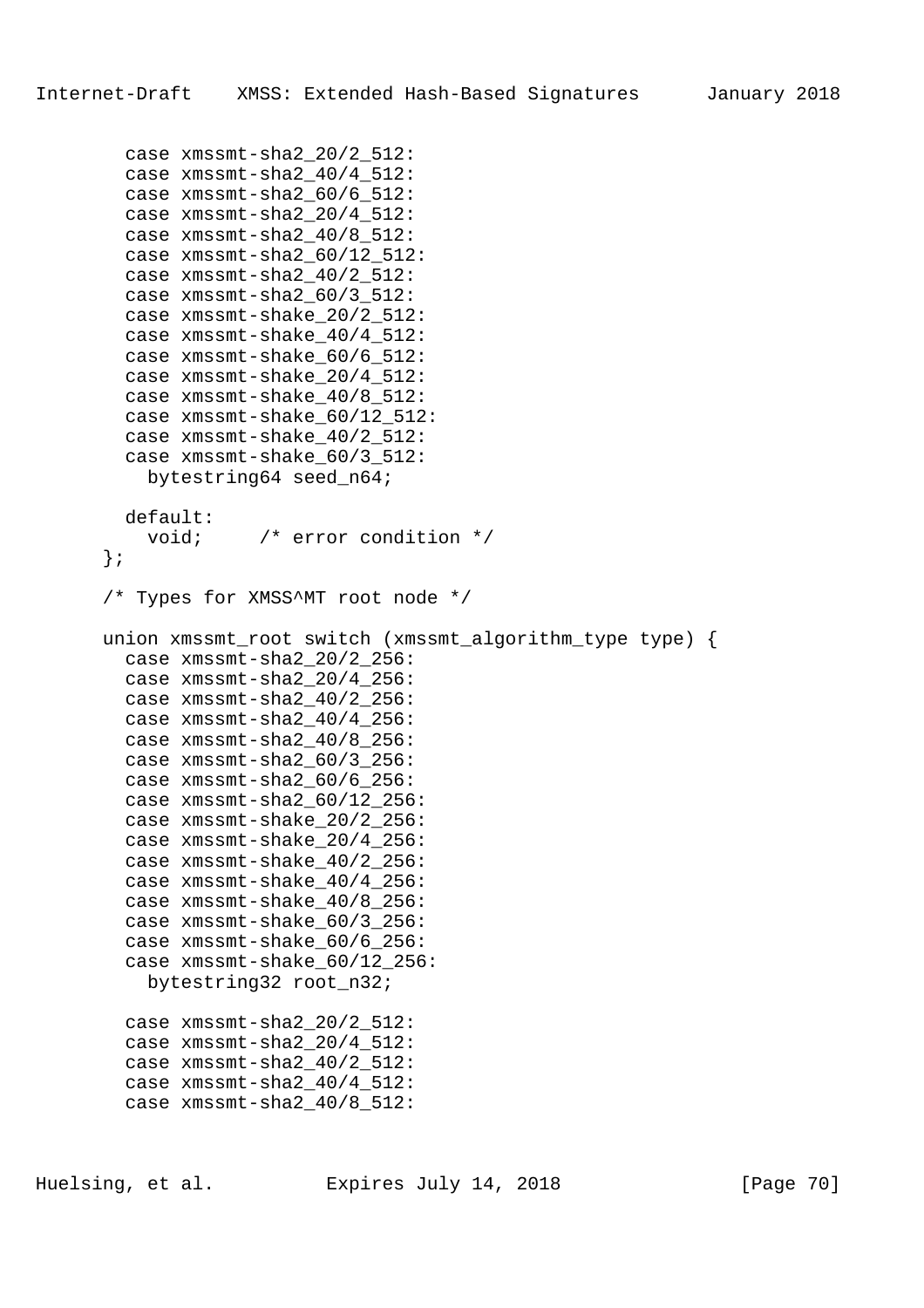```
 case xmssmt-sha2_60/3_512:
         case xmssmt-sha2_60/6_512:
         case xmssmt-sha2_60/12_512:
         case xmssmt-shake_20/2_512:
         case xmssmt-shake_20/4_512:
         case xmssmt-shake_40/2_512:
         case xmssmt-shake_40/4_512:
         case xmssmt-shake_40/8_512:
         case xmssmt-shake_60/3_512:
         case xmssmt-shake_60/6_512:
        case xmssmt-shake 60/12 512:
           bytestring64 root_n64;
         default:
           void; /* error condition */
       };
       /* XMSS^MT public key structure */
       struct xmssmt_public_key {
        xmssmt_root root; /* Root node */
       seed SEED; /* Seed for bitmasks */
       };
Authors' Addresses
```
 Andreas Huelsing TU Eindhoven P.O. Box 513 Eindhoven 5600 MB NL

Email: ietf@huelsing.net

```
 Denis Butin
 TU Darmstadt
 Hochschulstrasse 10
 Darmstadt 64289
 DE
 Email: dbutin@cdc.informatik.tu-darmstadt.de
```